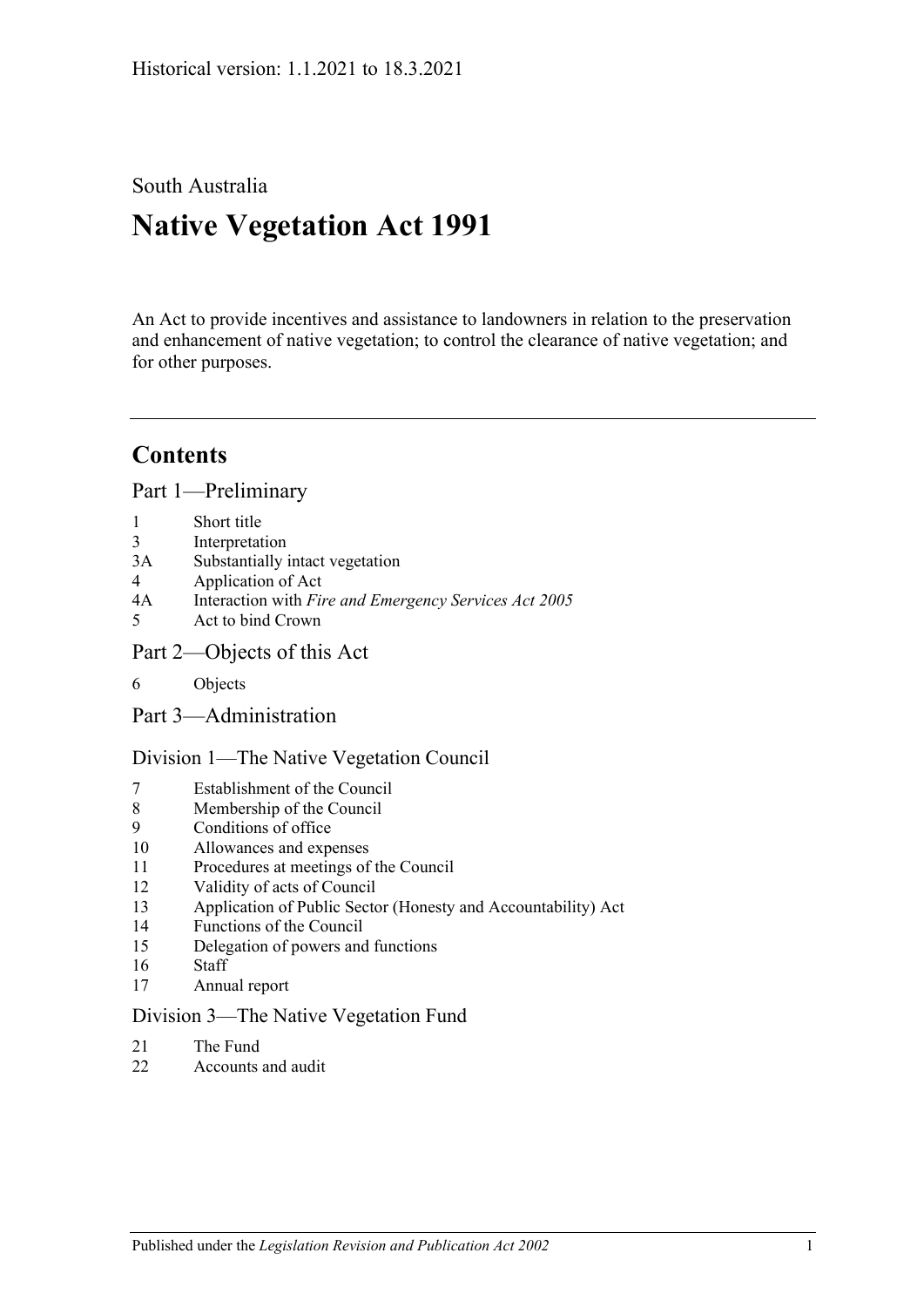[Part 4—Heritage agreements, proposals for revegetation and financial and](#page-14-1)  [other assistance](#page-14-1)

[Division 1—Heritage agreements](#page-14-2)

- 23 [Heritage agreements](#page-14-3)
- 23A [Effect of heritage agreement](#page-15-0)
- 23B [Registration of heritage agreements](#page-15-1)

### [Division 2—Approval by the Council of proposal for revegetation](#page-16-0)

- 23D [Application of Division](#page-16-1)
- 23E [Declaration in relation to existing vegetation](#page-16-2)
- 23F [Proposal for revegetation of land](#page-16-3)
- 23G [Information required on application or submission](#page-16-4)
- 23H [Decision by the Council](#page-16-5)
- 23I [Noting of Council's approval against the title to the land](#page-17-0)

#### [Division 3—Financial and other assistance](#page-17-1)

- 24 [Assistance to landowners](#page-17-2)
- 25 [Guidelines for the application of assistance and the management of native vegetation](#page-18-0)

### [Part 4A—Credit, assignment and third party establishment of environmental](#page-19-0)  [benefits](#page-19-0)

- 25A [Credit for environmental benefits](#page-19-1)
- 25B [Assignment of credit](#page-20-0)
- 25C [Achievement of environmental benefit by accredited third party provider](#page-21-0)
- 25D [Management agreements](#page-22-0)
- 25E [Register](#page-23-0)
- [Part 5—Clearance and enforcement](#page-23-1)

#### [Division 1—Control of clearance](#page-23-2)

- 26 [Offence of clearing native vegetation contrary to this Part](#page-23-3)
- 27 [Clearance of native vegetation](#page-25-0)
- 28 [Application for consent](#page-26-0)
- 29 [Provisions relating to consent](#page-28-0)
- 29A [Avoidance of duplication of procedures etc](#page-32-0)
- 30 [Conditions of consent](#page-33-0)
- 30A [Marking or tagging of cleared vegetation](#page-34-0)

#### [Division 2—Civil enforcement proceedings](#page-34-1)

- 31A [Application to ERD Court for enforcement](#page-34-2)
- 31B [Order where native vegetation has been cleared](#page-36-0)
- 31C [Interim order](#page-38-0)
- 31D [Enforcement of orders](#page-38-1)
- 31E [Enforcement notices](#page-38-2)
- 31EA [Substituted direction where compliance with enforcement](#page-39-0) notice not reasonably [practicable](#page-39-0)
- 31F [Miscellaneous provisions](#page-40-0)
- 32 [Appeals](#page-41-0)
- 33 [Commencement of proceedings](#page-41-1)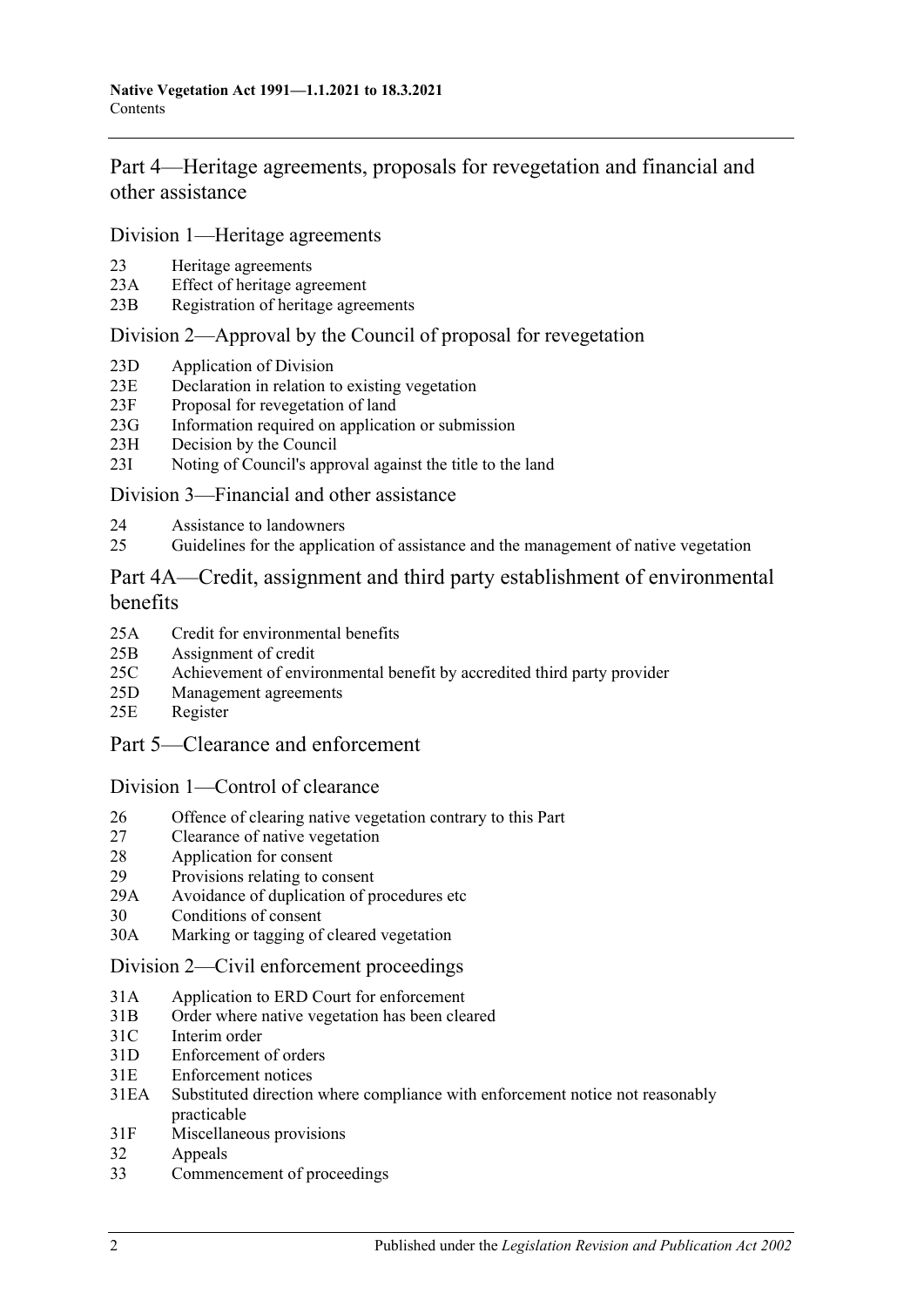#### [Division 3—Authorised officers](#page-41-2)

- 33A [Appointment of authorised officers](#page-41-3)
- 33B [Powers of authorised officers](#page-42-0)
- 33C [Issue of warrants](#page-44-0)
- 33D [Provisions relating to seizure](#page-45-0)
- 33E [Offence to hinder etc authorised officers](#page-46-0)
- 33EA [Offences by authorised officers etc](#page-47-0)

#### [Part 5B—Interest and recovery of money](#page-47-1)

- 33H [Interest](#page-47-2)
- 33I [Sale of land for non-payment](#page-47-3)

#### [Part 6—Miscellaneous](#page-49-0)

- 33J [Constitution and criminal jurisdiction of ERD Court](#page-49-1)
- 33K [Applications during criminal proceedings](#page-49-2)
- 34 [Evidentiary](#page-50-0)
- 35 [Proceedings for an offence](#page-51-0)
- 36 [Assessment of costs and expenses](#page-51-1)
- 38 [Vicarious liability](#page-51-2)
- 39 [Offences by bodies corporate](#page-51-3)
- 40 [General defence](#page-51-4)
- 40A [Register of applications](#page-51-5)
- 40B [Ministerial power of delegation](#page-52-0)
- 41 [Regulations](#page-52-1)

#### [Schedule 1—Principles of native vegetation clearance](#page-53-0)

- 1 [Principles of clearance of native vegetation](#page-53-1)
- 2 [Interpretation](#page-54-0)

#### [Schedule 2—Transitional provisions](#page-54-1)

[Legislative history](#page-56-0)

#### <span id="page-2-0"></span>**The Parliament of South Australia enacts as follows:**

## **Part 1—Preliminary**

### <span id="page-2-1"></span>**1—Short title**

This Act may be cited as the *Native Vegetation Act 1991*.

#### <span id="page-2-2"></span>**3—Interpretation**

(1) In this Act, unless the contrary intention appears—

*Adelaide Dolphin Sanctuary* has the same meaning as in the *[Adelaide Dolphin](http://www.legislation.sa.gov.au/index.aspx?action=legref&type=act&legtitle=Adelaide%20Dolphin%20Sanctuary%20Act%202005)  [Sanctuary Act](http://www.legislation.sa.gov.au/index.aspx?action=legref&type=act&legtitle=Adelaide%20Dolphin%20Sanctuary%20Act%202005) 2005*;

*biological diversity* or *biodiversity* means the variety of life forms represented by plants, animals and other organisms and micro-organisms, the genes that they contain, and the ecosystems and ecosystem processes of which they form a part;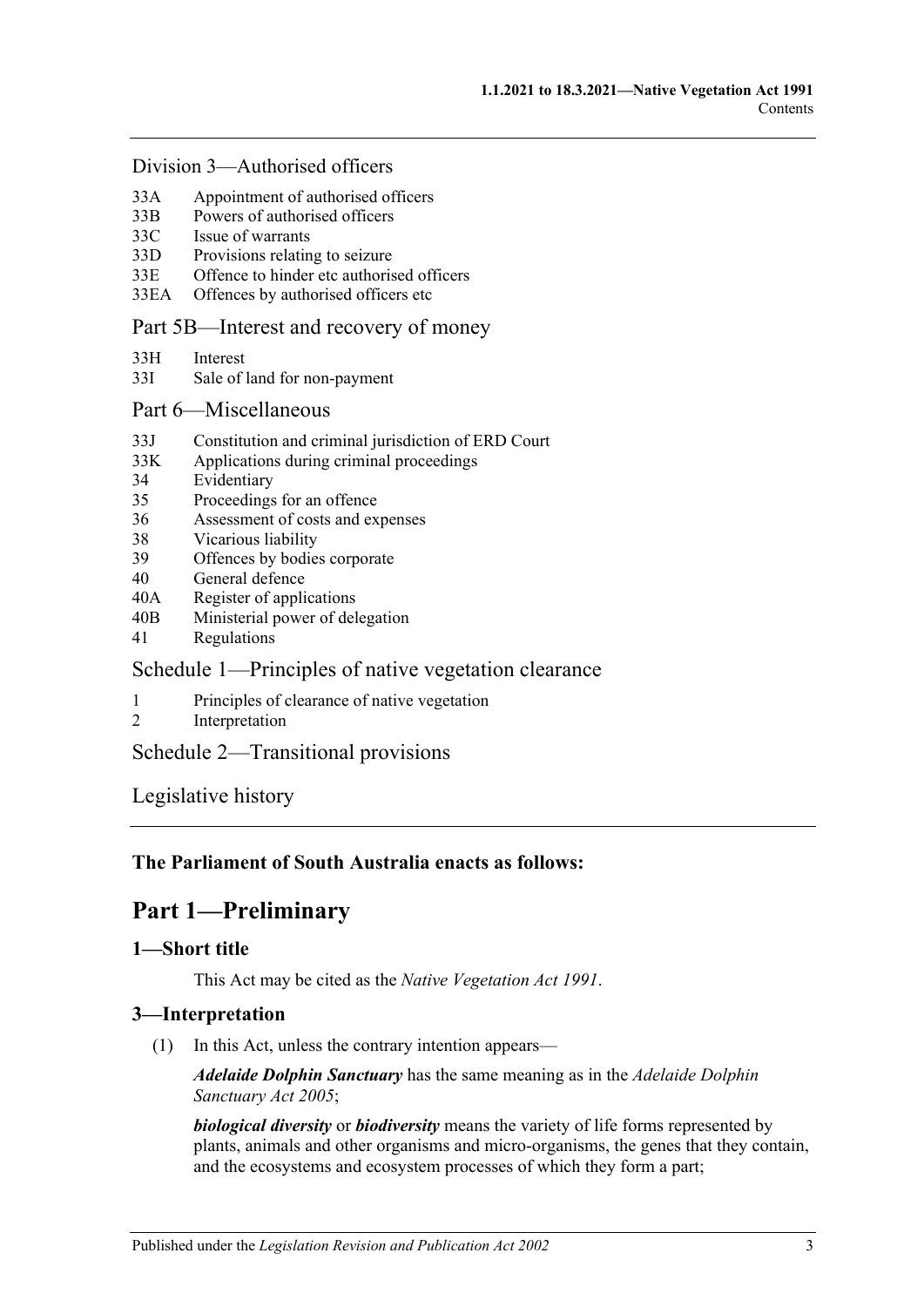*breach* of this Act means a contravention of, or a failure to comply with, a provision of this Act and includes a contravention of, or a failure to comply with, a term of a heritage agreement;

**building** includes a structure that is fixed to land;

*to clear* native vegetation includes to cause or permit the clearance of native vegetation;

*clearance*, in relation to native vegetation, means—

- (a) the killing or destruction of native vegetation;
- (b) the removal of native vegetation;
- (c) the severing of branches, limbs, stems or trunks of native vegetation;
- (d) the burning of native vegetation;
- (e) any other substantial damage to native vegetation,

and includes the draining or flooding of land, or any other act or activity, that causes the killing or destruction of native vegetation, the severing of branches, limbs, stems or trunks of native vegetation or any other substantial damage to native vegetation;

*the Council* means the Native Vegetation Council established by this Act;

*ERD Court* means the Environment, Resources and Development Court;

*the Fund* means the Native Vegetation Fund established by this Act;

*isolated plant*—see [subsections](#page-4-0) (2) and [\(3\);](#page-5-2)

*land* includes—

- (a) land submerged by water; and
- (b) an interest in land;

*landscape management region* means a landscape management region established under the *[Landscape South Australia Act](http://www.legislation.sa.gov.au/index.aspx?action=legref&type=act&legtitle=Landscape%20South%20Australia%20Act%202019) 2019*;

*local council* means a municipal or district council;

*member* means a member of the Council;

*Minister for the Adelaide Dolphin Sanctuary* means the Minister to whom the administration of the *[Adelaide Dolphin Sanctuary Act](http://www.legislation.sa.gov.au/index.aspx?action=legref&type=act&legtitle=Adelaide%20Dolphin%20Sanctuary%20Act%202005) 2005* is committed;

*Murray-Darling Basin* has the same meaning as in the *[Murray-Darling Basin](http://www.legislation.sa.gov.au/index.aspx?action=legref&type=act&legtitle=Murray-Darling%20Basin%20Act%201993)  Act [1993](http://www.legislation.sa.gov.au/index.aspx?action=legref&type=act&legtitle=Murray-Darling%20Basin%20Act%201993)*;

*native vegetation* means a plant or plants of a species indigenous to South Australia including a plant or plants growing in or under waters of the sea but does not include—

- (a) a plant or part of a plant that is dead unless the plant, or part of the plant, is of a class declared by regulation to be included in this definition; or
- (b) a plant intentionally sown or planted by a person unless the plant was sown or planted—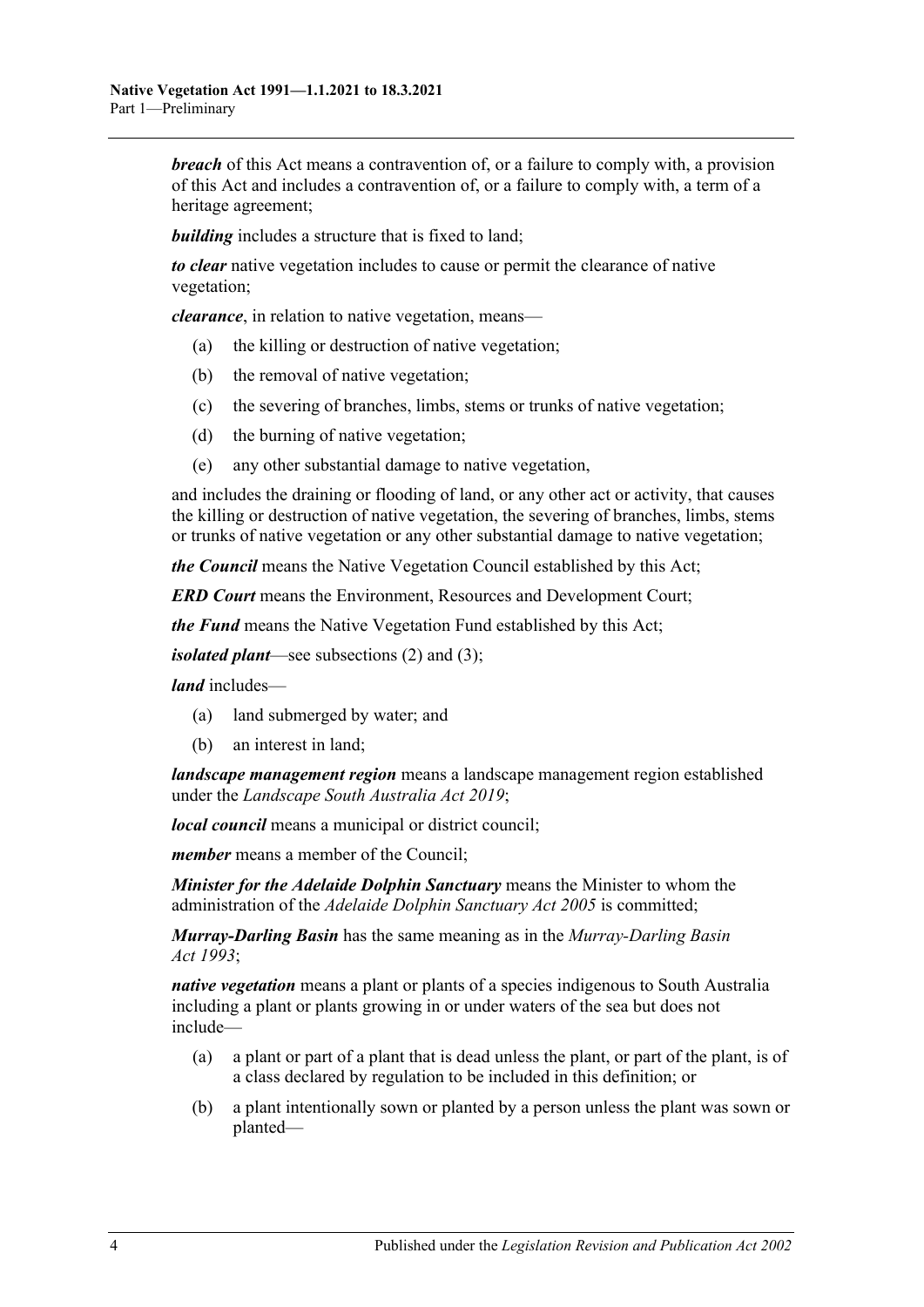- (i) in compliance with a condition imposed by the Council under this Act or by the Native Vegetation Authority under the repealed Act, or with the order of a court under this Act or the repealed Act; or
- (ii) in pursuance of a proposal approved by the Council under [Part 4](#page-16-0)  [Division 2;](#page-16-0) or
- (iia) in circumstances involving the use of money paid into the Fund for the purpose of achieving a significant environmental benefit; or
- (iii) in compliance with a condition imposed by a Minister, statutory authority or prescribed person or body under—
	- (A) the *[River Murray Act](http://www.legislation.sa.gov.au/index.aspx?action=legref&type=act&legtitle=River%20Murray%20Act%202003) 2003*; or
	- (B) the *[Water Resources Act](http://www.legislation.sa.gov.au/index.aspx?action=legref&type=act&legtitle=Water%20Resources%20Act%201997) 1997*; or
	- (C) any other Act prescribed by the regulations for the purposes of this paragraph;

*owner* of land means—

- (a) in relation to land alienated from the Crown by grant in fee simple—the holder of the fee simple;
- (ab) in relation to dedicated land within the meaning of the *[Crown Lands Act](http://www.legislation.sa.gov.au/index.aspx?action=legref&type=act&legtitle=Crown%20Lands%20Act%201929) 1929* that has not been granted in fee simple but which is under the care, control and management of a Minister, local council or other body or person—the Minister, council or other body or person;
- (b) in relation to land held under Crown lease—the lessee;
- (c) in relation to land held under an agreement to purchase from the Crown—the person entitled to the benefit of the agreement;
- (d) in relation to any other land—the Minister who is responsible for the care, control and management of the land or, if no Minister is responsible for the land, the Minister for Environment and Conservation;

*pastoral land* means land comprised in a lease granted under the *[Pastoral Land](http://www.legislation.sa.gov.au/index.aspx?action=legref&type=act&legtitle=Pastoral%20Land%20Management%20and%20Conservation%20Act%201989)  [Management and Conservation Act](http://www.legislation.sa.gov.au/index.aspx?action=legref&type=act&legtitle=Pastoral%20Land%20Management%20and%20Conservation%20Act%201989) 1989* over Crown land for the pasturing of stock and other ancillary purposes;

*principles of clearance of native vegetation* means principles set out in [Schedule 1](#page-53-0) to which the Council must have regard when determining an application for consent to clear native vegetation;

*the repealed Act* means the *[Native Vegetation Management Act](http://www.legislation.sa.gov.au/index.aspx?action=legref&type=act&legtitle=Native%20Vegetation%20Management%20Act%201985) 1985* repealed by this Act;

*River Murray Protection Area* means a River Murray Protection Area under the *[River](http://www.legislation.sa.gov.au/index.aspx?action=legref&type=act&legtitle=River%20Murray%20Act%202003)  [Murray Act](http://www.legislation.sa.gov.au/index.aspx?action=legref&type=act&legtitle=River%20Murray%20Act%202003) 2003*;

*waters of the sea* includes any water that is subject to the ebb and flow of the tide.

- <span id="page-4-0"></span>(2) A plant will be taken to be an isolated plant if—
	- (a) it is at least one metre in height; and
	- (b) there is no other plant comprising native vegetation that is 200 millimetres or more in height within 50 metres of it.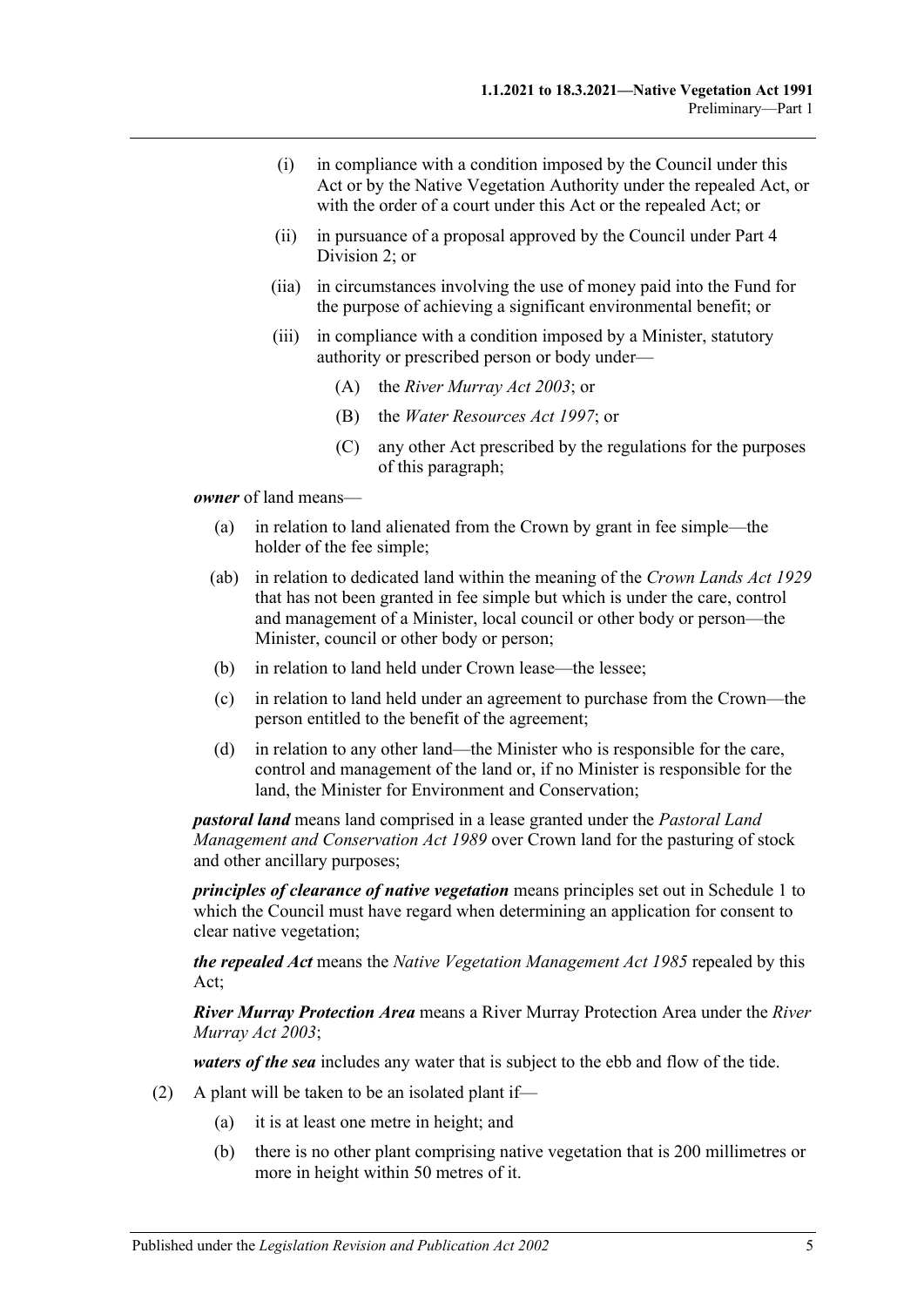- <span id="page-5-2"></span>(3) Each plant of a group of two or three plants or of a group of plants that is the subject of a determination by the Council under [subsection](#page-5-3) (4) will be taken to be an isolated plant if it would be an isolated plant under [subsection](#page-4-0) (2) except for its proximity to another plant, or other plants, in the group.
- <span id="page-5-3"></span>(4) The Council may, where in its opinion the circumstances of a particular case justify a determination under this subsection, determine that each plant of a group of four or more plants will be taken to be an isolated plant.
- (5) A determination under [subsection](#page-5-3) (4) must be agreed to by all the members of the Council present at the meeting at which it is made.
- (6) The distance between two plants for the purposes of [subsection](#page-4-0) (2) will be taken to be the distance between those parts of the plants that are above ground level and are closest to each other.

#### <span id="page-5-0"></span>**3A—Substantially intact vegetation**

- (1) A stratum of native vegetation will be taken for the purposes of this Act to be substantially intact if, in the opinion of the Council—
	- (a) the stratum has not been seriously degraded by human activity during the immediately preceding period of 20 years; or
	- (b) the only serious degradation of the stratum by human activity during that period has been caused by fire.
- (2) In this section—

*stratum* of native vegetation means a layer of a plant community consisting of plants that comprise native vegetation and that have a similar growth habit.

#### <span id="page-5-1"></span>**4—Application of Act**

- (1) Subject to this section, this Act applies to the whole of the State.
- <span id="page-5-6"></span>(2) This Act applies in those parts of the Hundreds of Adelaide, Munno Para, Noarlunga and Yatala—
	- (a) that are within the zone designated as the Metropolitan Open Space System or Hills Face Zone by a Development Plan or Development Plans under the *[Development Act](http://www.legislation.sa.gov.au/index.aspx?action=legref&type=act&legtitle=Development%20Act%201993) 1993*; or
	- (b) that are to the east of the Hills Face Zone; or
	- (c) that are within an area prescribed by regulation for the purposes of this subsection,

but does not, subject to [subsections](#page-5-4) (2a) and [\(2ab\),](#page-5-5) apply in any other part of those Hundreds.

- <span id="page-5-4"></span>(2a) This Act applies to the whole of the area of the City of Onkaparinga.
- <span id="page-5-5"></span>(2ab) This Act applies in that part of the City of Mitcham consisting of the following suburbs:
	- (a) Belair;
	- (b) Bellevue Heights;
	- (c) Blackwood;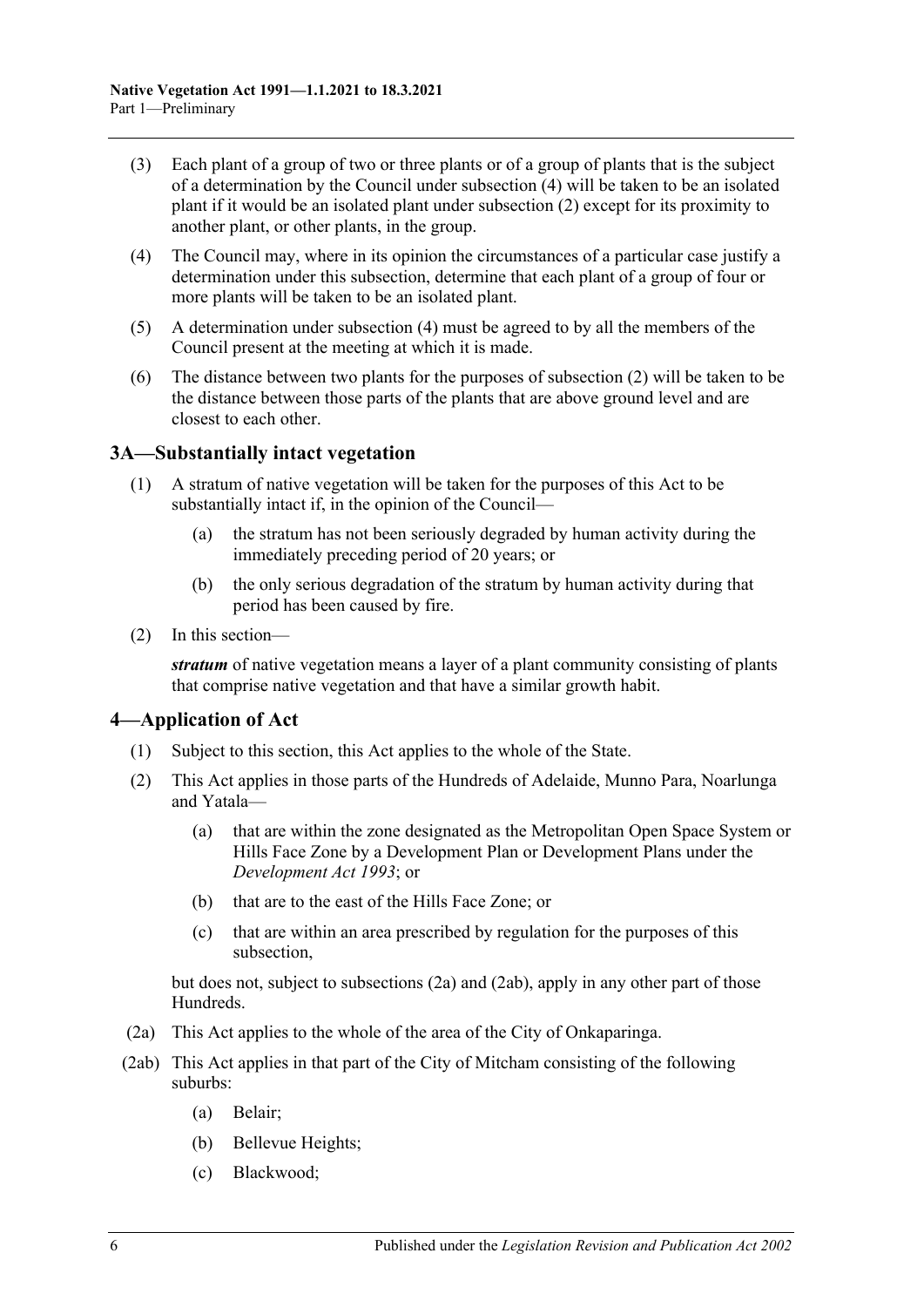- (d) Coromandel Valley;
- (e) Craigburn Farm;
- (f) Eden Hills;
- (g) Glenalta;
- (h) Hawthorndene.
- <span id="page-6-0"></span>(2b) This Act applies—
	- (a) in that part of the Hundred of Port Adelaide bounded on the east by the western boundary of Port Wakefield Road and on the south by the northern boundary of the area of the Corporation of the City of Salisbury; and
	- (b) in that part of the area of the Corporation of the City of Salisbury bounded on the east by the western boundary of Port Wakefield Road;
	- (c) in any other part of the Hundred of Port Adelaide prescribed by regulation for the purposes of this subsection,

but does not apply in any other part of the Hundred of Port Adelaide.

- <span id="page-6-1"></span>(2c) However, the Governor should not make a regulation under [subsection](#page-5-6) (2) or [\(2b\)](#page-6-0) unless—
	- $(a)$
- (i) the Governor considers that the regulation should be made in order to enhance the preservation or management of an area that includes significant native vegetation, or in order to assist in the provision of a significant environmental benefit in a particular respect; and
- (ii) the Governor is satisfied that the Minister has taken reasonable steps to consult with—
	- (A) any local council whose area includes any part of the area to which the regulation relates; and
	- (B) the Environment, Resources and Development Committee of the Parliament; and
	- (C) any member of the House of Assembly whose electoral district includes any part of the area to which the regulation relates,

about the proposal to make the regulation; or

 $(b)$ 

- (i) the Governor considers that the regulation should be made as an interim measure pending consultation under [paragraph](#page-6-1) (a); and
- (ii) the regulation is expressed to expire not more than two months after the day on which it is made.
- (3) The Governor may, by regulation, exclude any other part or parts of the State from the operation of this Act.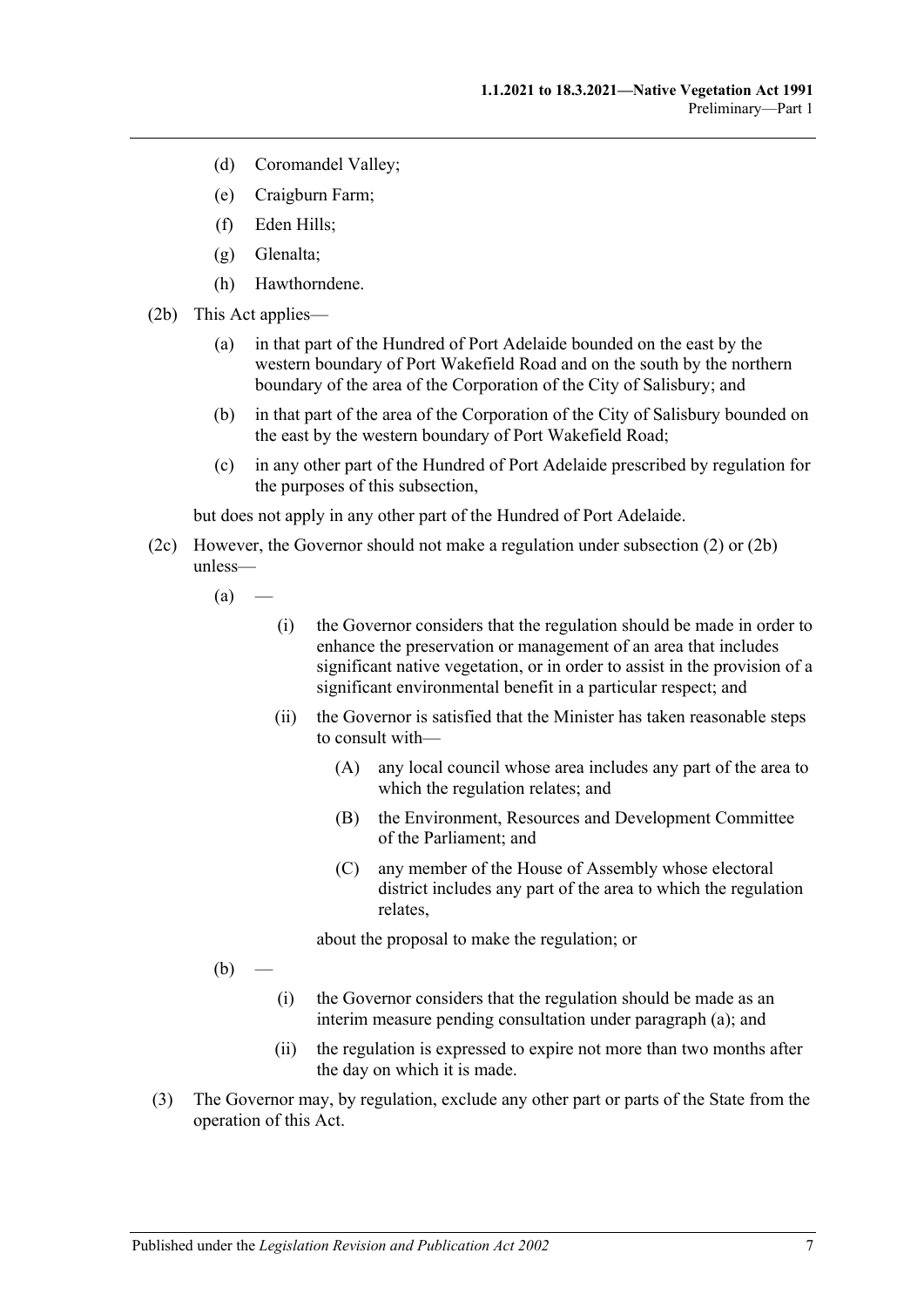### <span id="page-7-0"></span>**4A—Interaction with** *Fire and Emergency Services Act 2005*

In the event of an inconsistency between this Act and the *[Fire and Emergency](http://www.legislation.sa.gov.au/index.aspx?action=legref&type=act&legtitle=Fire%20and%20Emergency%20Services%20Act%202005)  [Services Act](http://www.legislation.sa.gov.au/index.aspx?action=legref&type=act&legtitle=Fire%20and%20Emergency%20Services%20Act%202005) 2005*, the *[Fire and Emergency Services Act](http://www.legislation.sa.gov.au/index.aspx?action=legref&type=act&legtitle=Fire%20and%20Emergency%20Services%20Act%202005) 2005* will prevail to the extent of the inconsistency.

#### <span id="page-7-1"></span>**5—Act to bind Crown**

This Act binds the Crown.

## <span id="page-7-2"></span>**Part 2—Objects of this Act**

#### <span id="page-7-3"></span>**6—Objects**

The objects of this Act include—

- (a) the conservation, protection and enhancement of the native vegetation of the State and, in particular, remnant native vegetation, in order to prevent further—
	- (i) reduction of biological diversity and degradation of the land and its soil; and
	- (ii) loss of quantity and quality of native vegetation in the State; and
	- (iii) loss of critical habitat; and
- (b) the provision of incentives and assistance to landowners to encourage the commonly held desire of landowners to preserve, enhance and properly manage the native vegetation on their land; and
- (c) the limitation of the clearance of native vegetation to clearance in particular circumstances including circumstances in which the clearance will facilitate the management of other native vegetation or will facilitate the sustainable use of land for primary production; and
- (d) the encouragement of research into the preservation, enhancement and management of native vegetation; and
- (e) the encouragement of the re-establishment of native vegetation in those parts of the State where native vegetation has been cleared or degraded.

## <span id="page-7-5"></span><span id="page-7-4"></span>**Part 3—Administration**

## **Division 1—The Native Vegetation Council**

#### <span id="page-7-6"></span>**7—Establishment of the Council**

- (1) The Native Vegetation Council is established.
- (2) The Council has the powers, functions and duties conferred, assigned or imposed by this Act.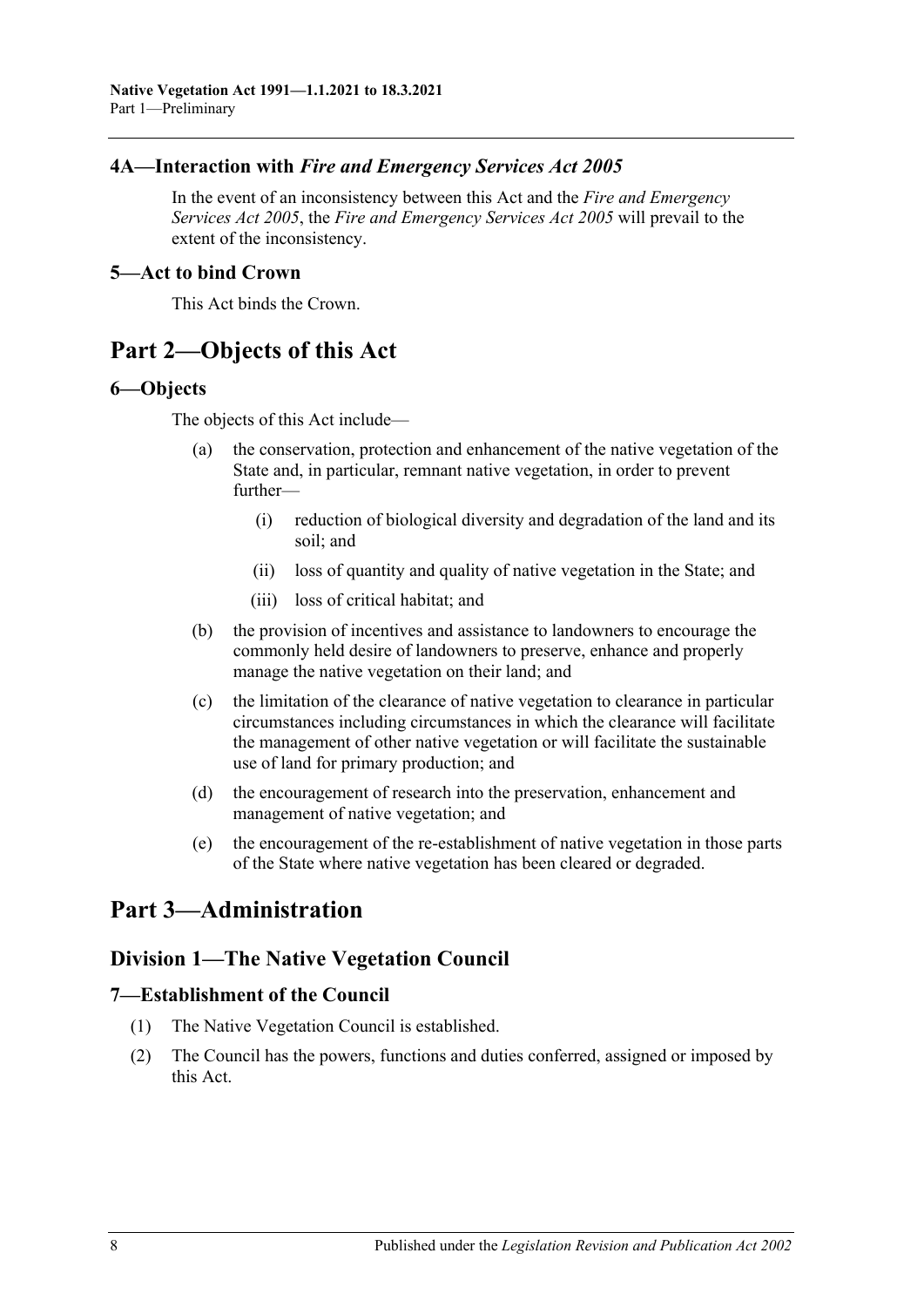## <span id="page-8-0"></span>**8—Membership of the Council**

- (1) The Council consists of seven members appointed by the Minister of whom—
	- (a) one (who will be the presiding member of the Council) must be nominated by the Minister; and
	- (b) one must be a person selected by the Minister from a panel of three persons nominated by Primary Producers SA Incorporated; and
	- (c) one must be a person selected by the Minister from a panel of three persons nominated by the Conservation Council of South Australia; and
	- (d) 1 must be a person selected by the Minister for the time being responsible for the administration of the *[Landscape South Australia Act](http://www.legislation.sa.gov.au/index.aspx?action=legref&type=act&legtitle=Landscape%20South%20Australia%20Act%202019) 2019*; and
	- (e) one must be a person selected by the Minister from a panel of three persons nominated by the Local Government Association of South Australia;
	- (f) 1 must be a person with extensive knowledge of, and experience in, planning, development or mining nominated by the Minister after consultation with the Minister for Planning; and
	- (g) one must be a person with extensive knowledge of, and experience in, the preservation and management of native vegetation nominated by the Minister.
- (2) All members of the Council must have some knowledge of, and experience in, the preservation and management of native vegetation.
- (3) The members nominated by Primary Producers SA Incorporated and the Local Government Association of South Australia must be persons who—
	- (a) carry on a business of primary production (whether as owner or manager of the business); and
	- (b) live on, or in close proximity to, the land on which the business is carried on; and
	- (c) manage the business on a daily basis.
- (4) At least one member of the Council must be a woman and one must be a man.
- (6) The Minister may appoint a deputy to a member of the Council and the deputy may, in the absence, or during a temporary vacancy in the office, of that member, act as a member of the Council.
- (7) The appointment of a deputy to a member is subject to the same nomination and qualification requirements as the appointment of the member.
- (8) In this section—

*Minister for Planning* means the Minister who has portfolio responsibility for urban and regional planning within the State.

#### <span id="page-8-1"></span>**9—Conditions of office**

(1) A member of the Council will be appointed for a term not exceeding two years on conditions determined by the Minister and will, on the expiration of a term of office, be eligible for reappointment.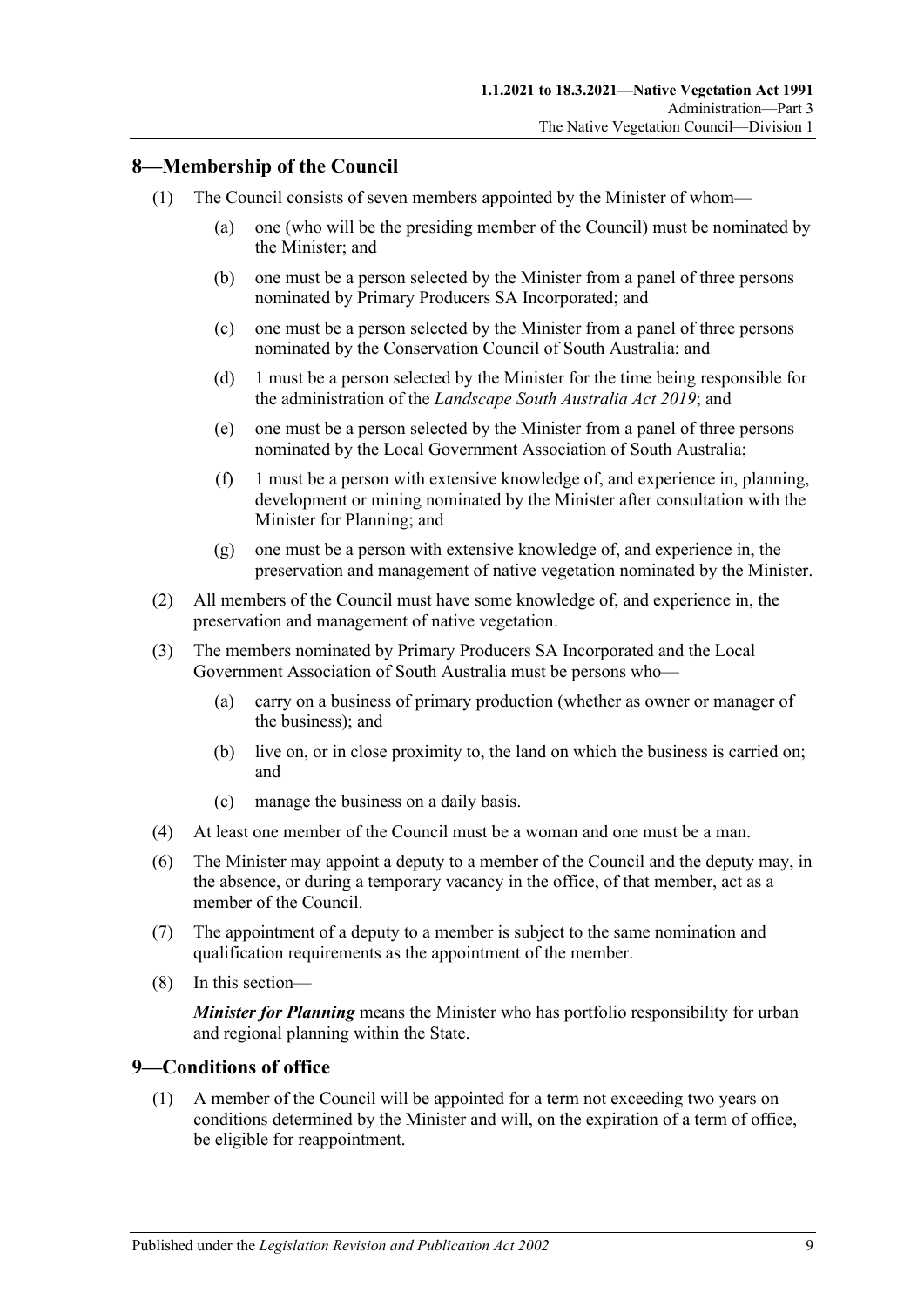- <span id="page-9-4"></span>(2) A member may be removed from office by the Minister—
	- (a) for misconduct; or
	- (b) for neglect of duty; or
	- (c) for incompetence; or
	- (d) for mental or physical incapacity to carry out the duties of office satisfactorily; or
	- (e) for breach of, or non-compliance with, a condition of appointment.
- (3) The office of a member becomes vacant if the member—
	- (a) dies; or
	- (b) completes a term of office and is not reappointed; or
	- (c) resigns by written notice addressed to the Minister; or
	- (d) is removed from office by the Minister under [subsection](#page-9-4) (2).
- (4) Upon the office of a member becoming vacant, a person must be appointed in accordance with this Act to the vacant office.

#### <span id="page-9-0"></span>**10—Allowances and expenses**

A member of the Council, or of a committee established by the Council, is entitled to such remuneration, allowances and expenses as the Minister may determine.

#### <span id="page-9-1"></span>**11—Procedures at meetings of the Council**

- (1) The presiding member will preside at meetings of the Council or, in his or her absence, his or her deputy will preside or, in the absence of both of them, a member chosen by those present will preside.
- (2) Subject to [subsection](#page-9-5) (3) the Council may act despite vacancies in its membership.
- <span id="page-9-5"></span>(3) Four members constitute a quorum of the Council.
- (4) A decision in which a majority of the members present at a meeting concur is a decision of the Council but if the members are equally divided the decision of the person presiding at the meeting is the decision of the Council.
- (5) Subject to this Act, the Council may determine its own procedures.

#### <span id="page-9-2"></span>**12—Validity of acts of Council**

(1) No act or proceeding of the Council is invalid by reason only of a vacancy in the office of a member, or a defect in the appointment of a member.

## <span id="page-9-3"></span>**13—Application of Public Sector (Honesty and Accountability) Act**

(1) The *[Public Sector \(Honesty and Accountability\) Act](http://www.legislation.sa.gov.au/index.aspx?action=legref&type=act&legtitle=Public%20Sector%20(Honesty%20and%20Accountability)%20Act%201995) 1995* applies to a member of the Council as an advisory body member (whether the Council is providing advice to the Minister or performing some other function).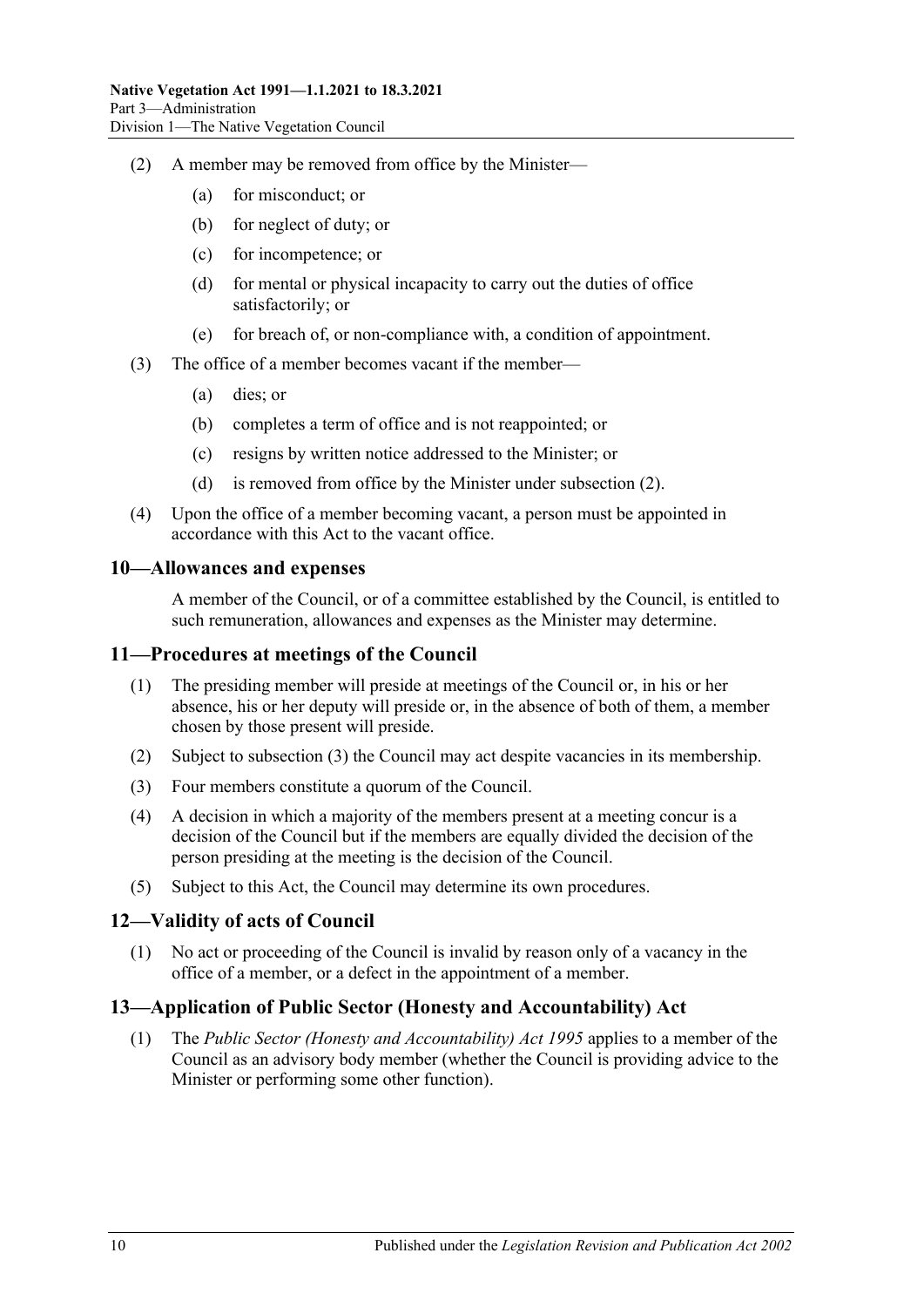(2) A member of the Council will not be taken to have a direct or indirect interest in a matter for the purposes of the *[Public Sector \(Honesty and Accountability\) Act](http://www.legislation.sa.gov.au/index.aspx?action=legref&type=act&legtitle=Public%20Sector%20(Honesty%20and%20Accountability)%20Act%201995) 1995* by reason only of the fact that the member has an interest in a matter that is shared in common with primary producers generally, or a substantial section of primary producers.

## <span id="page-10-0"></span>**14—Functions of the Council**

- (1) The Council has the following functions:
	- (a) to keep the condition of the native vegetation of the State under review; and
	- (b) to advise the Minister in relation to—
		- (i) the preservation, enhancement and management of existing native vegetation; and
		- (ii) the re-establishment of native vegetation on land where native vegetation has been cleared or degraded; and
		- (iii) research into the preservation, enhancement and management of native vegetation and the re-establishment of native vegetation on cleared land; and
	- (c) to keep the principles of clearance of native vegetation under review and to advise the Minister of any changes to the principles that it considers are necessary or desirable; and
	- (d) to determine applications for consent to clear native vegetation under [Part 5;](#page-23-1) and
	- (da) to assess and respond to applications referred to the Council under the *[Development Act](http://www.legislation.sa.gov.au/index.aspx?action=legref&type=act&legtitle=Development%20Act%201993) 1993*; and
	- (e) to encourage research into the preservation, enhancement and management of existing native vegetation; and
	- (f) to encourage the re-establishment of native vegetation on land from which native vegetation has been cleared; and
	- (g) to administer the Fund pursuant to [Division 3;](#page-12-2) and
	- (h) such other functions as are assigned to the Council under this or any other Act.
- (2) The Council, in performing a function, or exercising a power, under this Act—
	- (a) must take into account, and seek to further, the objects of this Act; and
	- (b) must take into account, and seek to further, the principles of clearance of native vegetation (insofar as they are relevant in the particular circumstances); and
	- (c) must take into account the provisions of the State Landscape Strategy, and any other relevant regional landscape plan, under the *[Landscape South](http://www.legislation.sa.gov.au/index.aspx?action=legref&type=act&legtitle=Landscape%20South%20Australia%20Act%202019)  [Australia Act](http://www.legislation.sa.gov.au/index.aspx?action=legref&type=act&legtitle=Landscape%20South%20Australia%20Act%202019) 2019*,

and, in any event, must not act in a manner that is seriously at variance with the principles of clearance of native vegetation.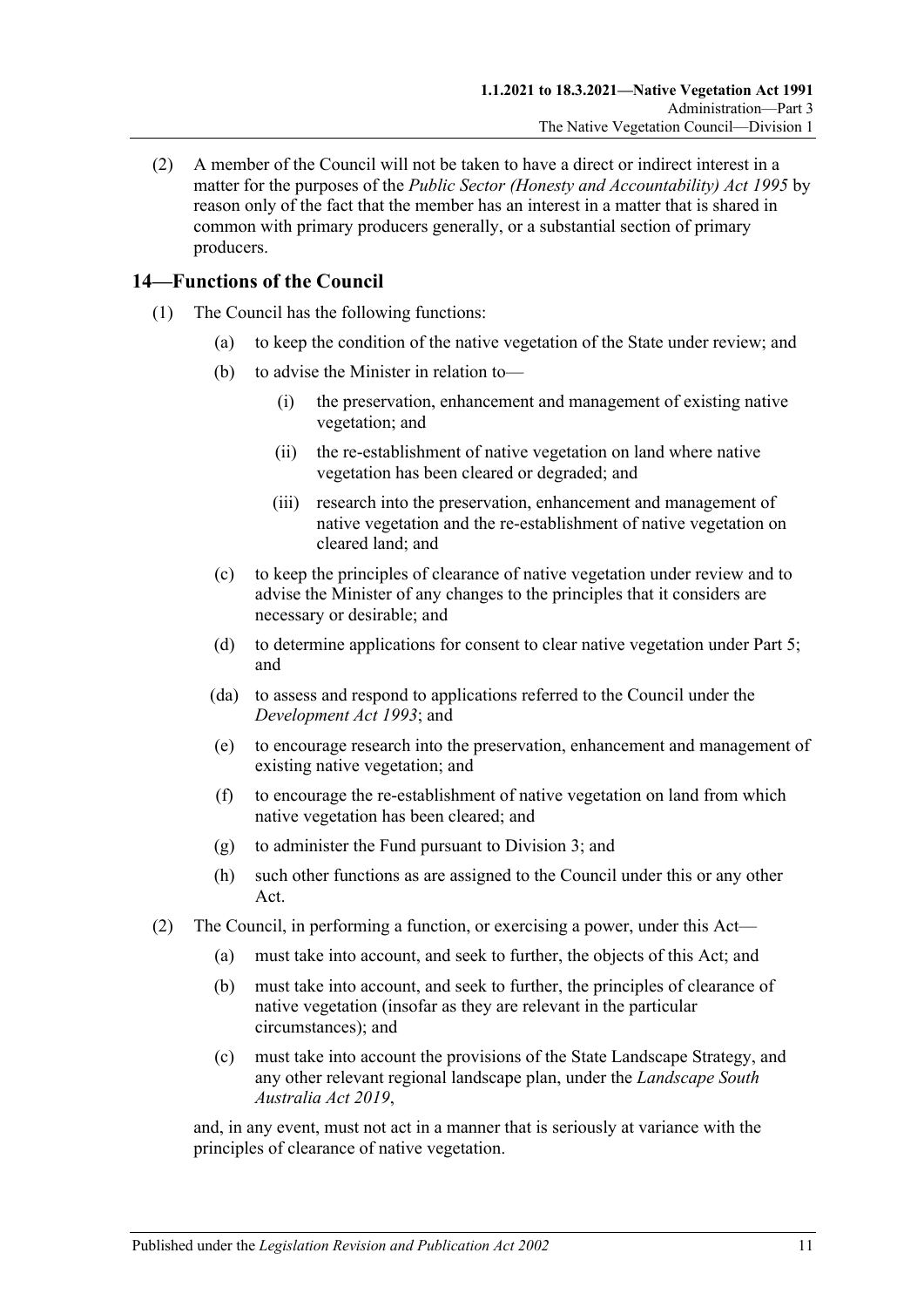(3) If the Council has reason to believe that a person may have acted in contravention of this Act, the Council should investigate the matter as expeditiously as possible.

#### <span id="page-11-0"></span>**15—Delegation of powers and functions**

- (1) Subject to this Act, the Council may, with the approval of the Minister, delegate any of its powers or functions.
- <span id="page-11-1"></span>(2) A delegation under this section—
	- (a) may be made to—
		- (i) the presiding member or another member of the Council; or
		- (ii) a committee established by the Council (whether or not it consists of or includes a member or members of the Council); or
		- (iii) a local council or other body corporate; or
		- (iv) any other person;
	- (b) may be made subject to such conditions as the Council thinks fit;
	- (c) is revocable at will and does not derogate from the power of the Council to act in any matter itself.
- (3) A delegation and the revocation of a delegation under this section must be in writing.
- (4) A delegation under this section may be made to the person for the time being holding an office or position specified in the delegation.
- <span id="page-11-2"></span>(5) Where the Council delegates powers or functions to a local council in pursuance of this section, the local council may, with the approval of the Council, subdelegate those powers to a committee or officer of the local council.
- (5a) The Council may only make a delegation to a local council or an officer of a local council under [subsection](#page-11-1) (2) with the written approval of the relevant council.
- (5b) The Council may only make a delegation to a local council or an officer of a local council under [subsection](#page-11-1) (2), or approve a subdelegation to a committee or officer of a local council under [subsection](#page-11-2) (5), if—
	- (a) in the case of a delegation to a local council or a subdelegation to a committee—the Council makes it a condition of the delegation or approval (as the case may be) that the local council or committee will, in the exercise or performance of a delegated power or function, seek the advice of a person who holds a qualification in a field of natural resource management, or in biology;
	- (b) in the case of a delegation or subdelegation to an officer of a local council—the officer is a person who holds a qualification in a field of natural resource management, or in biology.
- (6) A person to whom powers or functions are delegated under this section is disqualified from acting in pursuance of the delegation in relation to any matter in which the delegate has a personal interest or a direct or indirect pecuniary interest. Maximum penalty: \$5 000.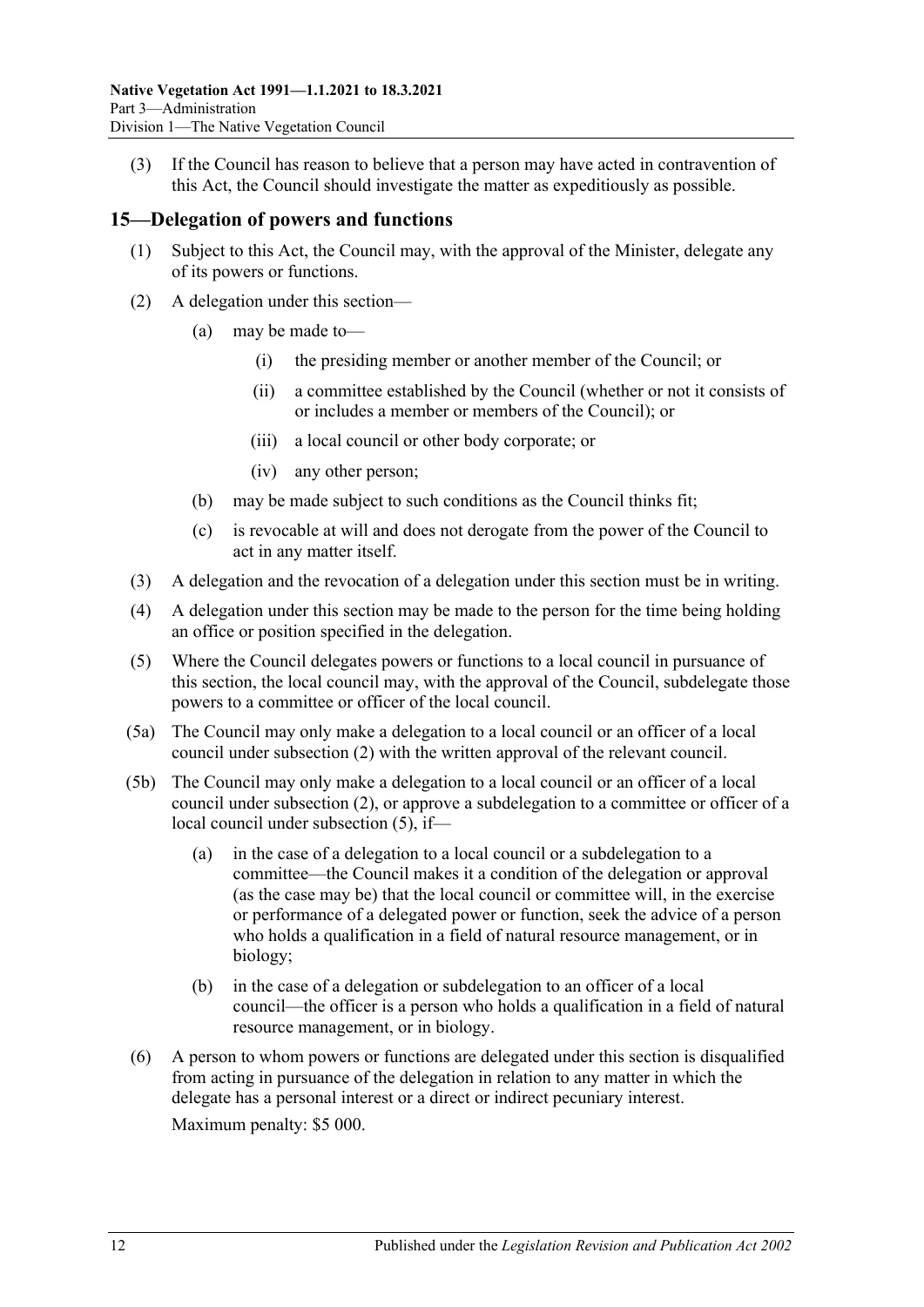(7) A person who is a member of a local council or the governing body of a body corporate to which powers or functions are delegated under this section is disqualified from taking part in any deliberations or decisions of the local council or body corporate made pursuant to the delegation in relation to any matter in which that person has a personal interest or a direct or indirect pecuniary interest.

Maximum penalty: \$5 000.

- (8) Despite a preceding subsection, the Council may only delegate a power to act in relation to any matter within the Murray-Darling Basin with the approval of the Minister to whom the administration of the *[River Murray Act](http://www.legislation.sa.gov.au/index.aspx?action=legref&type=act&legtitle=River%20Murray%20Act%202003) 2003* is committed.
- (9) Despite a preceding subsection, the Council may only delegate a power to act in relation to any matter within the Adelaide Dolphin Sanctuary with the approval of the Minister for the Adelaide Dolphin Sanctuary.

#### <span id="page-12-0"></span>**16—Staff**

- (1) There must be a secretary to the Council and such other staff to assist the Council as the Minister thinks fit.
- (2) The secretary and other members of staff are to be Public Service employees.
- (3) The Council may, under an arrangement established by the Minister administering an administrative unit of the Public Service, make use of the services or staff of that administrative unit.

#### <span id="page-12-1"></span>**17—Annual report**

- (1) On or before 31 October in each year, the Council must prepare and present to the Minister a report upon the administration of this Act during the year that ended on the preceding 30 June and must as part of that report, report upon the work of the Council in carrying out its functions and achieving the objects of this Act.
- (2) The report must set out the purposes for which money from the Fund was applied in the relevant year and the amount applied for each purpose and must explain why the Fund was applied in that manner.
- (3) The Minister must, within six sitting days after receiving a report presented under this section, cause copies of the report to be laid before both Houses of Parliament.

## <span id="page-12-2"></span>**Division 3—The Native Vegetation Fund**

#### <span id="page-12-3"></span>**21—The Fund**

- (1) The Native Vegetation Fund is established.
- (2) The Fund is subject to the management and control of the Council.
- <span id="page-12-4"></span>(3) The Fund consists of—
	- (a) money appropriated by Parliament for the purposes of the Fund; and
	- (b) fees payable in respect of applications to the Council to clear native vegetation; and
	- (c) amounts paid into the Fund in accordance with a condition under section  $29(11)(d)$ ; and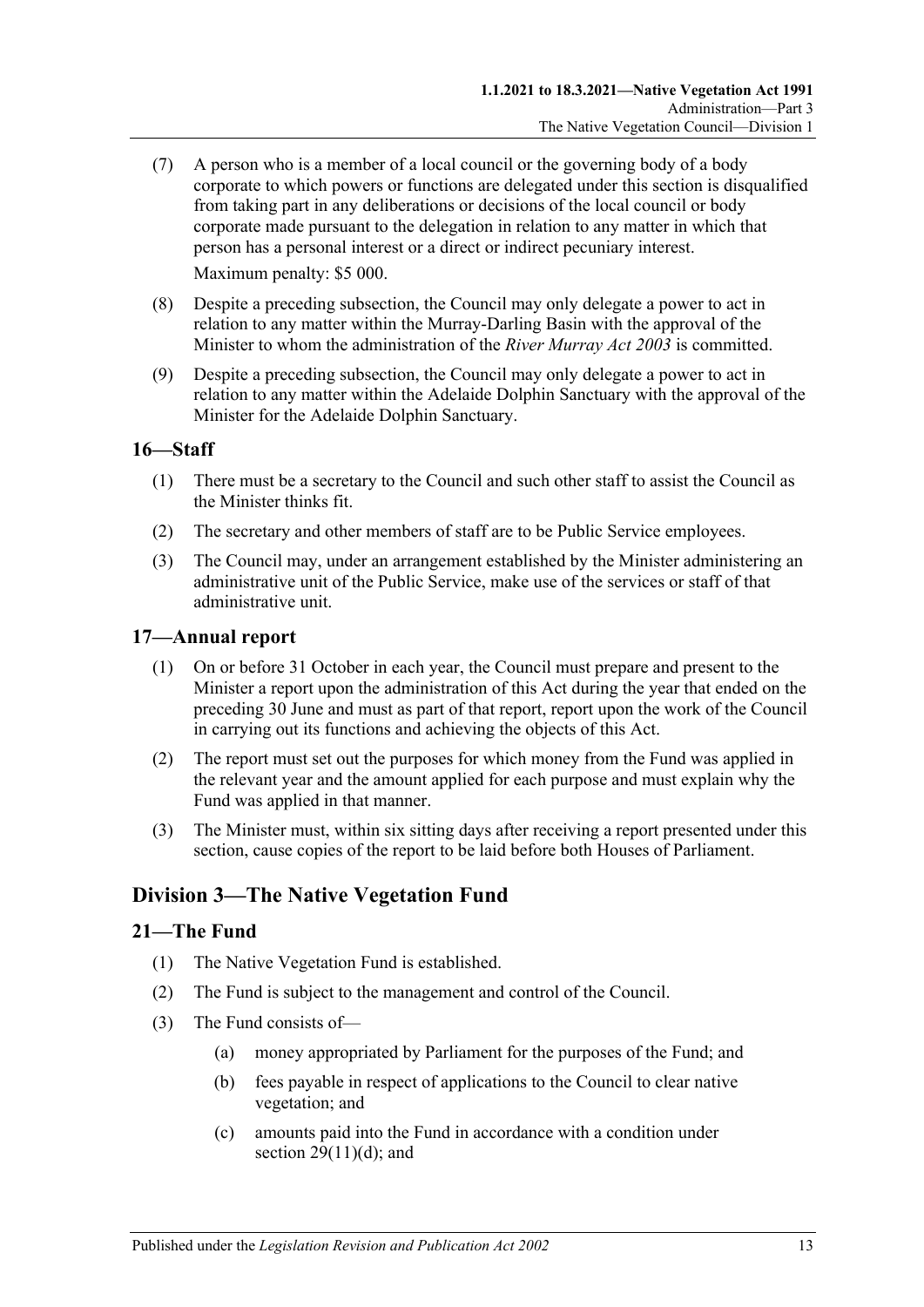- <span id="page-13-0"></span>(ca) expiation fees and penalties recovered in respect of offences against this Act; and
- <span id="page-13-1"></span>(cb) amounts paid into the Fund in accordance with an order under section  $31A(6)(f)$  or [\(g\);](#page-35-1) and
- <span id="page-13-2"></span>(cc) amounts paid into the Fund in accordance with an order under [section](#page-39-0) 31EA; and
- <span id="page-13-3"></span>(cd) amounts paid into the Fund in accordance with any provision made by the regulations; and
- (d) interest and accretions arising from investment of the Fund.
- (3a) If an application to clear native vegetation is made to a local council or other body corporate or other person acting under delegation from the Council, the prescribed fee paid by the applicant under section  $28(3)(b)(ii)(C)$  (excluding the fee prescribed for the report referred to in section  $28(3)(b)(ii)(A))$  may be retained by the local council or other body or person.
- (4) The Fund may, with the approval of the Minister, be invested in a manner determined by the Council.
- (5) The Council may make payments from the Fund in accordance with this Act.
- <span id="page-13-5"></span>(6) Money paid into the Fund under [subsection](#page-12-4)  $(3)(c)$ ,  $(ca)$ ,  $(cb)$ ,  $(cc)$  or  $(cd)$  must, as far as practicable, be used—
	- (a) to preserve and maintain native vegetation on land that is within the same region of the State as the relevant land (including preserving and maintaining native vegetation referred to in [paragraph](#page-13-4) (b)); or
	- (b) to establish or regenerate native vegetation on land that is within the same region of the State as the relevant land and that has been selected by the Council for that purpose after having regard to the Regional Biodiversity Plan or Plans (if any) approved by the Minister that apply within that region.
- <span id="page-13-6"></span><span id="page-13-4"></span>(6a) However, the Council may use the money referred to in [subsection](#page-13-5) (6) to establish, regenerate or maintain native vegetation in a region of the State other than the region where the relevant land is located if—
	- (a) the Council is satisfied that the environmental benefit to be achieved in the other region will outweigh the value of achieving a significant environmental benefit within the region where the relevant land is located; and
	- (b) the native vegetation includes or supports—
		- (i) plants of a rare, vulnerable or endangered species; or
		- (ii) plants that provide habitat for rare, vulnerable or endangered species of native animals; or
		- (iii) the whole, or a part, of a plant community that is rare, vulnerable or endangered; or
		- (iv) a significant remnant of vegetation in an area which has been extensively cleared; and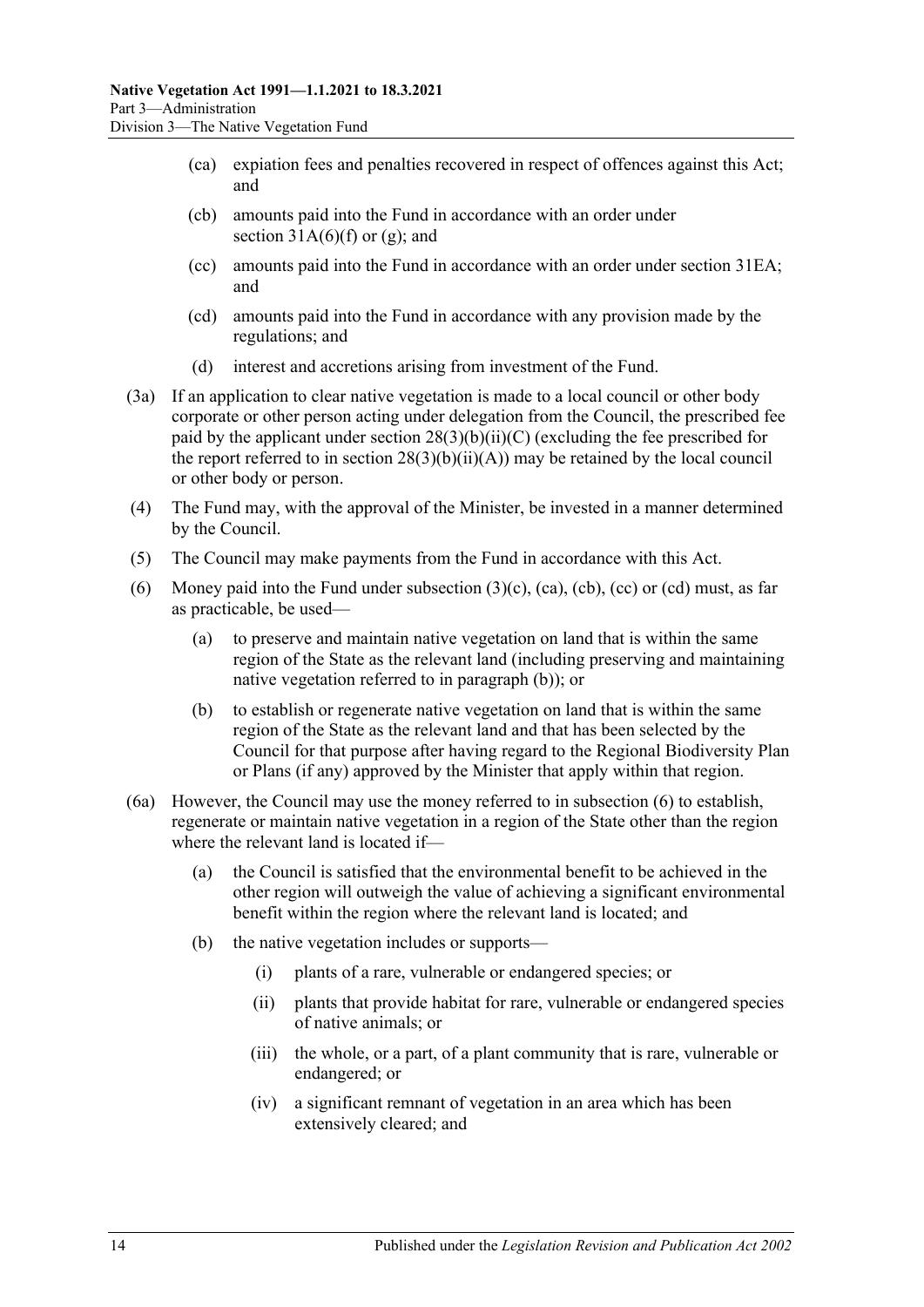- (c) the establishment, regeneration or maintenance of the native vegetation is carried out in accordance with guidelines adopted under [section](#page-18-0) 25 that apply to such establishment, regeneration or maintenance.
- (6b) For the purposes of making an assessment under this section as to whether 2 or more places are within the same region of the State, the Council may take into account such matters as it thinks fit.
- (6c) To avoid doubt, nothing in this section prevents the Council from making a payment from the Fund to the person or body who paid the money into the Fund so that the person or body can establish, regenerate or maintain native vegetation in accordance with this Act.
- (7) In this section—

#### *relevant land* means—

- (a) in a case where [subsection](#page-12-4)  $(3)(c)$  applies—land that is to be cleared under the consent to which the relevant condition relates;
- (b) in a case where [subsection](#page-13-0)  $(3)(ca)$ , [\(cb\)](#page-13-1) or [\(cc\)](#page-13-2) applies—land on which the native vegetation involved in the offence or breach of the Act by virtue of which the relevant amount became payable was grown or was situated;
- (c) in a case where [subsection](#page-13-3)  $(3)(cd)$  applies—land on which the native vegetation that is relevant to the operation of the particular regulation was grown or was situated.

### <span id="page-14-0"></span>**22—Accounts and audit**

- (1) The Council must keep proper accounts of receipts and payments in relation to the Fund.
- (2) The Auditor-General may at any time, and must at least once in each year, audit the accounts of the Fund.

## <span id="page-14-1"></span>**Part 4—Heritage agreements, proposals for revegetation and financial and other assistance**

## <span id="page-14-2"></span>**Division 1—Heritage agreements**

#### <span id="page-14-3"></span>**23—Heritage agreements**

- (1) The Minister may enter into a heritage agreement with the owner of land—
	- (a) where native vegetation is growing or situated and the Minister considers that provision should be made for the preservation or enhancement of the native vegetation; or
	- (b) where the land has been re-vegetated with plants of one or more species indigenous to the local area so as to be representative of a naturally occurring plant community and the Minister considers, after having regard to the Regional Biodiversity Plan or Plans (if any) approved by the Minister, and associated pre-European vegetation mapping (if any) undertaken by the Minister, that apply in the vicinity of the relevant land, that provision should be made for the preservation or enhancement of that vegetation.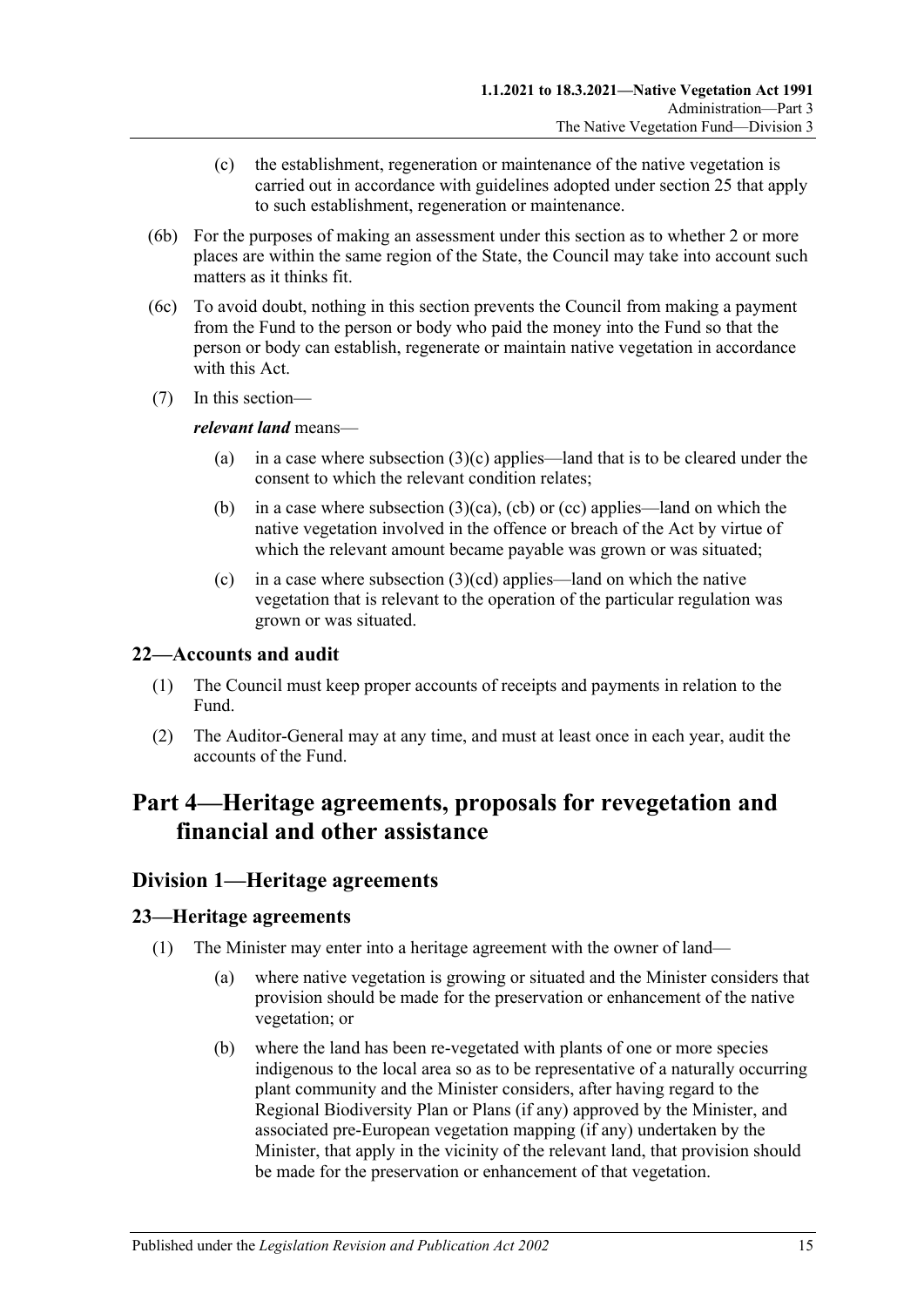Part 4—Heritage agreements, proposals for revegetation and financial and other assistance Division 1—Heritage agreements

- (2) A heritage agreement attaches to the land and is binding on the current owner of the land whether or not that owner was the person with whom the agreement was made.
- (3) The Minister may, by agreement with the owner of the land to which a heritage agreement applies, vary or terminate the agreement.
- (4) A heritage agreement is, to the extent specified in the agreement, binding on the occupier of the land.
- (5) The Minister must not enter into, vary or terminate a heritage agreement under this section without first consulting and obtaining the approval of the Council.

#### <span id="page-15-0"></span>**23A—Effect of heritage agreement**

- (1) A heritage agreement may contain any provision for the preservation or enhancement of native vegetation.
- <span id="page-15-2"></span>(2) A heritage agreement may, for example—
	- (a) restrict the use of land to which it applies;
	- (b) require specified work or work of a specified kind to be carried out in accordance with specified standards on the land;
	- (c) restrict the nature of work that may be carried out on the land;
	- (d) provide for the management of the land, native vegetation on the land or any animals living on or visiting the land in accordance with a particular management plan or in accordance with management plans to be agreed from time to time between the Minister and the owner;
	- (e) provide for remission of rates or taxes in respect of the land;
	- (f) provide for the Minister to pay to the owner of the land an amount in respect of the decrease in the value of the land resulting from the execution of the heritage agreement and noting by the Registrar-General of the fact that it has come into force;
	- (g) provide for the Minister to pay to the owner of the land an amount as an incentive to enter into the heritage agreement.
- (3) A term of a heritage agreement providing for the remission of rates or taxes has effect despite any law to the contrary.
- (4) The amount that the Minister agrees to pay in respect of the decrease in the value of the land referred to in [subsection](#page-15-2) (2) must not exceed the amount of the decrease determined by the Valuer-General.
- (5) Any money required by the Minister to meet his or her obligations under a heritage agreement entered into under this section must be paid to the Minister from the Fund.

#### <span id="page-15-1"></span>**23B—Registration of heritage agreements**

- (1) The Council must keep a register of heritage agreements entered into under this Act and must include in the register any agreement varying or terminating a heritage agreement.
- (2) The register must be kept available for public inspection at the office of the Council during ordinary office hours.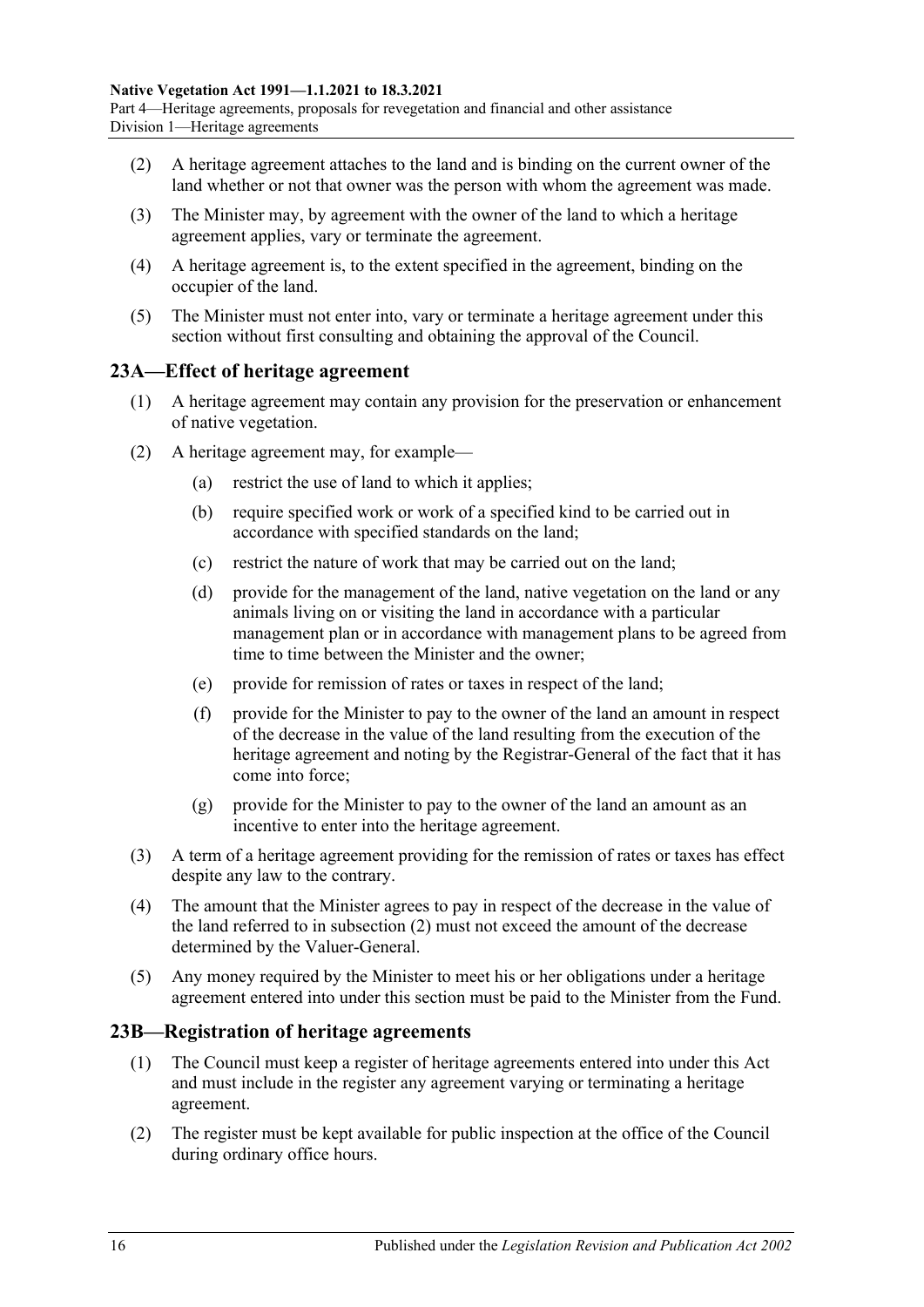(3) When the Minister enters into a heritage agreement, or an agreement varying or terminating a heritage agreement, the Registrar-General must, on application by the Minister or another party to the agreement, note the agreement against the relevant instrument of title or, in the case of land not under the *[Real Property Act](http://www.legislation.sa.gov.au/index.aspx?action=legref&type=act&legtitle=Real%20Property%20Act%201886) 1886*, against the land (and, subject to an appropriate application under this subsection, must ensure that the note is not removed once made).

## <span id="page-16-0"></span>**Division 2—Approval by the Council of proposal for revegetation**

## <span id="page-16-1"></span>**23D—Application of Division**

This Division applies to native vegetation if—

- (a) the Council has declared that this Division applies to the vegetation under [section](#page-16-2) 23E; or
- (b) the vegetation is established pursuant to a proposal approved by the Council under [section](#page-16-3) 23F.

## <span id="page-16-2"></span>**23E—Declaration in relation to existing vegetation**

The Council may, on the application of the owner of land that has been revegetated with plants of one or more species indigenous to South Australia, declare that this Division applies to the vegetation if, in its opinion, the value of the vegetation is sufficient to warrant the application of the controls against clearance under [Part 5.](#page-23-1)

### <span id="page-16-3"></span>**23F—Proposal for revegetation of land**

An owner of land who wishes to revegetate the land with plants of one or more species indigenous to the local area that will be representative of a naturally occurring plant community may submit the proposal to the Council for approval.

## <span id="page-16-4"></span>**23G—Information required on application or submission**

The landowner's application under [section](#page-16-2) 23E or submission under [section](#page-16-3) 23F must be in a form approved by the Council and must include, or be accompanied by, such information as the Council requires.

## <span id="page-16-5"></span>**23H—Decision by the Council**

- (1) If, in the opinion of the Council after having regard to the Regional Biodiversity Plan or Plans (if any) prepared by the Minister, and associated pre-European vegetation mapping (if any) undertaken by the Minister, that apply in the vicinity of the relevant land, and any other matter considered relevant by the Council, the value of the native vegetation referred to in [section](#page-16-2) 23E or [23F](#page-16-3) is, or will be, sufficient to warrant application of the controls against clearance under [Part 5,](#page-23-1) it may make a declaration in relation to the vegetation under [section](#page-16-2) 23E or approve the proposal under [section](#page-16-3) 23F.
- <span id="page-16-6"></span>(2) The Council may, if it thinks it appropriate to do so, vary or revoke a declaration or approval made or given under this Division.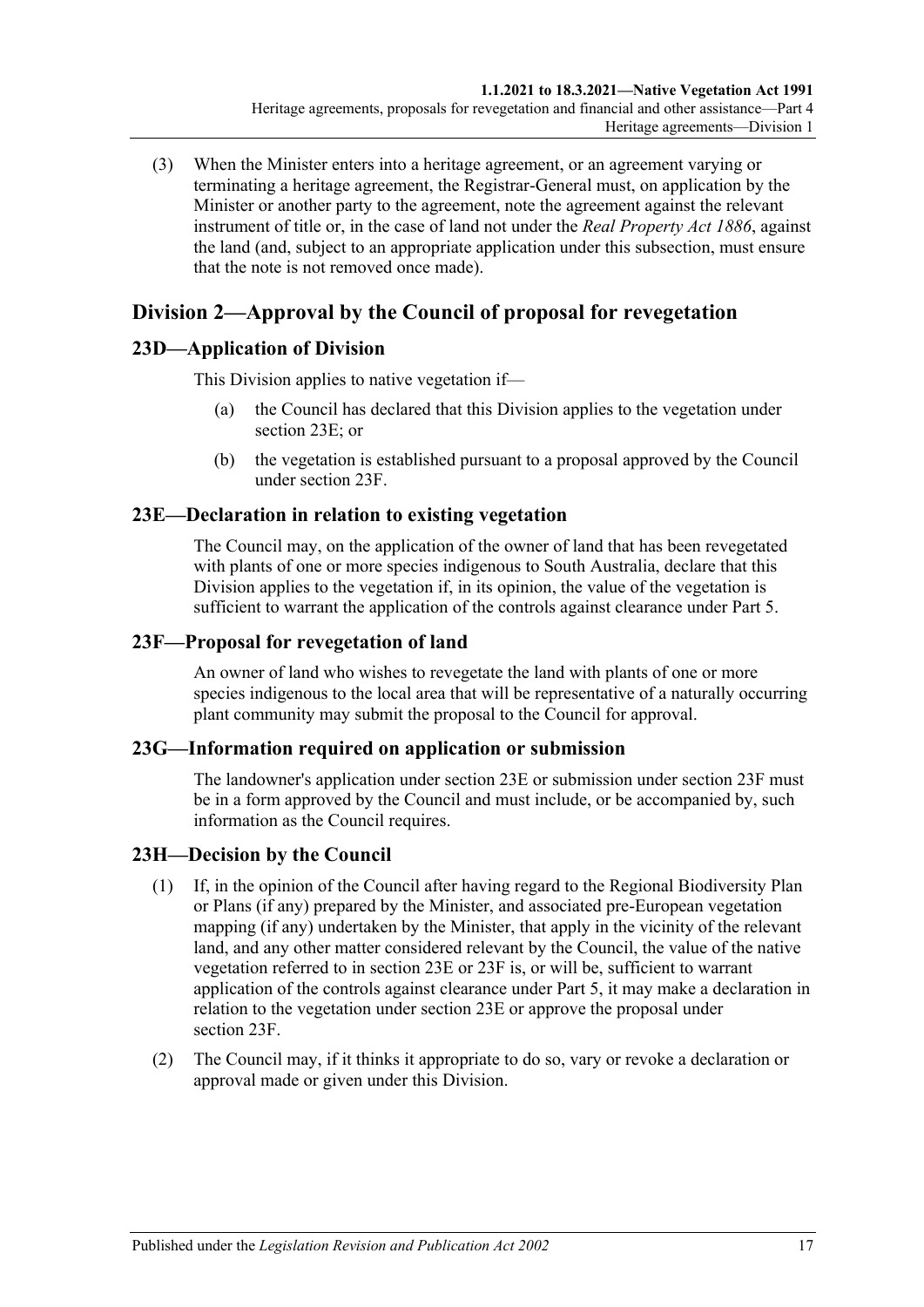Part 4—Heritage agreements, proposals for revegetation and financial and other assistance Division 2—Approval by the Council of proposal for revegetation

#### <span id="page-17-0"></span>**23I—Noting of Council's approval against the title to the land**

- (1) Where the Council has made a declaration or given its approval under this Division, it must inform the Registrar-General in writing of the declaration or approval and must provide the Registrar-General with such further information as he or she requires to comply with [subsection](#page-17-3) (3).
- (2) However, the Council need not proceed to inform the Registrar-General of an approval under [section](#page-16-3) 23F until the Council is satisfied that it is appropriate to do so in accordance with the terms of the approval.
- <span id="page-17-3"></span>(3) The Registrar-General must note the declaration or approval against the relevant instrument of title for the land or, in the case of land not under the *[Real Property](http://www.legislation.sa.gov.au/index.aspx?action=legref&type=act&legtitle=Real%20Property%20Act%201886)  Act [1886](http://www.legislation.sa.gov.au/index.aspx?action=legref&type=act&legtitle=Real%20Property%20Act%201886)*, against the land.
- (4) The Registrar-General must, on application by the Council after the making of a decision under section [23H\(2\),](#page-16-6) vary or cancel a note under [subsection](#page-17-3) (3) (but must otherwise ensure that the note is not removed once made).

## <span id="page-17-1"></span>**Division 3—Financial and other assistance**

#### <span id="page-17-4"></span><span id="page-17-2"></span>**24—Assistance to landowners**

- (1) An owner of land that is subject to a heritage agreement may apply to the Council for financial or other assistance in—
	- (a) managing the land, native vegetation on the land or any animals living on or visiting the land;
	- (b) preserving or enhancing native vegetation on the land;
	- (c) establishing native vegetation on the land;
	- (d) undertaking research in relation to the preservation, enhancement or management of native vegetation on the land or of animals living on or visiting the land.
- (1a) An owner of land in relation to which a proposal has been approved by the Council under [Division 2](#page-16-0) may apply to the Council for financial assistance in establishing native vegetation on the land in accordance with the proposal.
- (2) An application must be in a form approved by the Council and must set out the applicant's proposals for the application of the assistance requested by the applicant.
- (3) The applicant's proposals must be based on guidelines adopted by the Council under this Part.
- (4) The Council may grant an application for assistance subject to such conditions as it thinks fit including, in the case of an application under [subsection](#page-17-4) (1), the execution of an agreement varying the heritage agreement in a manner approved by the Council.
- (5) Money payable by way of financial assistance under this section must be paid from the Fund.
- <span id="page-17-5"></span>(6) Where, in the opinion of the Council, a person to whom the Council has granted financial assistance under this section—
	- (a) contravenes or fails to comply with a condition attached to the grant of the assistance; or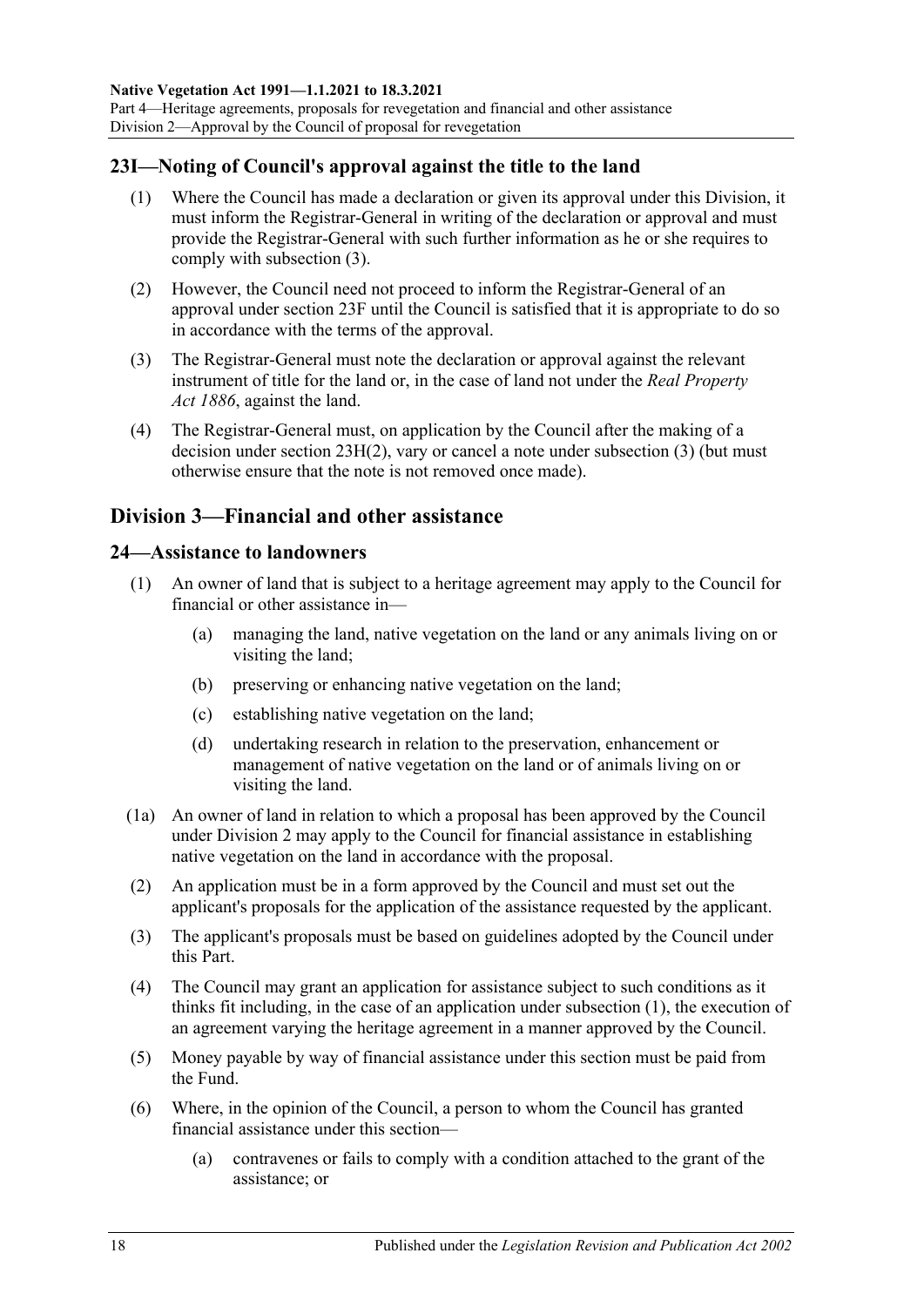(b) fails, within a reasonable time, to apply the amount granted for the purpose for which it was granted,

the Council may serve written notice on that person demanding repayment of the amount granted or such lesser amount as is specified in the notice.

- <span id="page-18-1"></span>(7) An amount demanded by the Council under [subsection](#page-17-5) (6) is a debt due by the person from whom it is demanded to the Council and upon recovery must be paid by the Council into the Fund.
- (8) A court that is considering a claim for payment of a debt referred to in [subsection](#page-18-1) (7) may refuse to order payment of all or part of the amount claimed if, in its opinion, the person to whom the financial assistance was granted has applied it in accordance with the conditions on which it was granted or in accordance with what he or she genuinely believed to be the conditions on which it was granted.

### <span id="page-18-0"></span>**25—Guidelines for the application of assistance and the management of native vegetation**

- (1) The Council must prepare draft guidelines in relation to—
	- (a) the application of financial and other assistance provided by the Council; and
	- (b) the management of native vegetation; and
	- (ba) the establishment, regeneration or maintenance of native vegetation under [section](#page-13-6) 21(6a); and
	- (c) the operation of [section](#page-29-0) 29(4a); and
	- (d) clearing vegetation by the process commonly known as a cold burn; and
	- (e) any other matter required by the regulations.
- <span id="page-18-4"></span><span id="page-18-3"></span><span id="page-18-2"></span>(2) After preparation of the draft guidelines the Council must—
	- (a) by public advertisement, invite members of the public to make representations to the Council (within a period of not less than two months following publication of the advertisement) as to matters that should be addressed by the guidelines; and
	- (ab) submit the guidelines to the Minister for comment; and
	- (b) submit the guidelines for comment by the regional landscape board for the landscape management region to which the guidelines relate; and
	- (c) where the guidelines relate to pastoral land, submit the guidelines to the Pastoral Board for comment; and
	- (e) where the guidelines relate to land within the area of a local council, submit the guidelines to the Local Government Association of South Australia for comment; and
	- (f) submit the guidelines to Primary Producers SA Incorporated and to the Conservation Council of South Australia Incorporated for comment; and
	- (g) where the guidelines relate to land within the Murray-Darling Basin, submit the guidelines to the Minister to whom the administration of the *[River Murray](http://www.legislation.sa.gov.au/index.aspx?action=legref&type=act&legtitle=River%20Murray%20Act%202003)  Act [2003](http://www.legislation.sa.gov.au/index.aspx?action=legref&type=act&legtitle=River%20Murray%20Act%202003)* is committed for comment.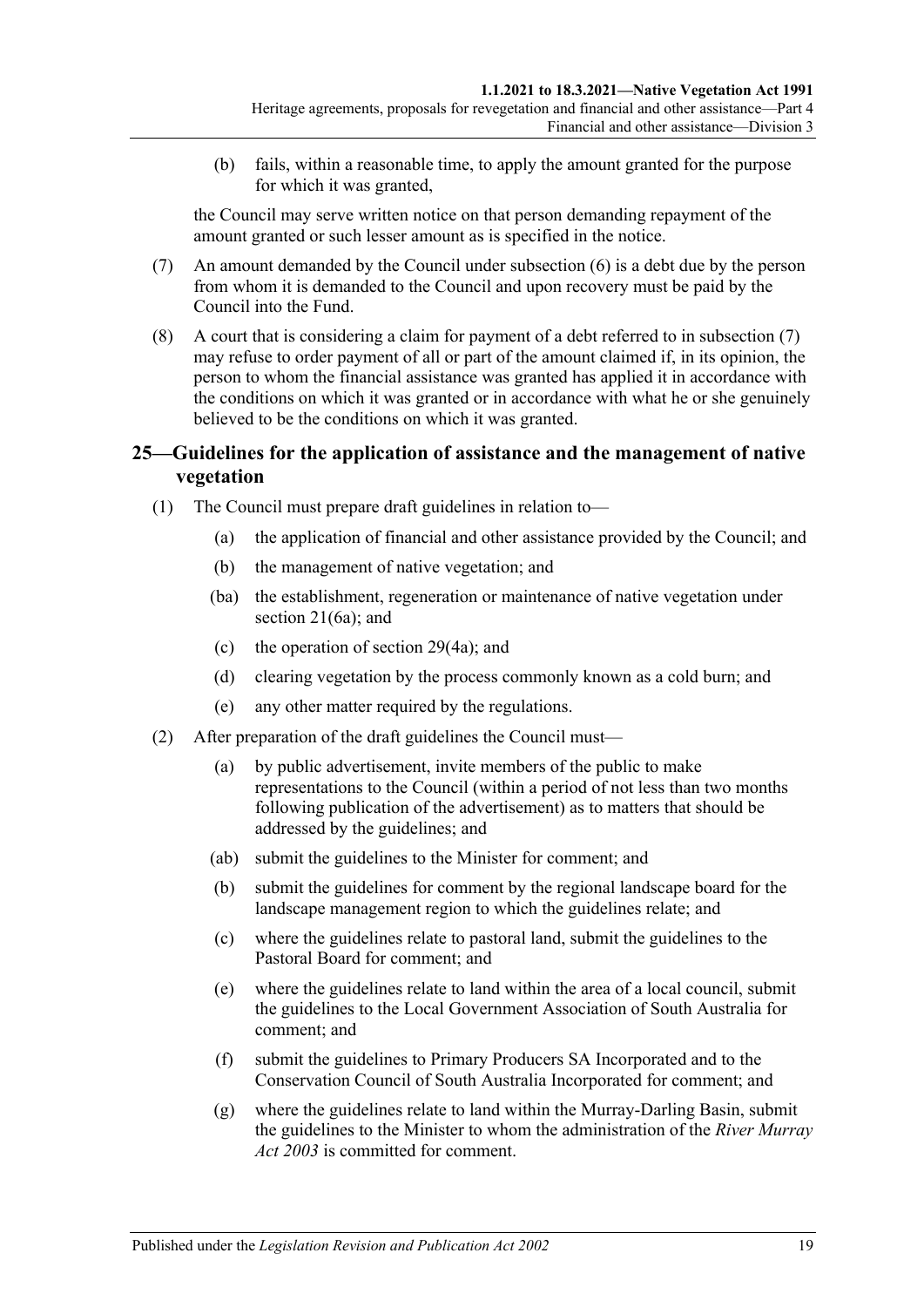- (3) The public advertisement referred to in [subsection](#page-18-2)  $(2)(a)$  must—
	- (a) specify an address at which copies of the draft guidelines may be purchased or inspected;
	- (b) specify an address to which representations in connection with the draft guidelines may be forwarded.
- (3a) Where the guidelines relate to land within the Murray-Darling Basin, the guidelines must seek to further the objects of the *[River Murray Act](http://www.legislation.sa.gov.au/index.aspx?action=legref&type=act&legtitle=River%20Murray%20Act%202003) 2003* and the *Objectives for a Healthy River Murray* under the *[River Murray Act](http://www.legislation.sa.gov.au/index.aspx?action=legref&type=act&legtitle=River%20Murray%20Act%202003) 2003* (insofar as they may be relevant).
- (3b) Where the guidelines relate to land within the Adelaide Dolphin Sanctuary, the guidelines must seek to further the objects and objectives of the *[Adelaide Dolphin](http://www.legislation.sa.gov.au/index.aspx?action=legref&type=act&legtitle=Adelaide%20Dolphin%20Sanctuary%20Act%202005)  [Sanctuary Act](http://www.legislation.sa.gov.au/index.aspx?action=legref&type=act&legtitle=Adelaide%20Dolphin%20Sanctuary%20Act%202005) 2005* (insofar as they may be relevant).
- (4) The Council may adopt the draft guidelines with, or without, amendment but must, before adopting them, consider all representations made by members of the public and comments made pursuant to [subsection](#page-18-3) (2).
- (5) The Council must, by public advertisement, specify an address at which copies of guidelines adopted by the Council may be purchased or inspected.
- (5a) The Council may, by following the procedures required by this section for the preparation and adoption of the initial guidelines, prepare and adopt guidelines varying or replacing guidelines previously adopted under this section.
- (5b) Where the Council thinks it is desirable to take the time to consult on proposed guidelines in more detail than is required by this section, it may prepare and adopt guidelines under this section as an interim measure with the intention of varying or replacing them if necessary after it has had time for further consultation.
- (5c) For the purposes of this section, draft guidelines in relation to the application of financial and other assistance will only be taken to relate to a landscape management region, pastoral land, the Murray-Darling Basin or the Adelaide Dolphin Sanctuary if the guidelines explicitly state that they do.
- (6) In this section—

*public advertisement* means an advertisement published in the Gazette and in a newspaper circulating throughout the State.

## <span id="page-19-0"></span>**Part 4A—Credit, assignment and third party establishment of environmental benefits**

## <span id="page-19-1"></span>**25A—Credit for environmental benefits**

- $(1)$  If—
	- (a) a person—
		- (i) has achieved an environmental benefit (not being a benefit required in relation to a consent to clear native vegetation or under any other requirement under this Act); or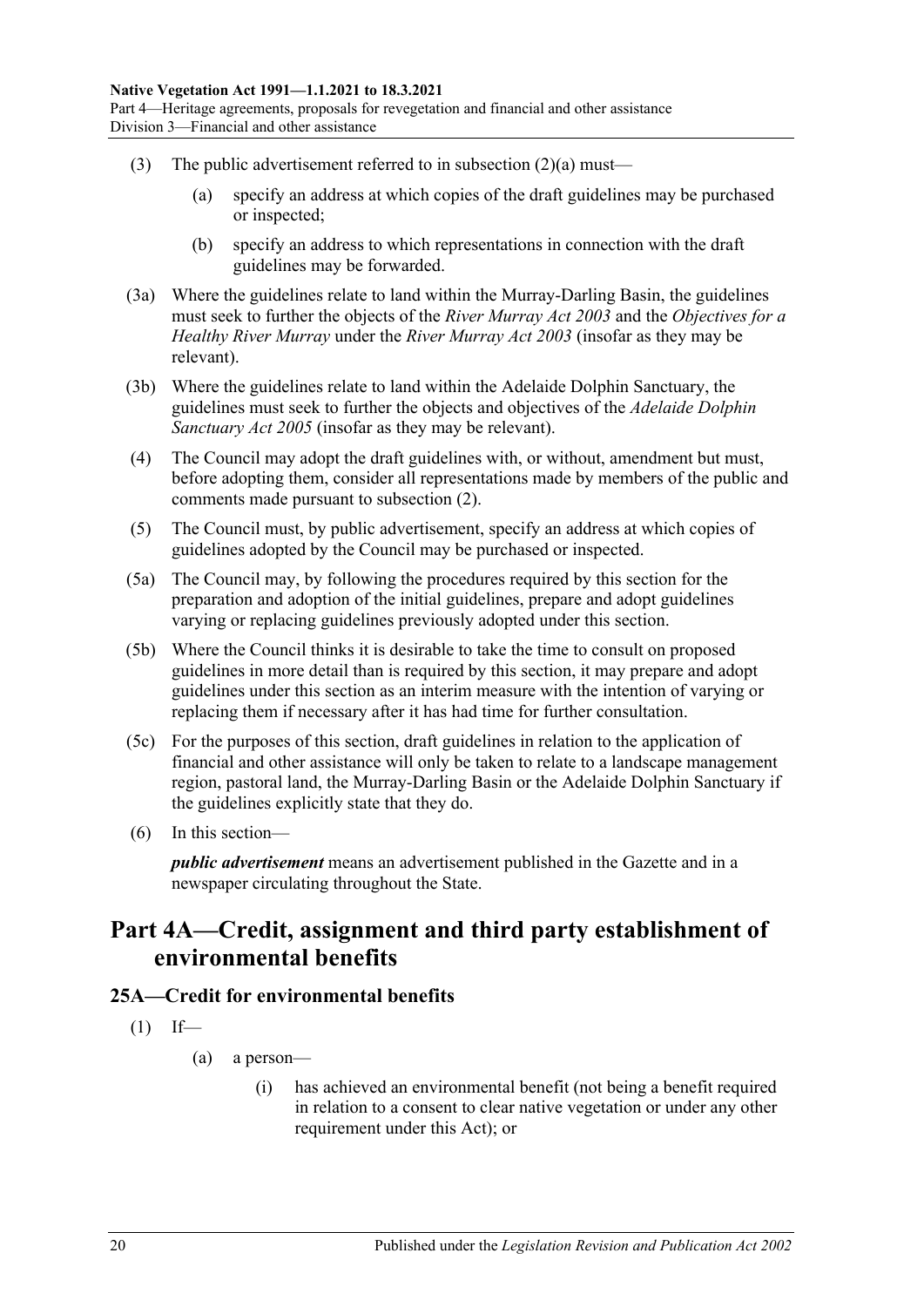- (ii) has, in accordance with a consent to clear native vegetation, achieved an environmental benefit that exceeds the value of the minimum benefit needed to offset the loss of the cleared vegetation; and
- <span id="page-20-1"></span>(b) the Council is satisfied that the benefit or excess benefit (as the case requires) is of a significant value,

the Council may, for the purposes of this Act—

- (c) credit the person with having achieved an environmental benefit of a value determined by the Council (whether monetary or otherwise); and
- <span id="page-20-3"></span>(d) take into account and apply the value of the credit (adjusted to reflect the value, in the Council's opinion, of the native vegetation the subject of the credit at the time it is so applied) to—
	- (i) an amount of environmental benefit the person must achieve; or
	- (ii) an amount of compensation proposed to be paid into the Fund under [section](#page-28-2) 28(4); or
	- (iii) an amount to be paid into the Fund under any other provision of this Act as an alternative to achieving an environmental benefit.
- (2) In determining the value of an excess benefit contemplated by [subsection](#page-20-1)  $(1)(a)(ii)$ , the Council must have regard to the approximate difference between the value of the environmental benefit achieved by the person and the value of the environmental benefit that would, in the Council's opinion, have been the minimum the person would have been required to achieve in the circumstances.

## <span id="page-20-2"></span><span id="page-20-0"></span>**25B—Assignment of credit**

- (1) Subject to this section, a person credited under [section](#page-19-1) 25A with having achieved an environmental benefit (the *assignor*) may, with the written approval of the Council, assign the whole or part of the credit to another person or body (the *assignee*).
- (2) An application for approval under [subsection](#page-20-2)  $(1)$ 
	- (a) must be made in a manner and form determined by the Council; and
	- (b) must be accompanied by such information as the Council may reasonably require; and
	- (c) must be accompanied by the prescribed fee.
- (3) The Council must not give its approval under [subsection](#page-20-2) (1) unless the assignor has complied with any requirement of the Council to do 1 or more of the following:
	- (a) enter into a heritage agreement in respect of the native vegetation that is the subject of the credit to be assigned;
	- (b) enter into a management agreement under [section](#page-22-0) 25D in respect of the native vegetation that is the subject of the credit to be assigned.
- (4) Before giving its approval under [subsection](#page-20-2) (1), the Council must have regard to any Regional Biodiversity Plan or Plans approved by the Minister that apply within any region relevant to the application.
- (5) An approval may be conditional or unconditional.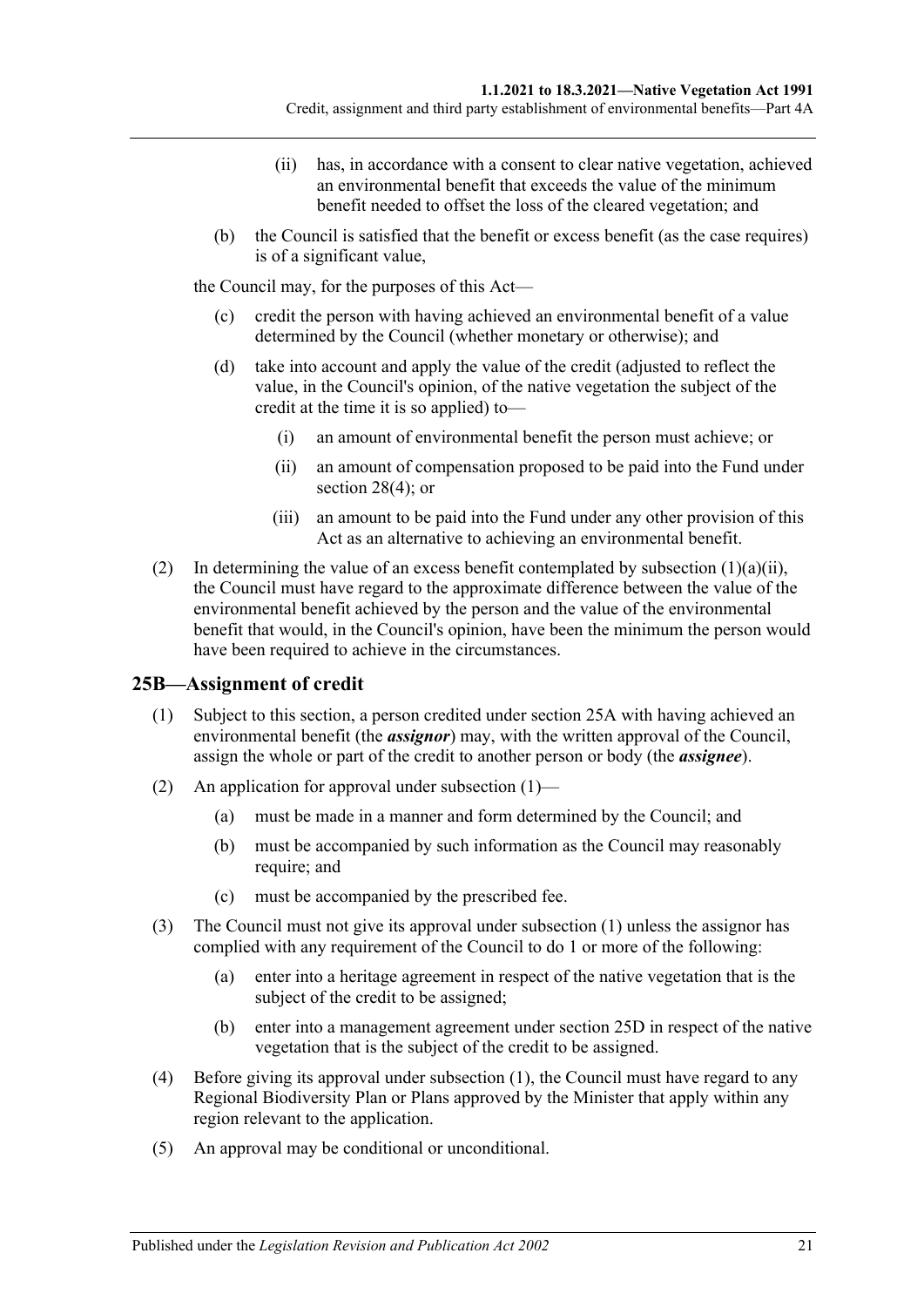Part 4A—Credit, assignment and third party establishment of environmental benefits

- (6) A condition of an approval is binding on, and enforceable against—
	- (a) the assignor; and
	- (b) all owners and occupiers, and subsequent owners and occupiers, of the land on which the native vegetation that is the subject of the assigned credit is growing or situated.
- (7) The Council may, by notice in writing, vary or revoke a condition of an approval.
- (8) An approval remains in force for the period specified by the Council in the approval, or for such longer period as the Council may fix on application by the assignor or assignee.
- (9) The Council must inform the Registrar-General in writing of all conditions imposed under this section that relate to land and must provide the Registrar-General with such further information as the Registrar-General requires to comply with [subsection](#page-21-1) (10).
- <span id="page-21-1"></span>(10) The Registrar-General must note the conditions against the relevant instrument of title for the land or, in the case of land not under the *[Real Property Act](http://www.legislation.sa.gov.au/index.aspx?action=legref&type=act&legtitle=Real%20Property%20Act%201886) 1886*, against the land.
- (11) The Registrar-General must, on the application of the Council after the variation or revocation of a condition under this section, vary or cancel a note under [subsection](#page-21-1) (10) (but must otherwise ensure that the note is not removed once made).
- (12) For the purposes of this Act—
	- (a) credit assigned under this section will be taken to be credit of the assignee;
	- (b) an assignment of credit that contravenes this section is, unless the Council determines otherwise, void and of no effect.

### <span id="page-21-0"></span>**25C—Achievement of environmental benefit by accredited third party provider**

- <span id="page-21-2"></span>(1) Subject to this section, a requirement under this Act that an environmental benefit be achieved by a person (the *proponent*) may, with the written approval of the Council, be satisfied by means of the achievement of the environmental benefit by an accredited third party provider.
- (2) An application for approval under [subsection](#page-21-2) (1)—
	- (a) must be made in a manner and form determined by the Council; and
	- (b) must be accompanied by such information as the Council may reasonably require; and
	- (c) must be accompanied by the prescribed fee.
- (3) The Council must not give its approval under [subsection](#page-21-2) (1) unless the accredited third party provider—
	- (a) has entered into a management agreement under [section](#page-22-0) 25D in respect of the native vegetation comprising the environmental benefit; and
	- (b) has complied with any other requirements prescribed by the regulations for the purposes of this section.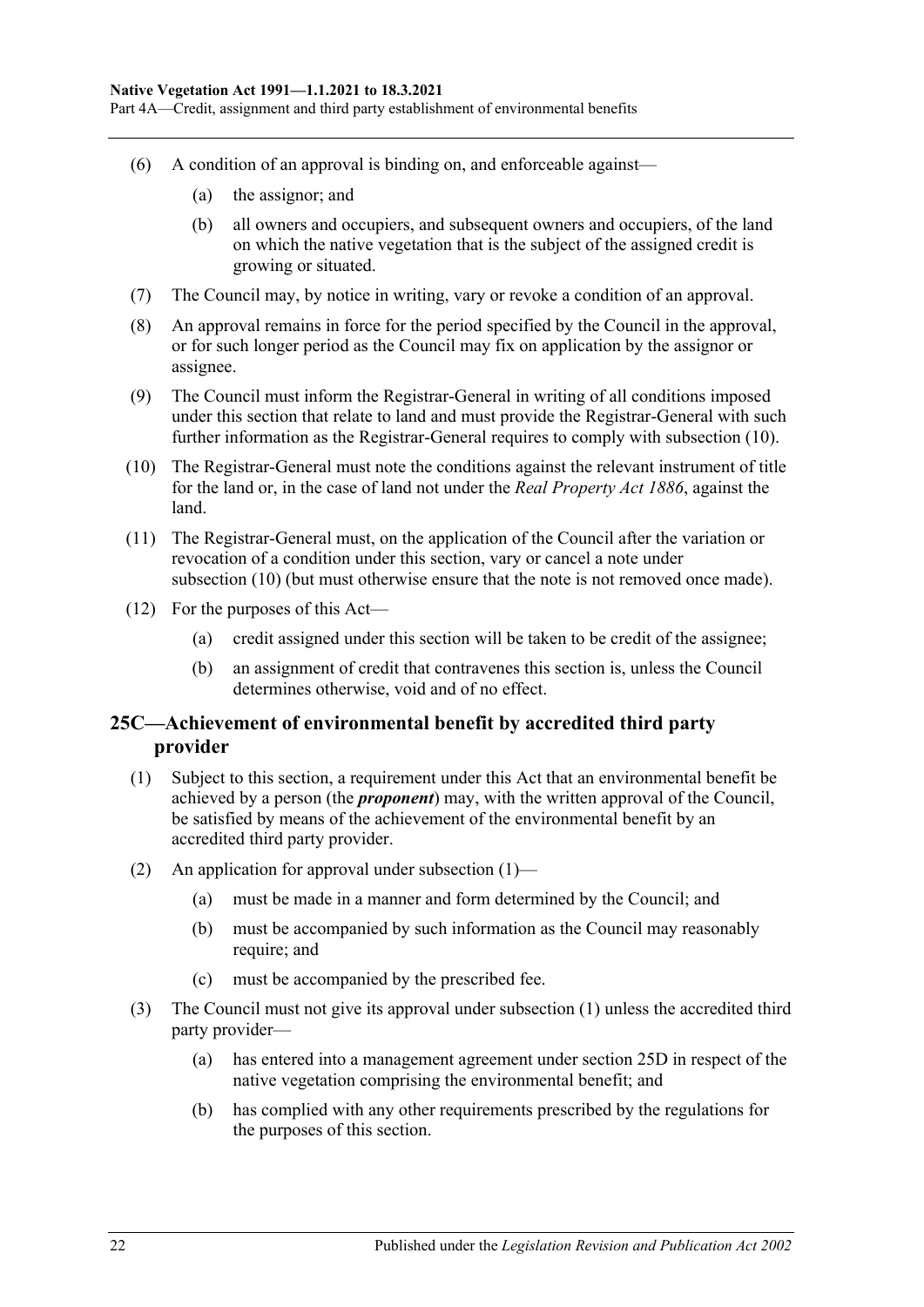- (4) Before giving its approval under [subsection](#page-21-2) (1), the Council must have regard to any Regional Biodiversity Plan or Plans approved by the Minister that apply within any region relevant to the application.
- (5) An approval may be conditional or unconditional.
- (6) A condition of an approval is binding on, and enforceable against—
	- (a) the accredited third party provider; and
	- (b) all owners and occupiers, and subsequent owners and occupiers, of the land on which the native vegetation comprising the environmental benefit is growing or situated.
- (7) The Council may, by notice in writing, vary or revoke a condition of an approval.
- (8) An approval remains in force for the period specified by the Council in the approval, or for such longer period as the Council may fix on application by the proponent or provider.
- (9) The Council must inform the Registrar-General in writing of all conditions imposed under this section that relate to land and must provide the Registrar-General with such further information as the Registrar-General requires to comply with [subsection](#page-22-1) (10).
- <span id="page-22-1"></span>(10) The Registrar-General must note the conditions against the relevant instrument of title for the land or, in the case of land not under the *[Real Property Act](http://www.legislation.sa.gov.au/index.aspx?action=legref&type=act&legtitle=Real%20Property%20Act%201886) 1886*, against the land.
- (11) The Registrar-General must, on the application of the Council after the variation or revocation of a condition under this section, vary or cancel a note under [subsection](#page-22-1) (10) (but must otherwise ensure that the note is not removed once made).
- (12) In this section—

*accredited third party provider* means a person or body accredited for the purposes of this section in accordance with the regulations.

#### <span id="page-22-0"></span>**25D—Management agreements**

- (1) The Minister may enter into a management agreement with—
	- (a) an assignor of credit under [section](#page-20-0) 25B; or
	- (b) an accredited third party provider of an environmental benefit under [section](#page-21-0) 25C.
- (2) A management agreement may contain such provisions for the management of the relevant native vegetation as the Minister thinks fit, including (without limiting the generality of this subsection)—
	- (a) requiring specified work or work of a specified kind to be carried out in accordance with specified standards on the land on which the relevant native vegetation is growing or situated (the *subject land*); and
	- (b) restricting the nature of work or other activities that may be carried out on the subject land.
- (3) A management agreement attaches to the subject land and is binding on the current owner of the subject land whether or not that owner was the person with whom the agreement was made.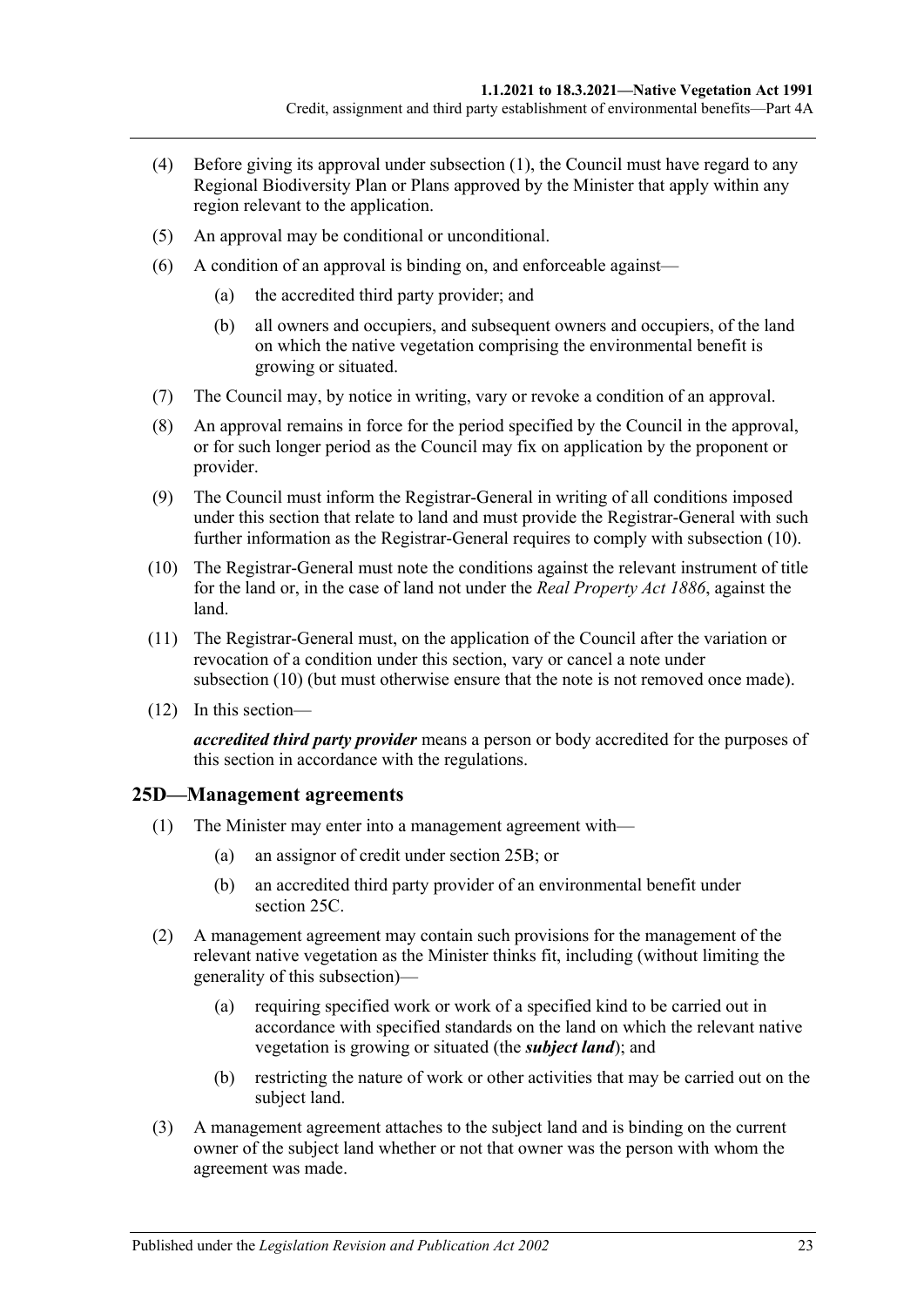- (4) The Minister may, by agreement with the owner of the subject land to which a management agreement applies, vary or terminate the agreement.
- (5) A management agreement is, to the extent specified in the agreement, binding on the occupier of the subject land.
- (6) The Minister must not enter into, vary or terminate a management agreement under this section without first consulting and obtaining the approval of the Council.
- (7) If the Minister enters into a management agreement, or an agreement varying or terminating a management agreement, the Registrar-General must, on application by the Minister, note the agreement against the relevant instrument of title or, in the case of subject land not under the *[Real Property Act](http://www.legislation.sa.gov.au/index.aspx?action=legref&type=act&legtitle=Real%20Property%20Act%201886) 1886*, against the land (and, subject to an appropriate application under this subsection, must ensure that the note is not removed once made).
- (8) In this section—

*relevant native vegetation* means the native vegetation that is the subject of credit assigned under [section](#page-20-0) 25B or that comprises the environmental benefit achieved, or to be achieved, by the accredited third party provider under [section](#page-21-0) 25C (as the case requires).

#### <span id="page-23-0"></span>**25E—Register**

- (1) The Council must keep a register for the purposes of this Part.
- (2) The register must contain the information required by the regulations in relation to—
	- (a) each credit under [section](#page-19-1) 25A; and
	- (b) each application of credit toward the matters contemplated by section  $25A(1)(d)$ ; and
	- (c) each assignment of credit under [section](#page-20-0) 25B; and
	- (d) each achievement of an environmental benefit by accredited third party providers under [section](#page-21-0) 25C; and
	- (e) each management agreement under [section](#page-22-0) 25D,

and may contain any other information the Council thinks fit.

(3) The register must be kept available for public inspection, without fee, at the office of the Council during ordinary office hours.

## <span id="page-23-2"></span><span id="page-23-1"></span>**Part 5—Clearance and enforcement**

## **Division 1—Control of clearance**

## <span id="page-23-4"></span><span id="page-23-3"></span>**26—Offence of clearing native vegetation contrary to this Part**

(1) A person must not clear native vegetation unless the clearance is in accordance with this Part.

Maximum penalty: A sum calculated at the prescribed rate for each hectare (or part of a hectare) of the land in relation to which the offence was committed or \$100 000, whichever is greater.

Expiation fee: \$750.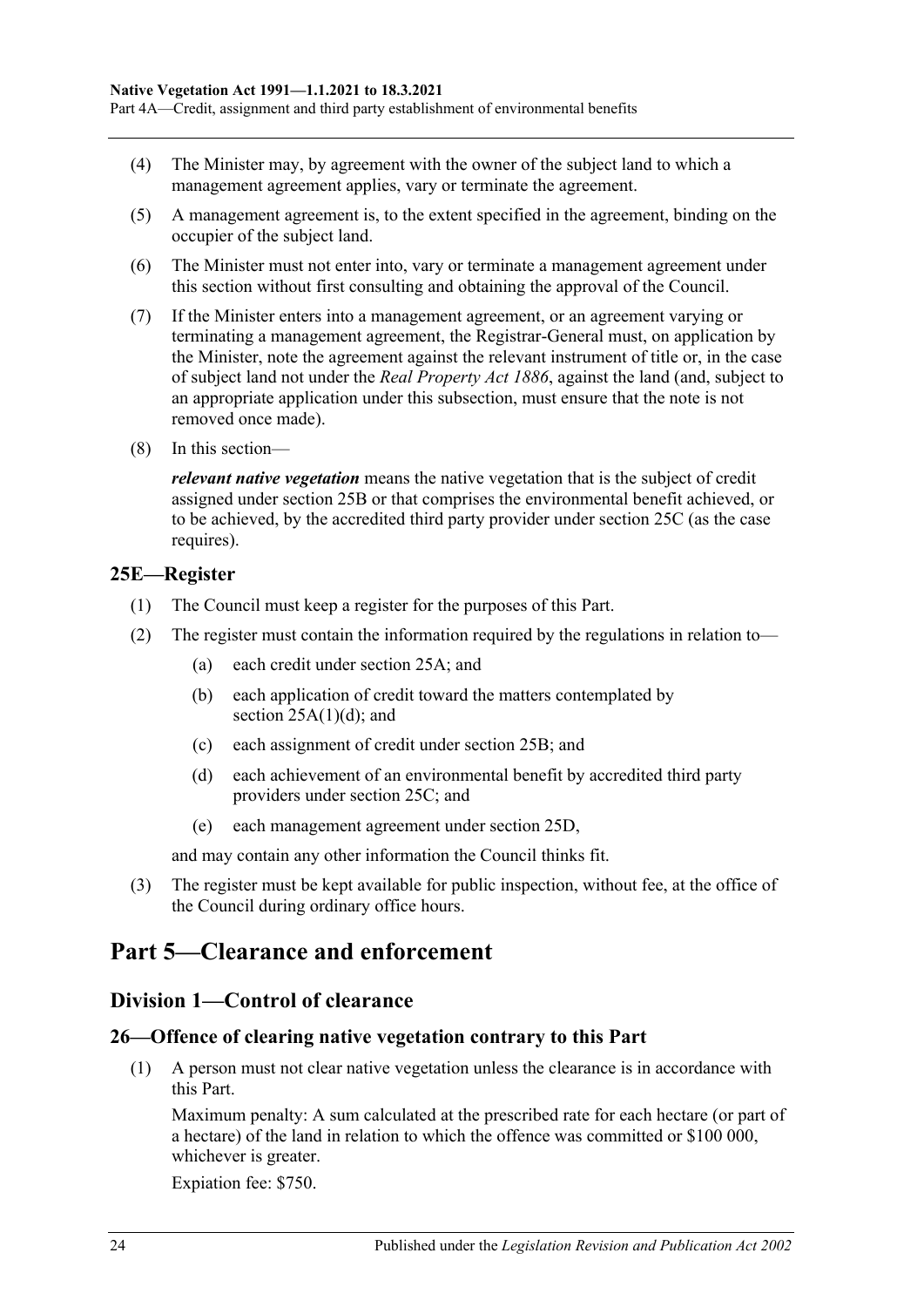<span id="page-24-0"></span>(2) A person must not contravene or fail to comply with a condition attached to a consent granted under this Part.

Maximum penalty: A sum calculated at the prescribed rate for each hectare (or part of a hectare) of the land in relation to which the offence was committed or \$100 000, whichever is greater.

Expiation fee: \$750.

- (2a) If a court convicts a person—
	- (a) of an offence against [subsection](#page-23-4) (1); or
	- (b) of an offence against [subsection](#page-24-0) (2) where the effect of the contravention of or failure to comply with the condition that constitutes the offence is that native vegetation has been cleared without the consent of the Council,

the Council must, within the prescribed period, initiate civil proceedings under [Division 2](#page-34-1) in order to require the offender to make good the breach of this Act unless such proceedings have already been commenced, or an order has already been made, under that Division in relation to the matter, or the conviction is overturned on appeal.

(3) In this section—

#### *land in relation to which the offence was committed* means—

- (a) land on which the vegetation is or was growing or is or was situated; and
- (b) land that has been, or will be, affected in any way (including by an increase in its value) by reason of the commission of the offence;

*the prescribed period*, in relation to the initiation of civil proceedings against an offender, means—

- (a) 6 months after the time within which the offender may appeal against the relevant conviction; or
- (b) if an appeal is commenced—6 months after—
	- (i) the appeal is dismissed, struck out or withdrawn; or
	- (ii) any questions raised by the appeal have been finally determined;

#### *the prescribed rate* means—

- (a) the amount (if any) per hectare by which the land in relation to which the offence was committed has increased in value as a direct result of the commission of the offence; or
- (b) \$2 500,

whichever is the greater.

(4) In determining the amount by which the value of land has increased as the result of the commission of an offence under this section, no account may be taken of the possibility that the establishment of vegetation on the cleared land may be ordered under [Division 2.](#page-34-1)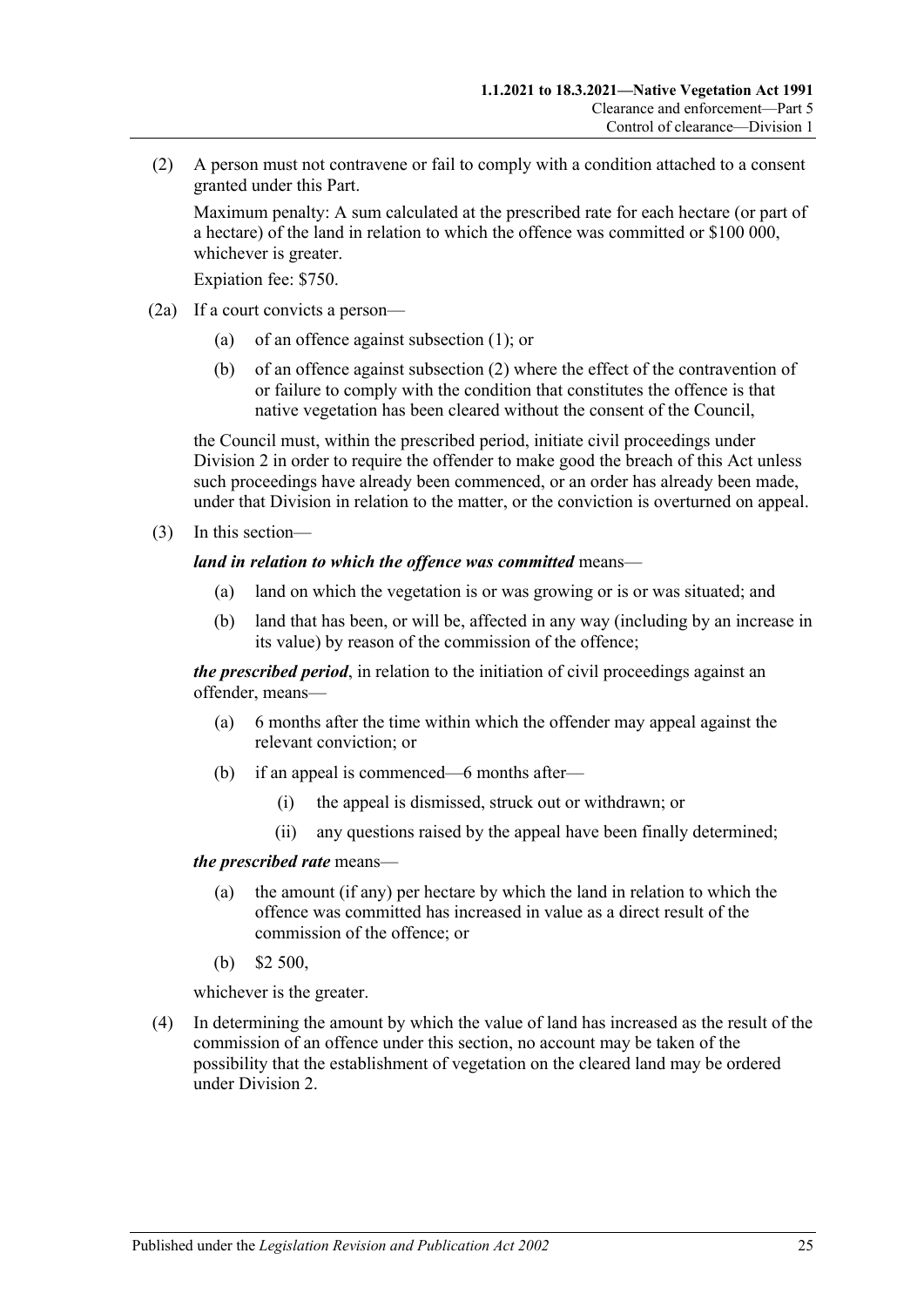### <span id="page-25-0"></span>**27—Clearance of native vegetation**

- <span id="page-25-8"></span><span id="page-25-7"></span><span id="page-25-3"></span>(1) Subject to any other Act or law to the contrary—
	- (a) native vegetation may, subject to this section, be cleared with the consent of the Council given in accordance with [section](#page-28-0) 29;
	- (b) native vegetation may, subject to [subsection](#page-26-1) (5)(b), be cleared—
		- (i) if the vegetation is of a prescribed class; or
		- (ii) in prescribed circumstances;
	- (c) native vegetation may, subject to subsection  $(5)(c)$ , be cleared without any other restriction under this Act if the clearance falls within the ambit of [subsection](#page-25-1) (4a).
- <span id="page-25-9"></span><span id="page-25-4"></span>(2) Subject to [subsection](#page-25-2) (3), the Council cannot give its consent to the clearance of native vegetation under [subsection](#page-25-3)  $(1)(a)$  if the vegetation comprises or forms part of a stratum of native vegetation that is substantially intact (see [section](#page-5-0) 3A).
- <span id="page-25-2"></span>(3) The Council may, despite [subsection](#page-25-4) (2) but subject to the other requirements of this Division, give its consent to the harvesting of native vegetation if, in its opinion, the harvesting will not result in any lasting damage to the plants comprising the vegetation, lead to significant soil damage or erosion, or result in any long-term loss of biodiversity.
- (4) The Council may give its consent under [subsection](#page-25-2) (3) subject to such conditions (if any) as the Council thinks fit to impose.
- <span id="page-25-1"></span>(4a) The clearance of native vegetation falls within the ambit of this subsection if—
	- (a) the clearance occurs in the course of clearing vegetation by the process commonly known as a cold burn (being a cold burn conducted in accordance with any relevant guidelines adopted by the Council under [section](#page-18-0) 25); or
	- (b) the clearance is authorised by the relevant Chief Officer under [subsection](#page-25-5) (4b).
- <span id="page-25-5"></span>(4b) The relevant Chief Officer may authorise the clearance of native vegetation under this subsection if the Chief Officer considers—
	- (a) that the clearance is reasonably necessary and appropriate for the purpose of protecting the life, health or safety of any person from a serious risk of bushfire after taking into account any guidelines developed by the Council after consultation with the Chief Officer of SACFS and the Chief Officer of SAMFS; and
	- (b) that it is appropriate to proceed under this subsection rather than the other provisions of this Act due to the circumstances of the particular case.
- <span id="page-25-6"></span>(4c) A Chief Officer may—
	- (a) give an authorisation under [subsection](#page-25-5) (4b) subject to such conditions (if any) as the Chief Officer thinks fit to impose; and
	- (b) vary or revoke an authorisation under [subsection](#page-25-5) (4b) due to a change in circumstances.
- (4d) A Chief Officer may only delegate a power under [subsection](#page-25-5) (4b) or [\(4c\)](#page-25-6) to a Deputy Chief Officer or Assistant Chief Officer of the relevant service.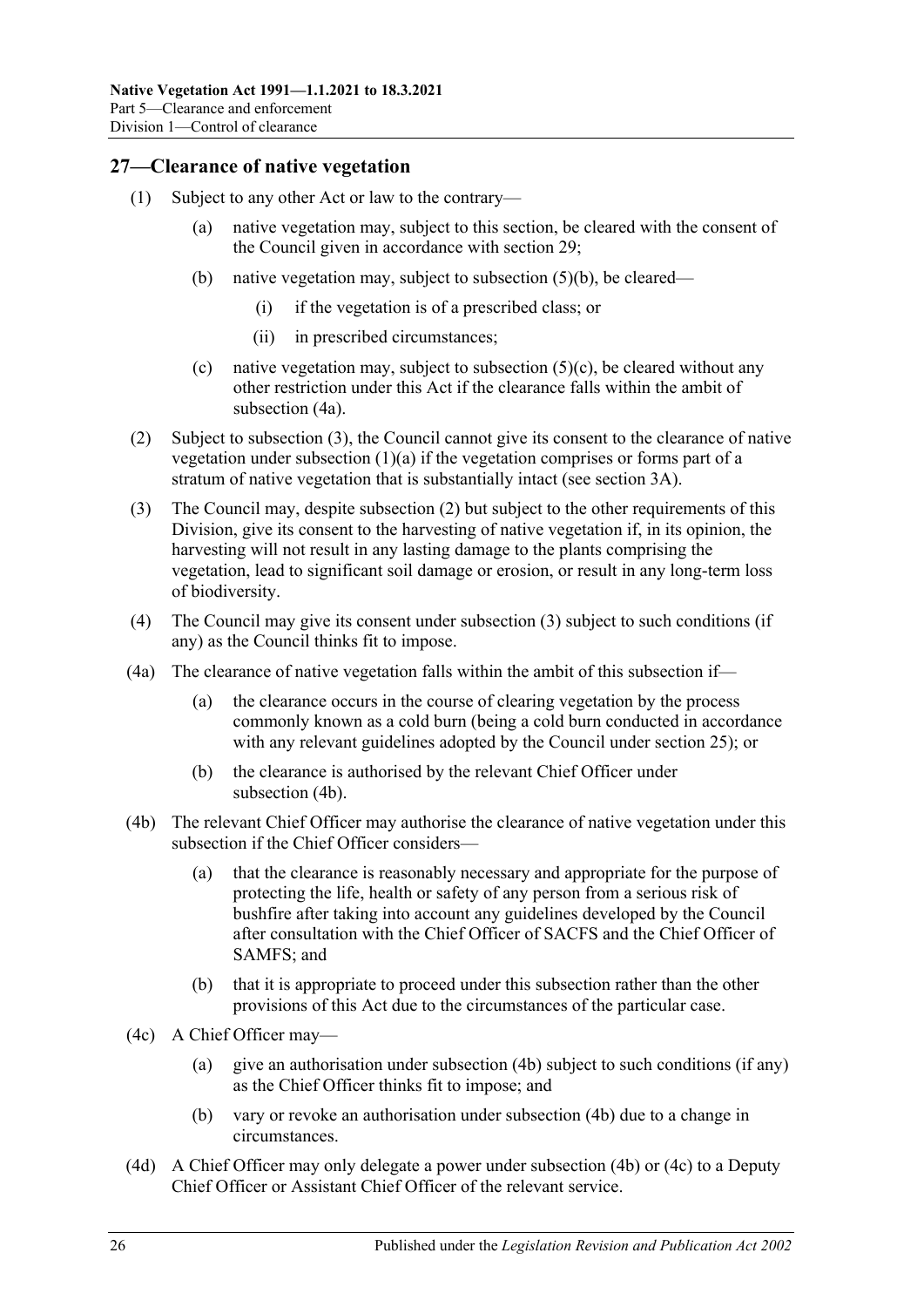- <span id="page-26-2"></span>(5) Native vegetation that is growing or is situated on land that is subject to a heritage agreement under this Act, a heritage agreement that was entered into in compliance with a condition of consent to clear native vegetation under the repealed Act or a management agreement under section 25D cannot be cleared
	- (a) under [subsection](#page-25-3)  $(1)(a)$  unless the Minister has also given his or her consent to the clearance;
	- (b) under [subsection](#page-25-7) (1)(b) unless a regulation prescribing a class of vegetation under [paragraph](#page-25-8) (b)(i) or circumstances under [paragraph](#page-25-9) (b)(ii) explicitly extends its operation to vegetation on land that is subject to such an agreement.
- <span id="page-26-1"></span>(6) If the Minister attaches conditions to his or her consent under [subsection](#page-26-2)  $(5)(a)$ , the Council's consent to the clearance will be taken to be subject to the same conditions, in addition to any other conditions imposed by the Council.
- (7) In this section—

*Chief Officer* means a Chief Officer of SACFS or a Chief Officer of SAMFS (as the case requires) and includes a person for the time being acting in the relevant office;

*fire-control purposes*—these are purposes associated with preventing or controlling the spread of fires or potential fires;

*relevant Chief Officer*, in relation to an authorisation under [subsection](#page-25-5) (4b), means—

- (a) if the relevant land is in a fire district established for the purposes of SAMFS—the Chief Officer of SAMFS;
- (b) in any other case—the Chief Officer of SACFS;

*SACFS* means the South Australian Country Fire Service;

*SAMFS* means the South Australian Metropolitan Fire Service.

#### <span id="page-26-0"></span>**28—Application for consent**

- (1) Subject to [subsection](#page-26-3) (2), the owner of land on which native vegetation is growing or is situated, or a person acting on his or her behalf, (but no other person) may apply for consent to clear the vegetation.
- <span id="page-26-3"></span>(2) Where the land is held from the Crown under a miscellaneous lease, an application for consent to clear vegetation can only be made by the Minister for Environment and Conservation.
- (3) An application for consent—
	- (a) must be in a form approved by the Council;
	- (b) must be accompanied by—
		- $(i)$ 
			- (A) if an environmental benefit required under this Act is to be satisfied by the application of a credit under [section](#page-19-1) 25A
				- if the credit has been assigned in accordance with [section](#page-20-0) 25B—a management agreement prepared under [section](#page-22-0) 25D; and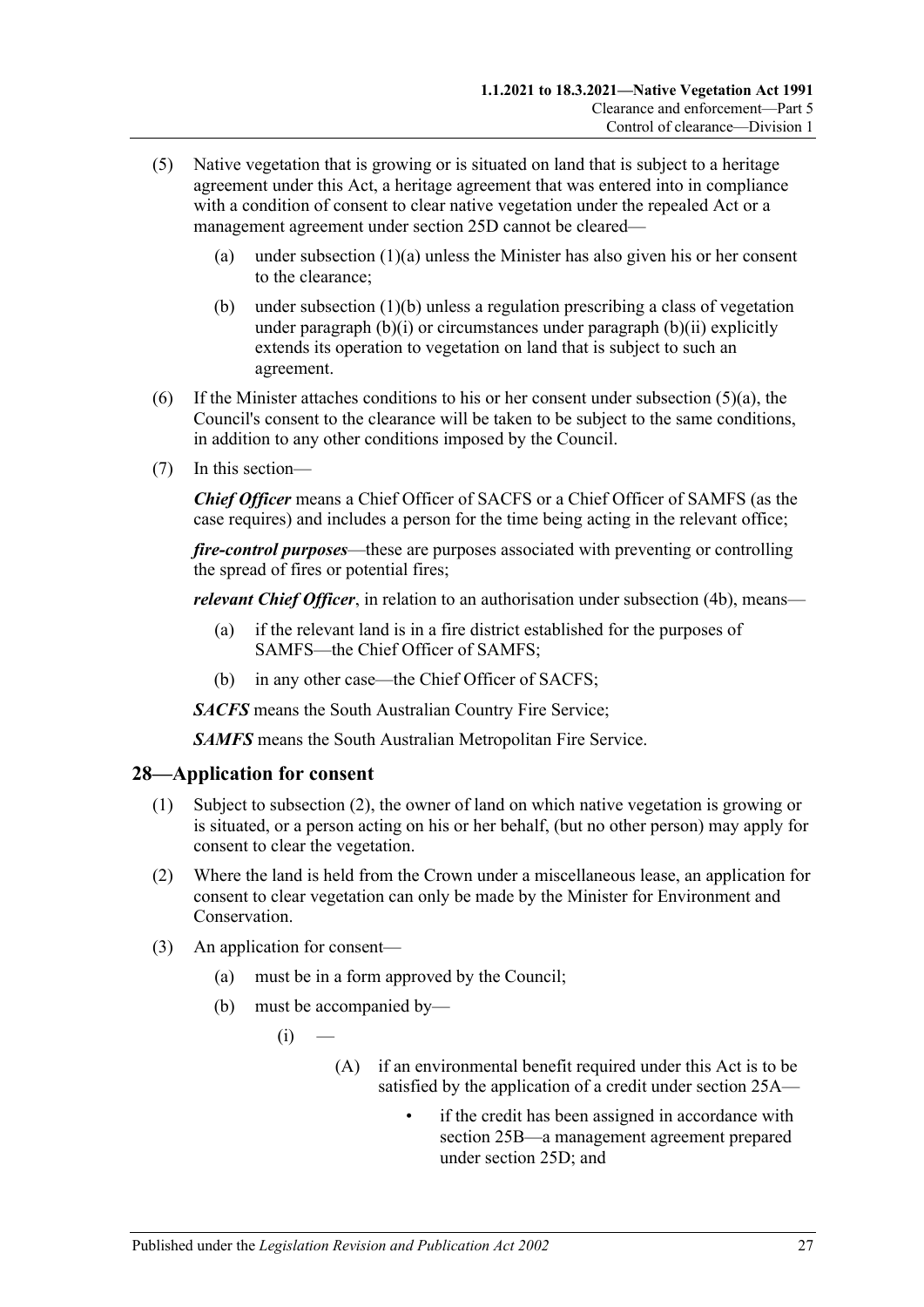- in any case
	- information that establishes that the applicant has been credited, in accordance with [section](#page-19-1) 25A or [25B,](#page-20-0) with having achieved an environmental benefit of a particular value; and
	- information that establishes that the environmental benefit the subject of the credit amounts, after allowing for the loss of the vegetation to be cleared, to a significant environmental benefit; or
- (B) if an environmental benefit required under this Act has been, or is to be, achieved by an accredited third party provider in accordance with [section](#page-21-0) 25C
	- a management agreement prepared under [section](#page-22-0) 25D; and
	- information that establishes that the environmental benefit achieved, or to be achieved, by the accredited third party provider will, after allowing for the loss of the vegetation to be cleared, result in a significant environmental benefit; or
- <span id="page-27-1"></span>(C) if an environmental benefit required under this Act is to be achieved in any other way
	- a native vegetation management plan prepared by the applicant in accordance with guidelines adopted by the Council under [Part 4;](#page-14-1) and
	- information that establishes that subsequent establishment, regeneration or maintenance of native vegetation (whether on the land after the proposed clearance or on other land) in accordance with the native vegetation management plan will, after allowing for the loss of the vegetation to be cleared, result in a significant environmental benefit; or
- (D) information that establishes that it is not possible for the applicant to achieve a significant environmental benefit in the manner contemplated by [subsubparagraph](#page-27-1) (C); and
- <span id="page-27-2"></span><span id="page-27-0"></span>(ii) in any case—
	- (A) the prescribed number of copies of a report relating to the proposed clearance prepared in a form approved by the Council; and
	- (B) such other information as the Council reasonably requires; and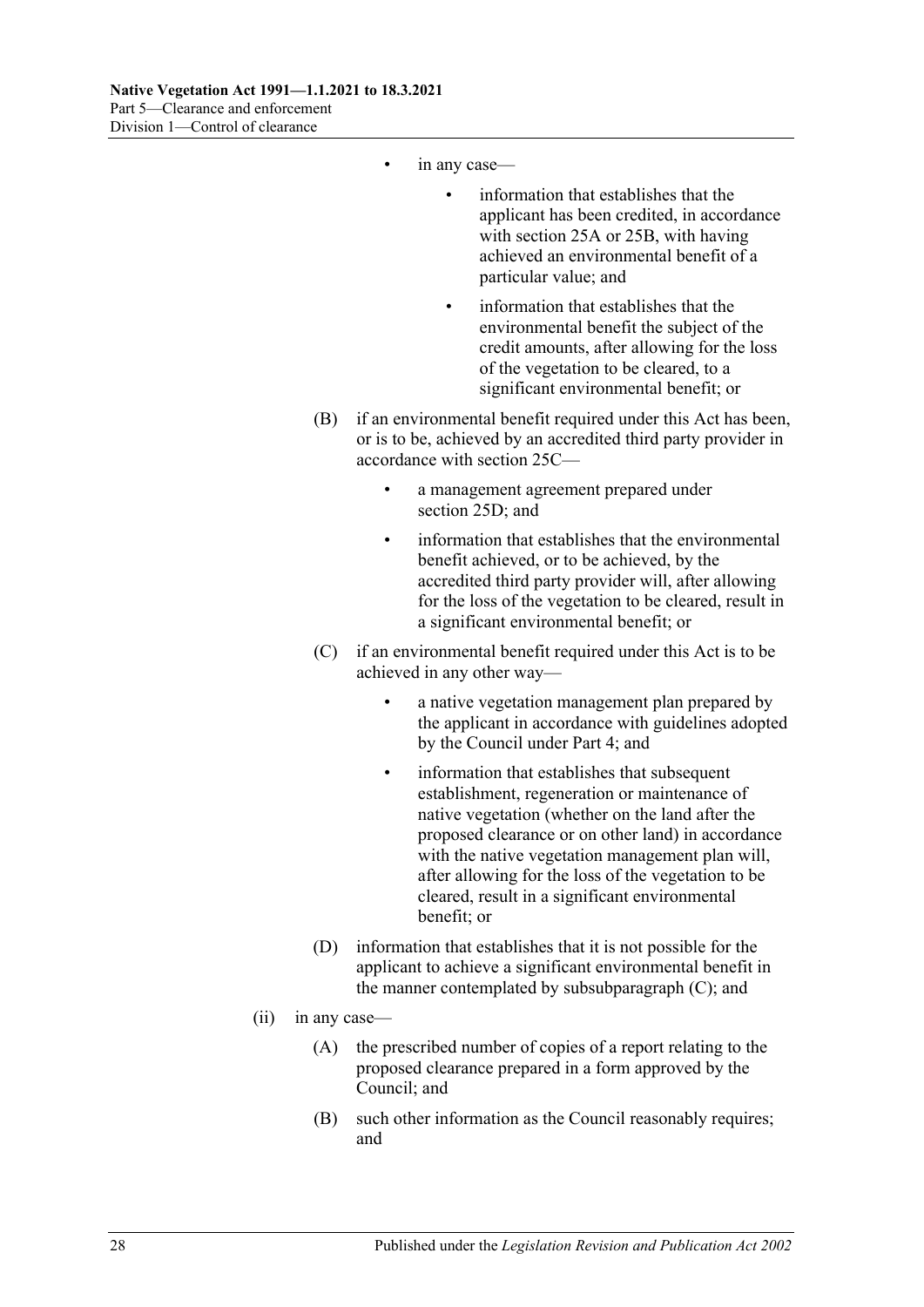- (C) the prescribed fee (including the fee prescribed for the report referred to in [subsubparagraph](#page-27-0) (A)).
- <span id="page-28-2"></span><span id="page-28-1"></span>(4) Where an applicant provides information referred to in subsection [\(3\)\(b\)\(i\)\(D\),](#page-27-2) he or she may propose that he or she make a payment into the Fund to compensate for the fact that there will not be a significant environmental benefit associated with the proposed clearance.
- <span id="page-28-5"></span>(5) The report referred to in subsection  $(3)(b)(ii)(A)$  must be prepared by the agency or instrumentality of the Crown or other person or body specified by the regulations.
- (6) On receipt of the fee prescribed for the report referred to in subsection  $(3)(b)(ii)(A)$ , the Council (or a local council or other body or person acting under delegation from the Council) must pay the amount of the fee to the Minister who must apply the amount received towards the cost of administering this Act.
- (7) The Council must ensure that a copy of the report referred to in subsection [\(3\)\(b\)\(ii\)\(A\),](#page-27-0) and of any *Assessment Report* prepared by the Minister's department in response to the making of an application under this section, is available for inspection, without fee, during ordinary office hours at the principal office of the Council, and is also available in any other manner, or at any other place, determined by the Minister.

#### <span id="page-28-3"></span><span id="page-28-0"></span>**29—Provisions relating to consent**

- (1) Subject to this section, in deciding whether to consent to an application to clear native vegetation, the Council—
	- (a) must have regard to the principles of clearance of native vegetation so far as they are relevant to that decision; and
	- (b) must not make a decision that is seriously at variance with those principles.
- <span id="page-28-4"></span>(2) When determining an application to clear native vegetation in order to facilitate the management of other native vegetation, the Council must, in exercising its limited discretion under [subsection](#page-28-3) (1), have regard to the applicant's desire to facilitate the management of that other vegetation.
- (3) When determining an application to clear native vegetation that is growing or is situated on land that forms part of a property that is used for the business of primary production, the Council must, in exercising its limited discretion under [subsection](#page-28-3) (1), have regard to the applicant's desire to operate the business as efficiently as possible.
- (4) The Council may give its consent to clearance of native vegetation that is in contravention of [subsection](#page-28-4) (1)(b) if—
	- (a) the vegetation comprises one or more isolated plants; and
	- (b) the applicant is engaged in the business of primary production; and
	- (c) in the opinion of the Council, the retention of that plant, or those plants, would put the applicant to unreasonable expense in carrying on that business or would result in an unreasonable reduction of potential income from that business.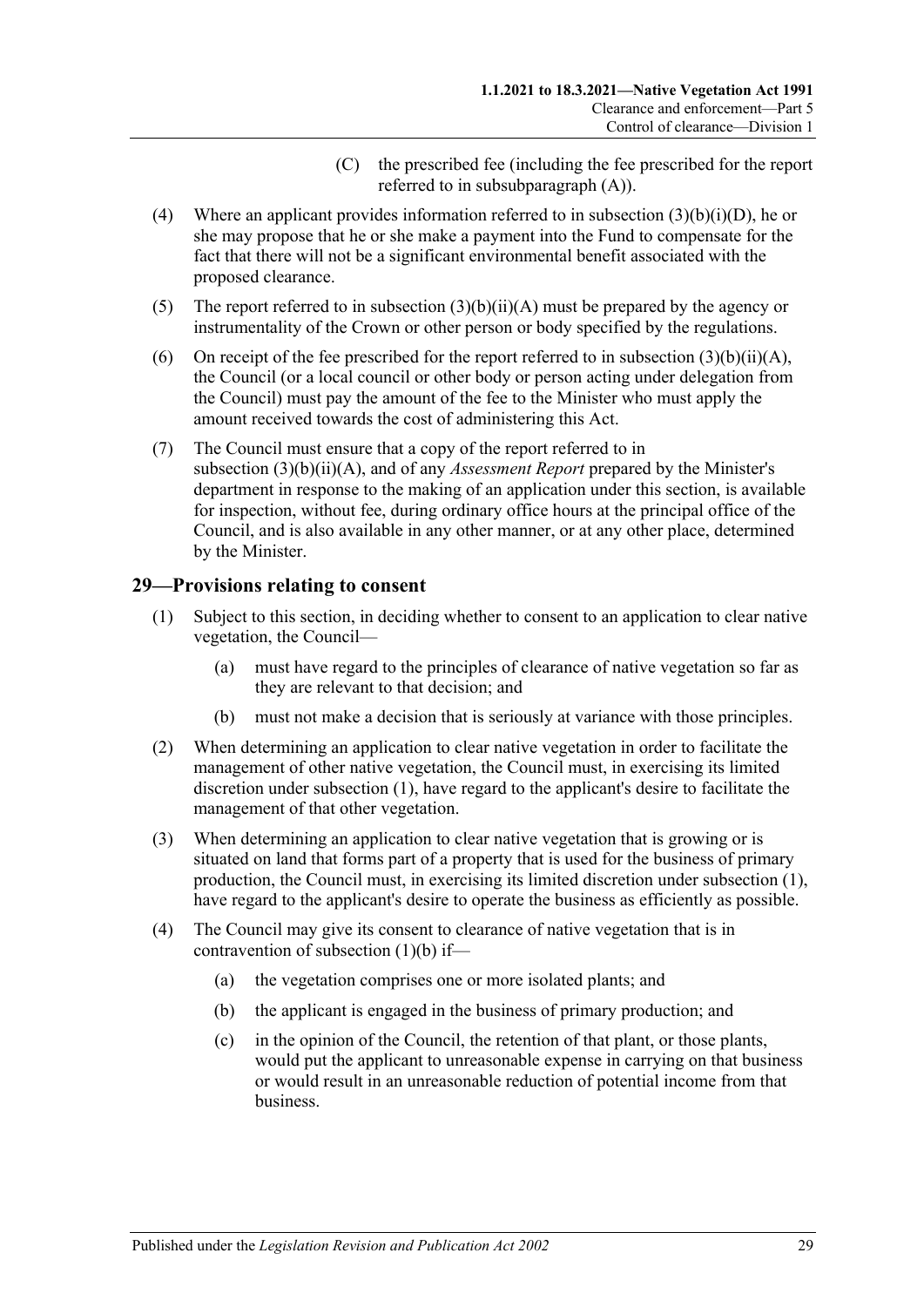- <span id="page-29-0"></span>(4a) The Council may give its consent to the clearance of native vegetation that is in contravention of [subsection](#page-28-4) (1)(b) if—
	- (a) the Council has adopted guidelines under [section](#page-18-0) 25 that apply in relation to the region where the native vegetation is situated (being guidelines envisaged under [subsection](#page-18-4)  $(1)(c)$  of that section); and
	- (b) the Council is satisfied—
		- (i) that a significant environmental benefit, which outweighs the value of retaining the vegetation, is to be achieved through the imposition of conditions and the taking of other action by the applicant; and
		- (ii) that the particular circumstances justify the giving of consent.
- <span id="page-29-4"></span><span id="page-29-3"></span><span id="page-29-2"></span>(4b) The Council may give its consent to the clearance of native vegetation that is in contravention of [subsection](#page-28-4)  $(1)(b)$  if the Council is satisfied that—
	- $(a)$ 
		- (i) a significant environmental benefit, which outweighs the value of retaining the vegetation, has been achieved and credited to the applicant under [section](#page-19-1) 25A, or assigned to the applicant under [section](#page-20-0) 25B; or
		- (ii) a significant environmental benefit, which outweighs the value of retaining the vegetation, has been, or is to be, achieved by an accredited third party provider in accordance with [section](#page-21-0) 25C; or
		- (iii) a significant environmental benefit, which outweighs the value of retaining the vegetation, has been, or is to be, achieved by or on behalf of the applicant, having regard to the combined value of—
			- (A) the value of any environmental benefit credited to the applicant under [section](#page-19-1) 25A, or assigned to the applicant under [section](#page-20-0) 25B; and
			- (B) the value of any environmental benefit that has been, or is to be, achieved by an accredited third party provider in accordance with [section](#page-21-0) 25C; and
			- (C) the value of any environmental benefit to be achieved through the imposition of conditions and the taking of other action by the applicant; and
	- (b) that the particular circumstances justify the giving of consent.
- (5) The Council must, before giving its consent, consult the regional landscape board for the landscape management region where the native vegetation is situated and have regard to the board's recommendations (if any) in relation to the application.
- <span id="page-29-1"></span>(6) Where native vegetation that is the subject of an application for the Council's consent to clear under this Division is on pastoral land, the Council must, before giving its consent, consult the Pastoral Board and have regard to the Board's recommendations (if any) in relation to the application.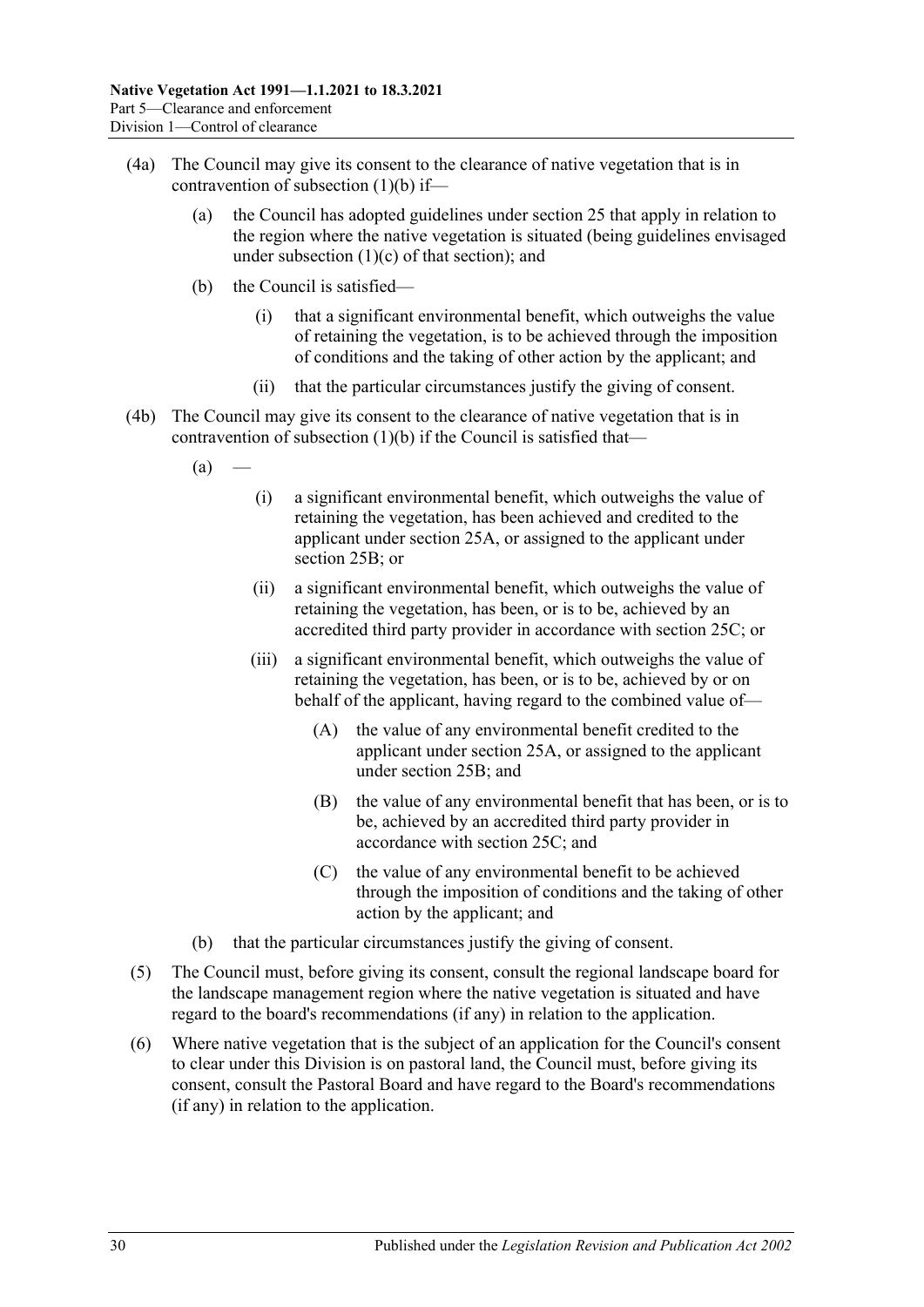- <span id="page-30-0"></span>(8) Where the Pastoral Board has been consulted by the Council under [subsection](#page-29-1) (6), the board may request the owner of the land to submit to it a property plan under the *[Pastoral Land Management and Conservation Act](http://www.legislation.sa.gov.au/index.aspx?action=legref&type=act&legtitle=Pastoral%20Land%20Management%20and%20Conservation%20Act%201989) 1989* and, until the plan has been submitted to it, the board may recommend to the Council that it refuse consent solely on the ground that the plan has not been submitted.
- (9) Section 41(10) of the *[Pastoral Land Management and Conservation Act](http://www.legislation.sa.gov.au/index.aspx?action=legref&type=act&legtitle=Pastoral%20Land%20Management%20and%20Conservation%20Act%201989) 1989* does not apply to, or in relation to, a property plan requested by the Pastoral Board under [subsection](#page-30-0)  $(8)$ .
- (9a) If an application for the Council's consent relates to native vegetation within a River Murray Protection Area and is within a class of applications prescribed by the regulations for the purposes of this provision (which class may be prescribed so as to consist of applications for all such consents), the Council must, before giving its consent—
	- (a) consult the Minister to whom the administration of the *[River Murray](http://www.legislation.sa.gov.au/index.aspx?action=legref&type=act&legtitle=River%20Murray%20Act%202003)  Act [2003](http://www.legislation.sa.gov.au/index.aspx?action=legref&type=act&legtitle=River%20Murray%20Act%202003)* is committed; and
	- (b) comply with the Minister's directions (if any) in relation to the application (including a direction that the application not be granted, or that if it is to be granted, then it be subject to conditions specified by the Minister).
- (9b) If an application for the Council's consent relates to native vegetation, other than mangroves, within the Adelaide Dolphin Sanctuary and is within a class of applications prescribed by the regulations for the purposes of this provision (which class may be prescribed so as to consist of applications for all such consents), the Council must, before giving its consent, consult with and have regard to the views of the Minister for the Adelaide Dolphin Sanctuary.
- (9c) If an application for the Council's consent relates to mangroves (*Avicennia marina*) within the Adelaide Dolphin Sanctuary, the Council must, before giving its consent—
	- (a) consult with the Minister for the Adelaide Dolphin Sanctuary; and
	- (b) comply with the Minister's directions (if any) in relation to the application (including a direction that the application not be granted, or that if it is to be granted, then it be subject to conditions specified by the Minister).
- (10) In addition to the other requirements for consultation under this section—
	- (a) the Council must allow any person who desires to do so to make representations in writing to the Council, within the period prescribed by the regulations, in relation to the granting or refusal of consent to an application to clear native vegetation; and
	- (b) the Council may, as it thinks fit, allow a person to appear personally or by representative before it to be heard on whether the Council should or should not consent to an application to clear native vegetation.
- <span id="page-30-1"></span>(11) Subject to [subsection](#page-31-1) (12), the Council may give its consent to clearance of native vegetation under this section if, and only if—
	- $(a)$
- (i) it attaches to the consent a condition requiring the applicant to establish and manage native vegetation on land specified by the Council; and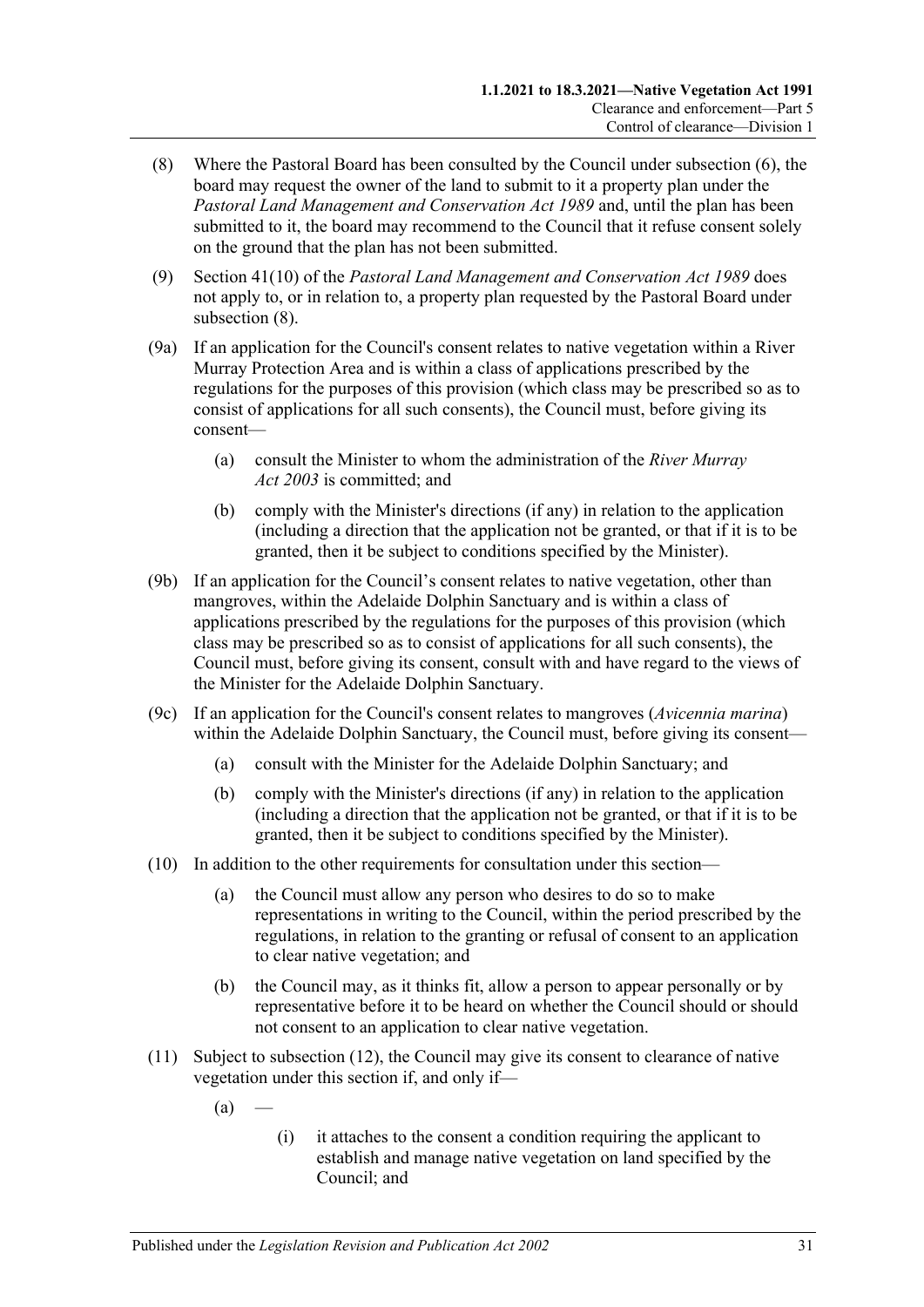- (ii) the Council is satisfied that the establishment and management of vegetation in accordance with that condition will, after allowing for the loss of the vegetation to be cleared, result in a significant environmental benefit; or
- $(b)$
- (i) it attaches to the consent a condition requiring the applicant to protect native vegetation growing or situated on land specified by the Council by erecting, improving or maintaining a fence or other barrier on the boundary of the land or on the boundary of land that includes the land to be protected to the specifications included in the condition by the Council so as to prevent livestock or other animals from entering the land; and
- (ii) the Council is satisfied that the erection, improvement or maintenance of the fence or other barrier in accordance with that condition will, after allowing for the loss of the vegetation to be cleared, result in a significant environmental benefit; or
- $(c)$ 
	- (i) it attaches to the consent a condition requiring the applicant to enter into a heritage agreement under this Act with respect to specified native vegetation; and
	- (ii) the Council is satisfied that the management and protection of that vegetation in accordance with the heritage agreement will, after allowing for the loss of the vegetation to be cleared, result in a significant environmental benefit; or
- <span id="page-31-0"></span>(d) in a case where [section](#page-28-2) 28(4) applies, it attaches to the consent a condition requiring the applicant to make a payment into the Fund of an amount considered by the Council to be sufficient to achieve a significant environmental benefit in the manner contemplated by [section](#page-13-5) 21(6).
- <span id="page-31-1"></span>(12) A consent to clearance of native vegetation under this section may be unconditional if, and only if, the Council is satisfied that—
	- (a) the clearance would not result in any loss of biodiversity; and
	- (b) the attachment of a condition to the consent under [subsection](#page-30-1) (11) would place an unreasonable burden on the applicant.
- (12a) [Subsections](#page-30-1) (11) and [\(12\)](#page-31-1) do not apply in relation to a consent to which [subsection](#page-29-2)  $(4b)(a)(i)$ ,  $(ii)$  or  $(iii)$  applies.
- (12b) The Council must account for the application of any credited environmental benefit to a consent under this Division in accordance with the scheme prescribed by the regulations.
- (13) Consent to undertake clearance under this Division remains in force for two years or for such longer period as the Council may fix at the time of granting consent or subsequently on application by a person who has the benefit of the consent.
- (14) An applicant for consent under this Division may appear before the Council in support of the application and the Council must observe the rules of natural justice when considering and determining the application.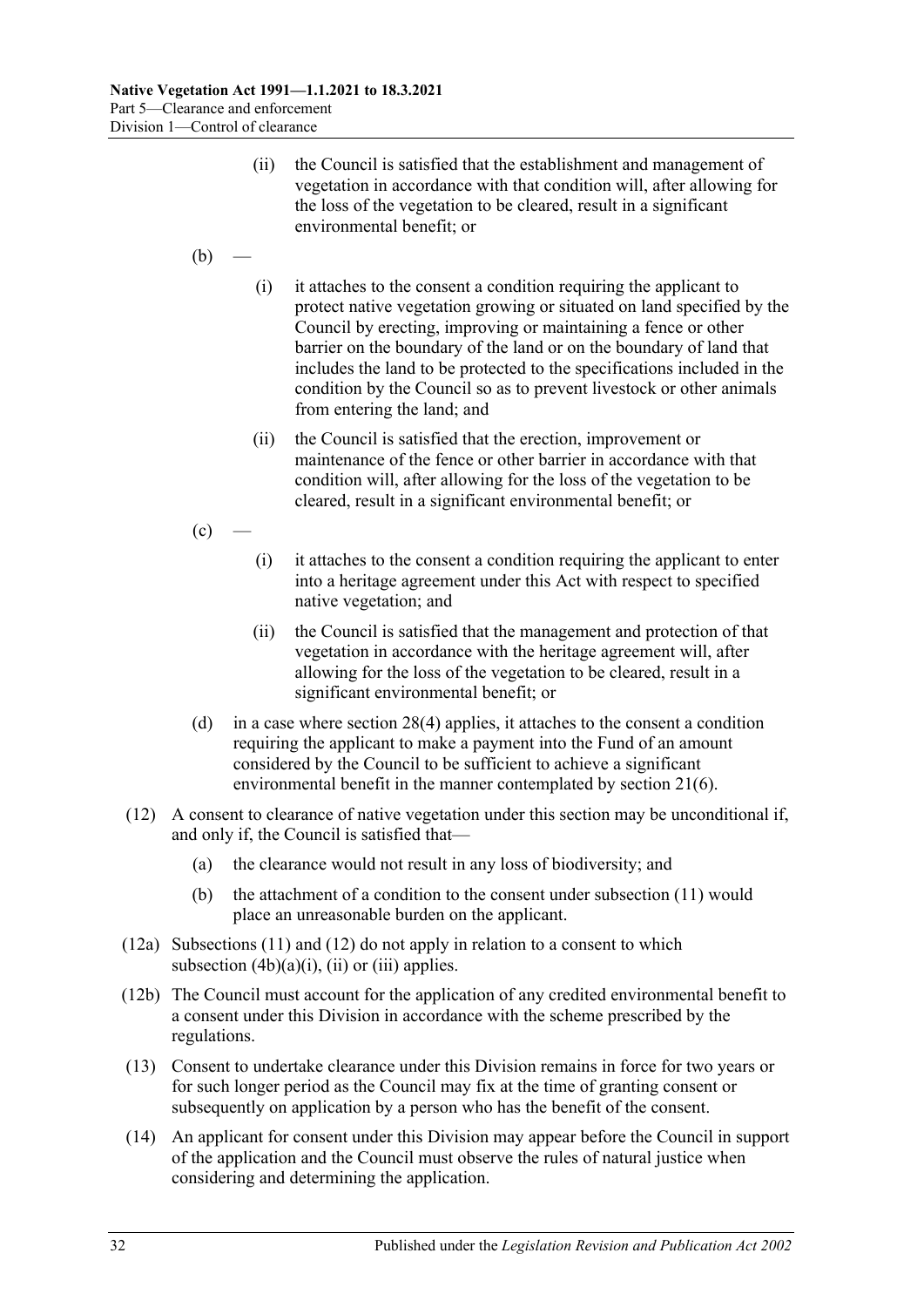- (16) Where the Council refuses an application in whole or in part or attaches conditions to its consent, it must provide the applicant with a written statement of the reasons for its decision.
- (17) The provisions of this section also apply to circumstances where the Council is considering an application referred to the Council under the *[Development Act](http://www.legislation.sa.gov.au/index.aspx?action=legref&type=act&legtitle=Development%20Act%201993) 1993* as if the Council were considering an application for consent under this Act, subject to such modifications, additions or exclusions as may be necessary for the purpose.

### <span id="page-32-0"></span>**29A—Avoidance of duplication of procedures etc**

- (1) The purpose of this section is to provide for the avoidance of unnecessary duplication of procedures and compliance requirements under the Commonwealth Act and this Act where the clearance of native vegetation requires consent under this Act and approval under the Commonwealth Act.
- <span id="page-32-1"></span>(2) Despite any other provision of this Act, the Council may—
	- (a) accept a Commonwealth Act document as an application for consent under [section](#page-26-0) 28 if (subject to [subsection](#page-28-5) (5)) it complies with the requirements of this Act; and
	- (b) accept the whole or part of a plan, report, statement, assessment or other document used, or to be used, for the purposes of the Commonwealth Act as a native vegetation management plan referred to in section  $28(3)(b)(i)(C)$  if (subject to [subsection](#page-28-5) (5)) the document has been prepared in compliance with this Act and complies with the requirements of this Act.
- (3) To avoid doubt, where a controlled action under the Commonwealth Act comprises or includes the clearance of native vegetation, the Council may, when considering an application for consent to clear the native vegetation use information and other material provided to the Commonwealth Minister under the Commonwealth Act for the purpose of deciding whether to give his or her approval to the controlled action under that Act.
- (4) Where a controlled action under the Commonwealth Act comprises or includes the clearance of native vegetation, the Council—
	- (a) must, if the Commonwealth Minister has given his or her approval to the controlled action, consider whether the conditions (if any) to be imposed on the consent should be consistent with the conditions (if any) attached to the Commonwealth Minister's approval under the Commonwealth Act;
	- (b) may impose a condition on the consent that requires compliance with all or some of the conditions attached to the Commonwealth Minister's approval under the Commonwealth Act.
- (5) A document accepted under [subsection](#page-32-1) (2)—
	- (a) may be in a form that does not comply with the requirements of this Act; and
	- (b) may include information or other material that is irrelevant for the purposes of this Act.
- (6) Once a document is accepted under [subsection](#page-32-1) (2) the document will not be invalid or ineffective for the purposes of this Act because a court, tribunal or other authority has decided that it is invalid or ineffective for the purposes of the Commonwealth Act.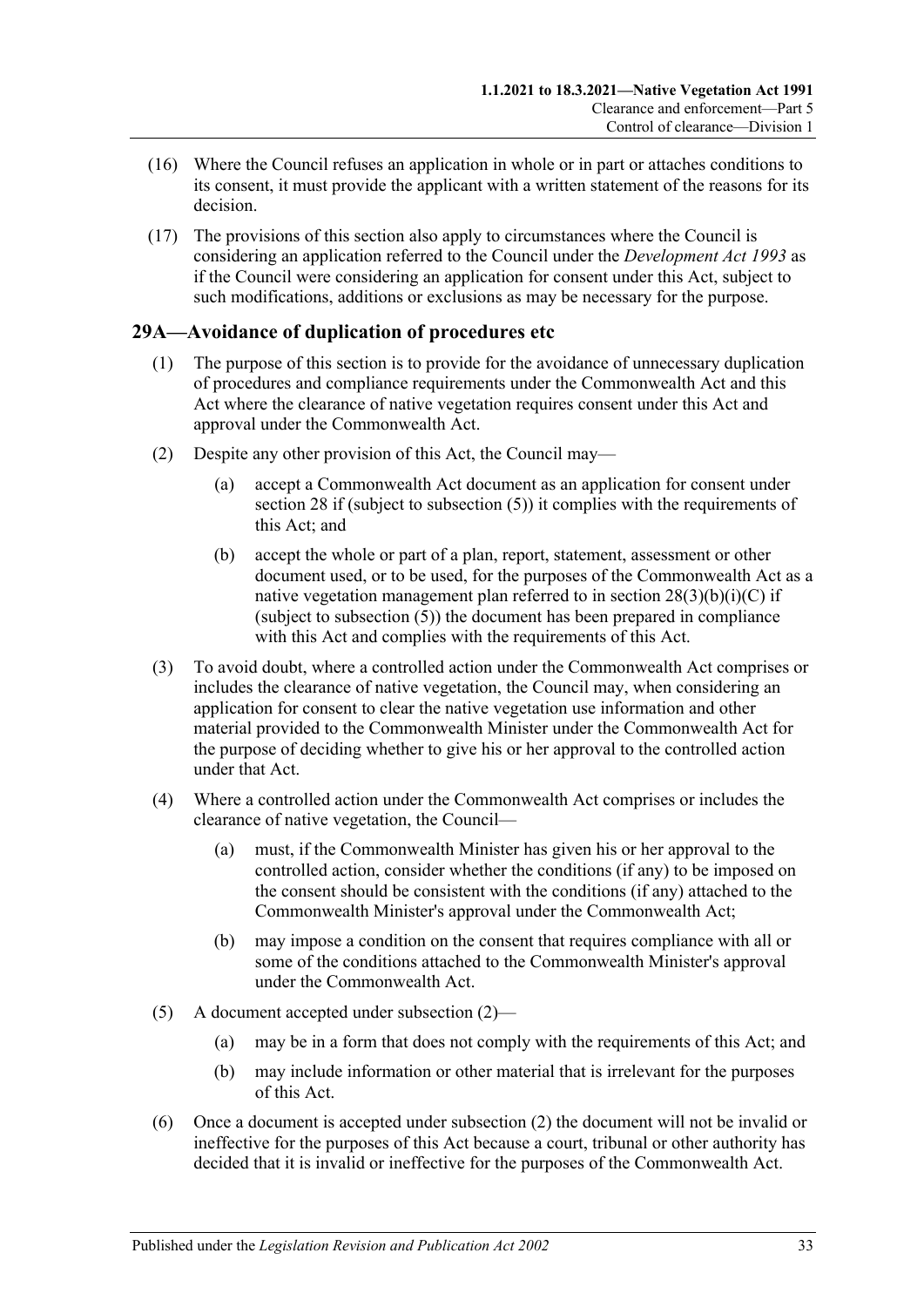#### (7) In this section—

#### *assessment report* means—

- (a) an assessment report as defined in the Commonwealth Act by reference to section 84(3), 95, 100 or 105 of that Act; or
- (b) a report under section 121 of the Commonwealth Act;

*Commonwealth Act* means the *Environment Protection and Biodiversity Conservation Act 1999* of the Commonwealth;

#### *Commonwealth Act document* means—

- (a) a referral under section 68, 69 or 71 of the Commonwealth Act; or
- (b) information given by a person to the Minister under the Commonwealth Act under section 86 of that Act; or
- (c) information and invitation published by a proponent under section 93 of the Commonwealth Act; or
- (d) guidelines prepared under section 97 or 102 of the Commonwealth Act; or
- (e) a draft report prepared under section 98 of the Commonwealth Act; or
- (f) a finalised report prepared under section 99 of the Commonwealth Act; or
- (g) a draft statement prepared under section 103 of the Commonwealth Act; or
- (h) a finalised statement prepared under section 104 of the Commonwealth Act; or
- (i) an assessment report.

#### <span id="page-33-1"></span><span id="page-33-0"></span>**30—Conditions of consent**

- (1) A consent under this Division to the clearance of native vegetation is subject to such conditions (if any) as the Council thinks fit to impose.
- <span id="page-33-5"></span><span id="page-33-4"></span><span id="page-33-3"></span><span id="page-33-2"></span>(2) Without limiting [subsection](#page-33-1) (1), consent may be subject to one or more of the following conditions:
	- (a) a condition requiring the applicant to—
		- (i) establish vegetation consisting of a specified number of plants of a specified species on specified land; and
		- (ii) nurture, protect and maintain the plants until they are fully established or for such period as the Council specifies;
	- (b) a condition requiring the applicant to protect native vegetation growing or situated on specified land;
	- (c) a condition restricting the purposes for which land referred to in a condition under [paragraph](#page-33-2)  $(a)(i)$  or  $(b)$  can be used;
	- (d) a condition requiring the applicant to destroy plants of a non endemic species specified by the Council growing on land specified by the Council;
	- (e) a condition that the applicant enter into a heritage agreement with the Minister under this Act in the terms specified by the Council for the management of specified native vegetation;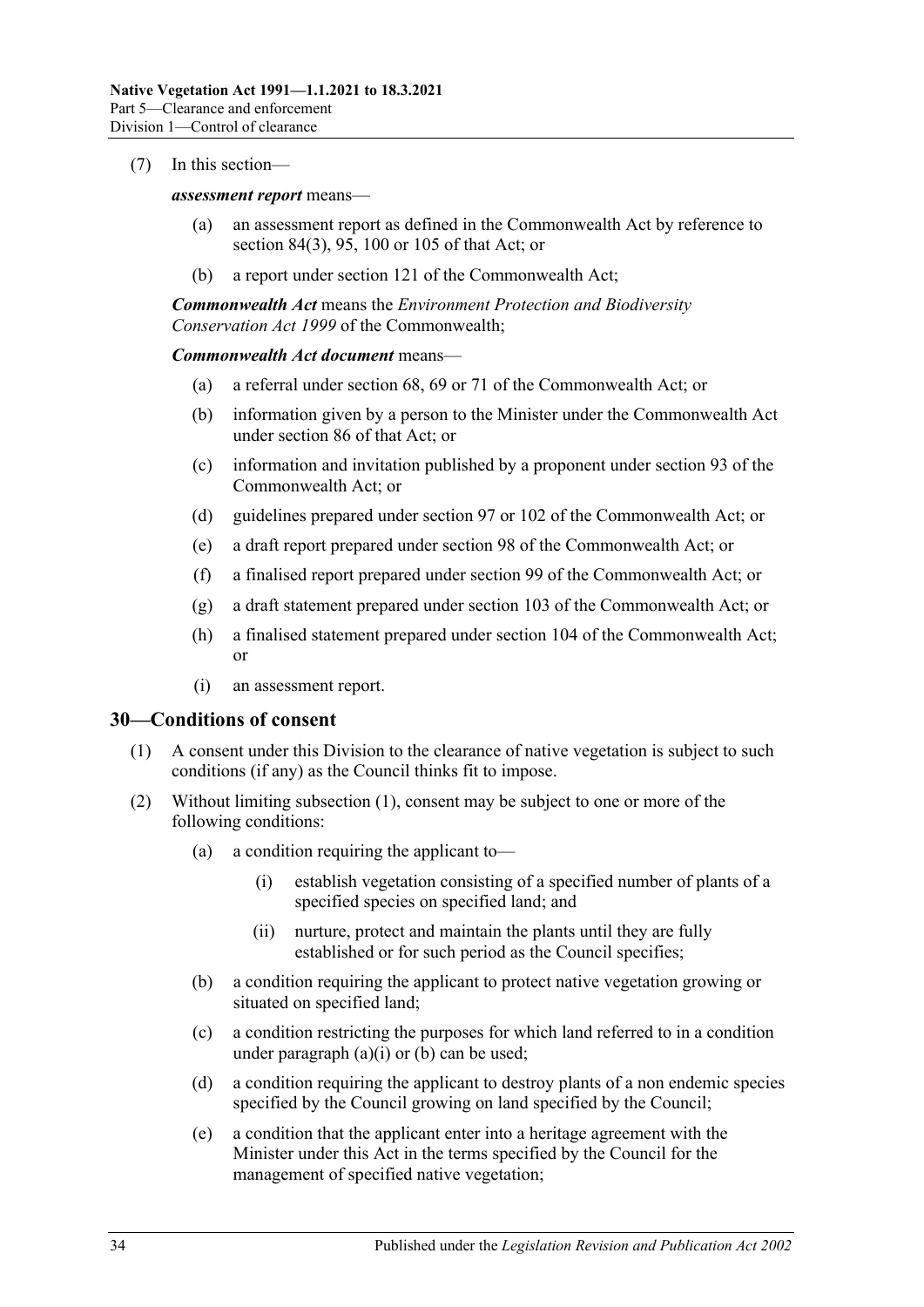- (f) a condition requiring that a copy of the consent issued by the Council be kept in such manner, and in any place, specified by the Council.
- (3) Conditions imposed on consent to clear native vegetation are binding on, and enforceable against—
	- (a) the applicant for the consent; and
	- (b) all owners and subsequent owners of the land to be cleared and any other land to which a condition relates; and
	- (c) an occupier of the land to be cleared and any other person who acquires the benefit of the consent.
- (4) The Council must inform the Registrar-General in writing of all conditions imposed under this section that relate to land (including conditions under [subsection](#page-33-4)  $(2)(c)$ ) and must provide the Registrar-General with such further information as the Registrar-General requires to comply with [subsection](#page-34-3) (5).
- <span id="page-34-3"></span>(5) The Registrar-General must note the conditions against the relevant instrument of title for the land or, in the case of land not under the *[Real Property Act](http://www.legislation.sa.gov.au/index.aspx?action=legref&type=act&legtitle=Real%20Property%20Act%201886) 1886*, against the land.
- (6) The Registrar-General must, on the application of the Council after the variation or revocation of a condition under this section, vary or cancel a note under [subsection](#page-34-3) (5) (but must otherwise ensure that the note is not removed once made).

#### <span id="page-34-4"></span><span id="page-34-0"></span>**30A—Marking or tagging of cleared vegetation**

- (1) The regulations may establish a scheme for the marking or tagging of any cleared native vegetation of a prescribed kind.
- (2) A scheme established under [subsection](#page-34-4) (1) may—
	- (a) extend to persons who are in possession of native vegetation after it has been cleared;
	- (b) make provision for the marking of cleared native vegetation in a manner determined by the Council, or for the use of tags issued by the Council;
	- (c) prescribe fines (not exceeding \$10 000) for contravention of a regulation;
	- (d) make any other provision that may be necessary or expedient for the purposes of establishing the scheme envisaged by [subsection](#page-34-4) (1).

#### <span id="page-34-1"></span>**Division 2—Civil enforcement proceedings**

#### <span id="page-34-2"></span>**31A—Application to ERD Court for enforcement**

- (1) The following persons may apply to the ERD Court for an order to remedy or restrain a breach of this Act:
	- (a) the Council; or
	- (b) a person who owns or who has any other legal or equitable interest in land that has been, or will be, affected by the breach; or
	- (c) in the case of a contravention of, or failure to comply with, a heritage agreement—a party to the agreement.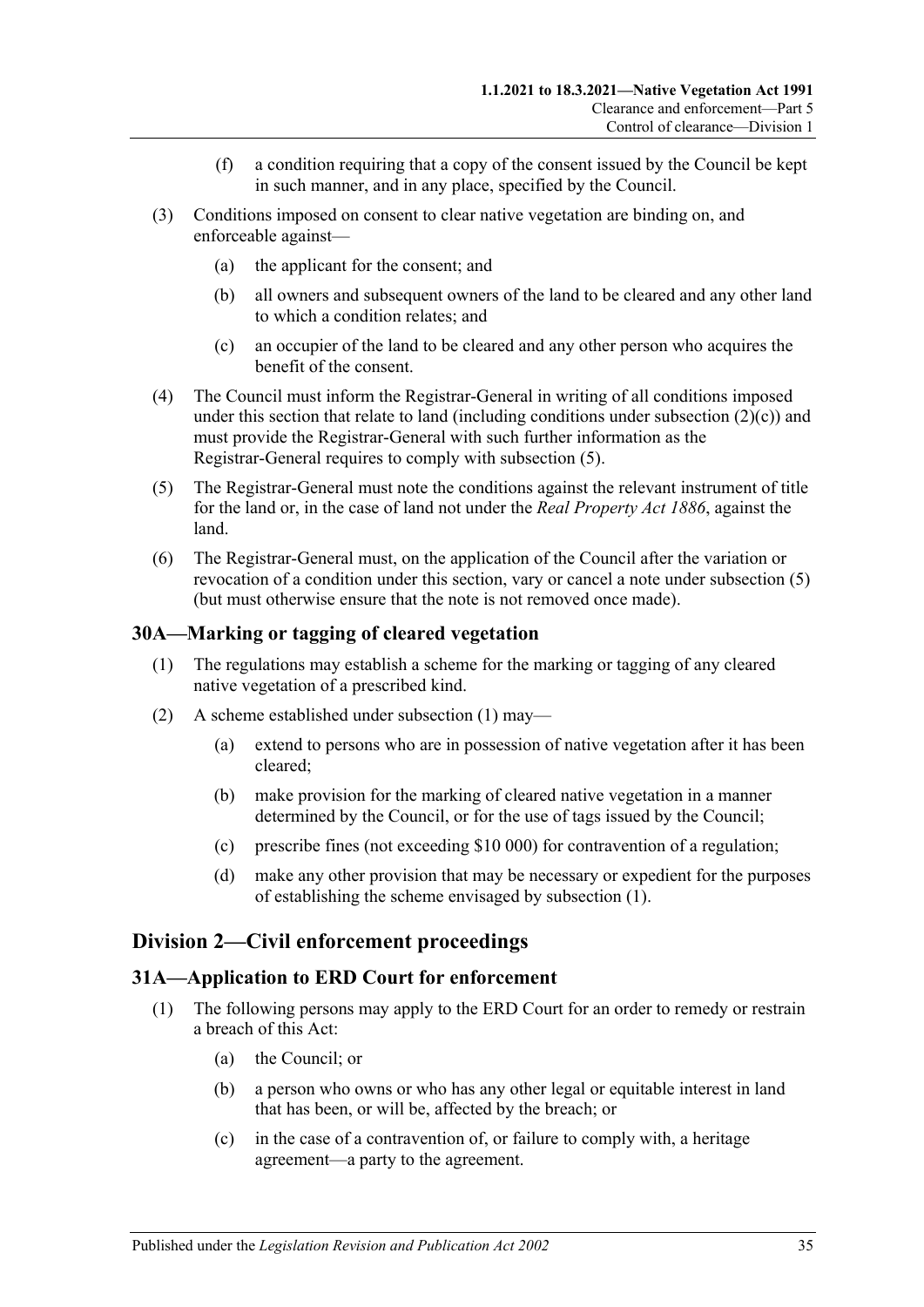- (2) Proceedings under this section may be brought in a representative capacity with the consent of all persons on whose behalf they are to be brought.
- (3) If proceedings under this section are brought by a person other than the Council—
	- (a) the applicant must serve a copy of the application on the Council within three days after filing the application with the Court; and
	- (b) the Court must, on application by the Council, join the Council as a party to the proceedings.
- (4) An application may be made in the absence of the respondent and, if the Court is satisfied on the application that the respondent has a case to answer, it may grant the applicant permission to serve a summons requiring the respondent to appear before the Court to show cause why an order should not be made under this section.
- <span id="page-35-3"></span>(5) An application under this section must, in the first instance, be referred to a conference under section 16 of the *[Environment, Resources and Development Court](http://www.legislation.sa.gov.au/index.aspx?action=legref&type=act&legtitle=Environment%20Resources%20and%20Development%20Court%20Act%201993)  Act [1993](http://www.legislation.sa.gov.au/index.aspx?action=legref&type=act&legtitle=Environment%20Resources%20and%20Development%20Court%20Act%201993)*.
- $(6)$  If—
	- (a) after hearing—
		- (i) the applicant and the respondent; and
		- (ii) any other person who has, in the opinion of the Court, a proper interest in the subject matter of the proceedings and desires to be heard in the proceedings,

the Court is satisfied, on the balance of probabilities, that the respondent to the application has breached this Act; or

(b) the respondent fails to appear in response to the summons or, having appeared, does not avail himself or herself of an opportunity to be heard,

the Court may, by order, exercise one or more of the following powers:

- (c) require the respondent to refrain, either temporarily or permanently, from the act, or course of action, that constitutes the breach;
- <span id="page-35-2"></span>(d) require the respondent to make good the breach in a manner, and within a period, specified by the Court, or to take such other action as may appear appropriate to the Court, taking into account the nature and extent of the original vegetation;
- (e) require the respondent to pay to any person who has suffered loss or damage as a result of the breach, or incurred costs or expenses as a result of the breach, compensation for the loss or damage or an amount for, or towards, those costs or expenses;
- <span id="page-35-0"></span>(f) require the respondent to pay into the Fund an amount, determined by the Court to be appropriate in the circumstances, on account of the financial benefit that the respondent has gained, or can reasonably be expected to gain, by committing the breach;
- <span id="page-35-1"></span>(g) require the respondent to pay into the Fund an amount, determined by the Court, in the nature of exemplary damages (and this amount may be in addition to any amount ordered to be paid under [paragraph](#page-35-0) (f));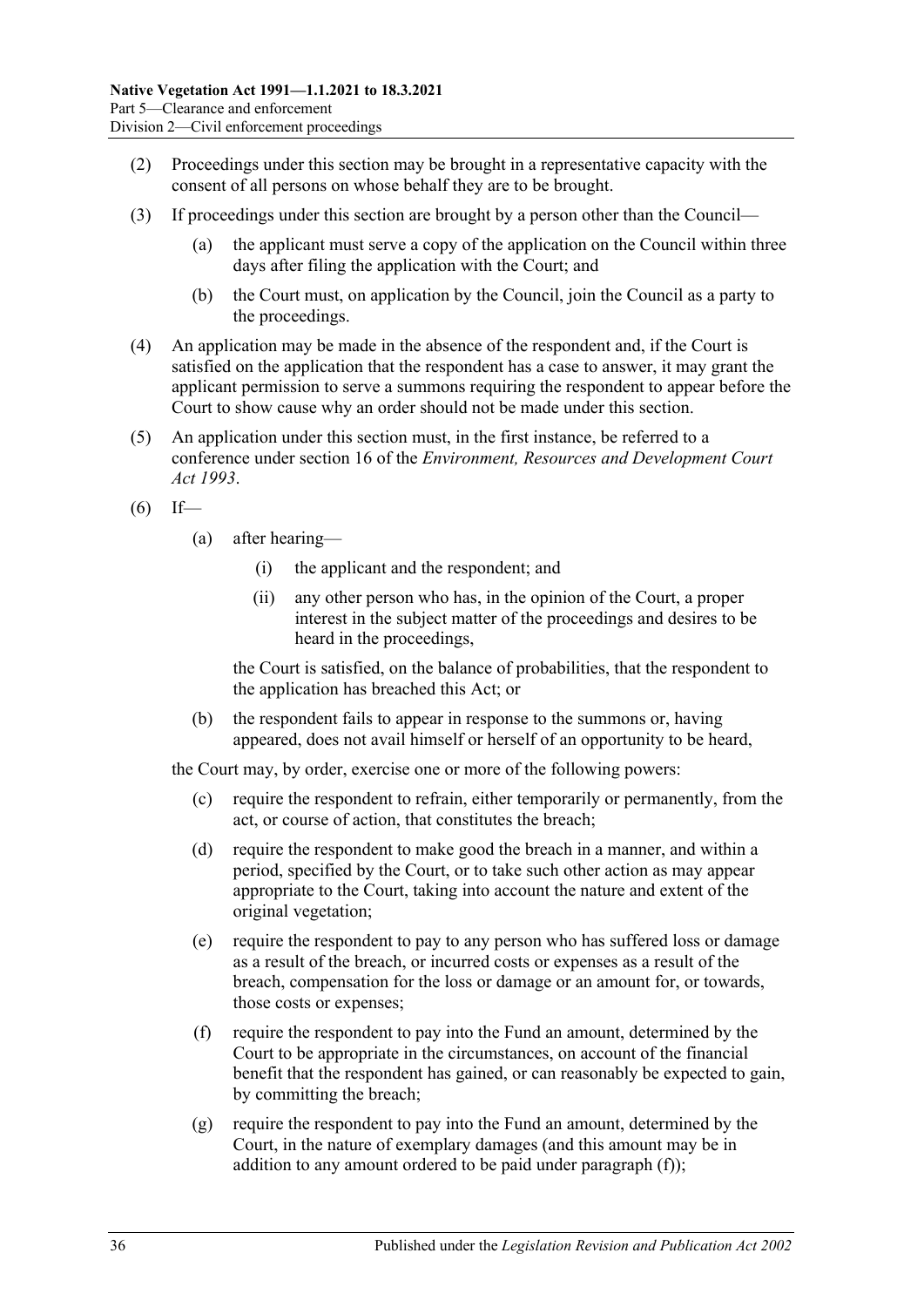- (h) require the respondent to take specified action to publicise—
	- (i) the breach of this Act; and
	- (ii) the environmental and other consequences flowing from the breach; and
	- (iii) the other requirements of the order made against the respondent;
- (i) require the respondent to refrain from an act or course of action, or to undertake an act or course of action, to ensure that the respondent does not gain an ongoing benefit from the breach.
- (7) In assessing damages under [subsection](#page-35-1)  $(6)(g)$ , the Court must have regard to-
	- (a) damage to the environment caused by the breach of this Act; and
	- (b) the detriment to the public interest resulting from the breach; and
	- (c) any benefit (including financial benefit) that the respondent sought to gain by committing the breach; and
	- (d) any other matter it considers relevant.
- (8) The power conferred by [subsection](#page-35-0)  $(6)(f)$  or  $(g)$  can only be exercised by a Judge of the Court.
- (9) The Council, and any person with a legal or equitable interest in land to which an application under this section relates, is entitled to appear and be heard in proceedings based on the application before a final order is made.
- (10) The Court may make such order in relation to costs of proceedings under this section as it thinks just and reasonable.
- (11) In this section—

*breach* of this Act includes a threatened contravention of, or failure to comply with, this Act or a heritage agreement.

#### <span id="page-36-1"></span><span id="page-36-0"></span>**31B—Order where native vegetation has been cleared**

- (1) Subject to [subsection](#page-37-0) (6)(d) or [\(7\),](#page-37-1) where the ERD Court is satisfied on the balance of probabilities that the respondent—
	- (a) has cleared native vegetation in contravention of this Act; or
	- (b) has cleared native vegetation pursuant to the Council's consent but has not complied with a condition of a kind referred to in [section](#page-33-5) 30(2) attached to the consent,

the Court must make an order against the respondent under section [31A\(6\)\(d\).](#page-35-2)

- (2) The order under section  $31A(6)(d)$  must direct the respondent to-
	- (a) remove the buildings, works or vegetation (if any) that have been erected, undertaken or planted on the land since the clearance occurred; and
	- (b) establish vegetation consisting of plants of a species specified in the order in such numbers and on such parts of the cleared land as is specified in the order; and
	- (c) nurture, protect and maintain the plants until they are fully established or for such period as is specified in the order.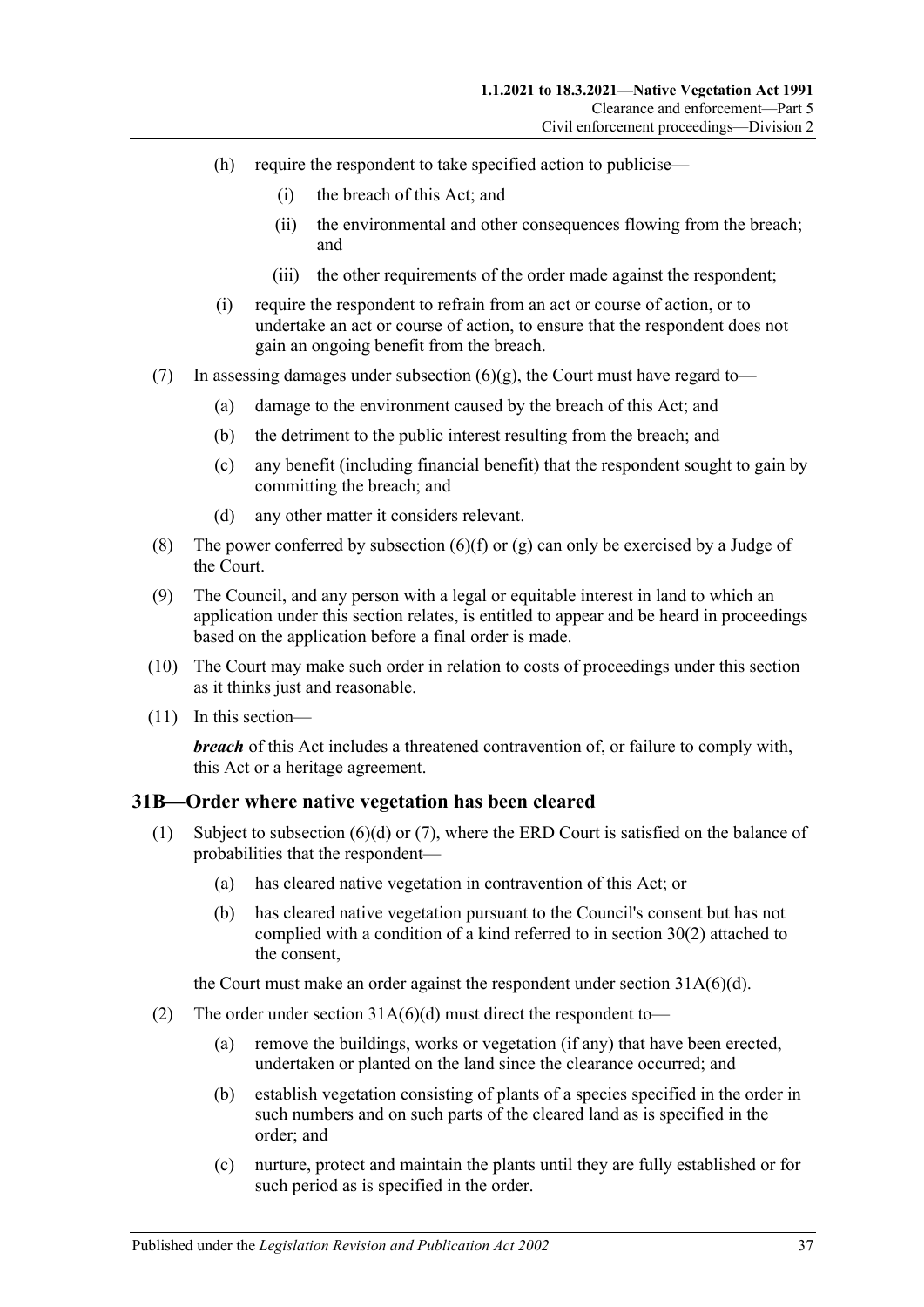- (3) The order under section  $31A(6)(d)$  may—
	- (a) where part of the original vegetation is still growing or situated on the land—direct that it be removed so that the new vegetation can be established on the land;
	- (b) include such ancillary directions or orders as the Court thinks fit.
- <span id="page-37-3"></span><span id="page-37-2"></span>(4) Where the respondent is not the owner or occupier of the land, the order authorises him or her (or a person authorised by him or her) to—
	- (a) enter the land with such materials and equipment as are reasonably necessary to comply with the order; and
	- (b) to enter and cross any other land specified in the order with the materials and equipment referred to in [paragraph](#page-37-2) (a) for the purpose of gaining access to the cleared land.
- <span id="page-37-4"></span>(5) An owner or occupier of land or any other person who hinders or obstructs the respondent (or a person authorised by the respondent) in carrying out the directions of an order under this section or entering and crossing land under [subsection](#page-37-3) (4) is guilty of an offence.

Maximum penalty: \$10 000.

- (6) If the ERD Court is satisfied on the balance of probabilities that—
	- (a) the owner or occupier of the cleared land did not know and could not reasonably have been expected to know of the circumstances referred to in [subsection](#page-36-1) (1) requiring the making of an order under section  $31A(6)(d)$ ; and
	- (b) compliance with an order under section  $31A(6)(d)$  will cause financial loss to that person,

the Court may—

- (c) assess the amount of the financial loss and order the respondent to pay that amount to the owner or occupier of the land; or
- (d) refuse to make the order or make the order in a modified form.
- <span id="page-37-1"></span><span id="page-37-0"></span>(7) If the Court is satisfied that compliance with any order under section [31A\(6\)\(d\)](#page-35-2) would not be reasonably practicable, it may refuse to make the order.
- (8) However, the Court cannot take into account financial grounds when making an assessment under [subsection](#page-37-1) (7) unless the Court is satisfied that it would be unduly harsh not to do so.
- (9) The Court must include in the order a requirement that a copy of the order be served on the Registrar-General and that the Registrar-General note the order against the relevant certificate or other instrument of title or, in the case of land not under the *[Real](http://www.legislation.sa.gov.au/index.aspx?action=legref&type=act&legtitle=Real%20Property%20Act%201886)  [Property Act](http://www.legislation.sa.gov.au/index.aspx?action=legref&type=act&legtitle=Real%20Property%20Act%201886) 1886*, against the land (and the Registrar-General must, on service of the order, make the note and then must not remove the note except pursuant to an order of the Court).
- (10) If, in the opinion of the Court, it should refuse under [subsection](#page-37-0)  $(6)(d)$  or  $(7)$  to make an order under section [31A\(6\)\(d\),](#page-35-2) the Court may make an order against the respondent requiring the establishment of vegetation in accordance with the provisions of this section on some other land owned by the respondent.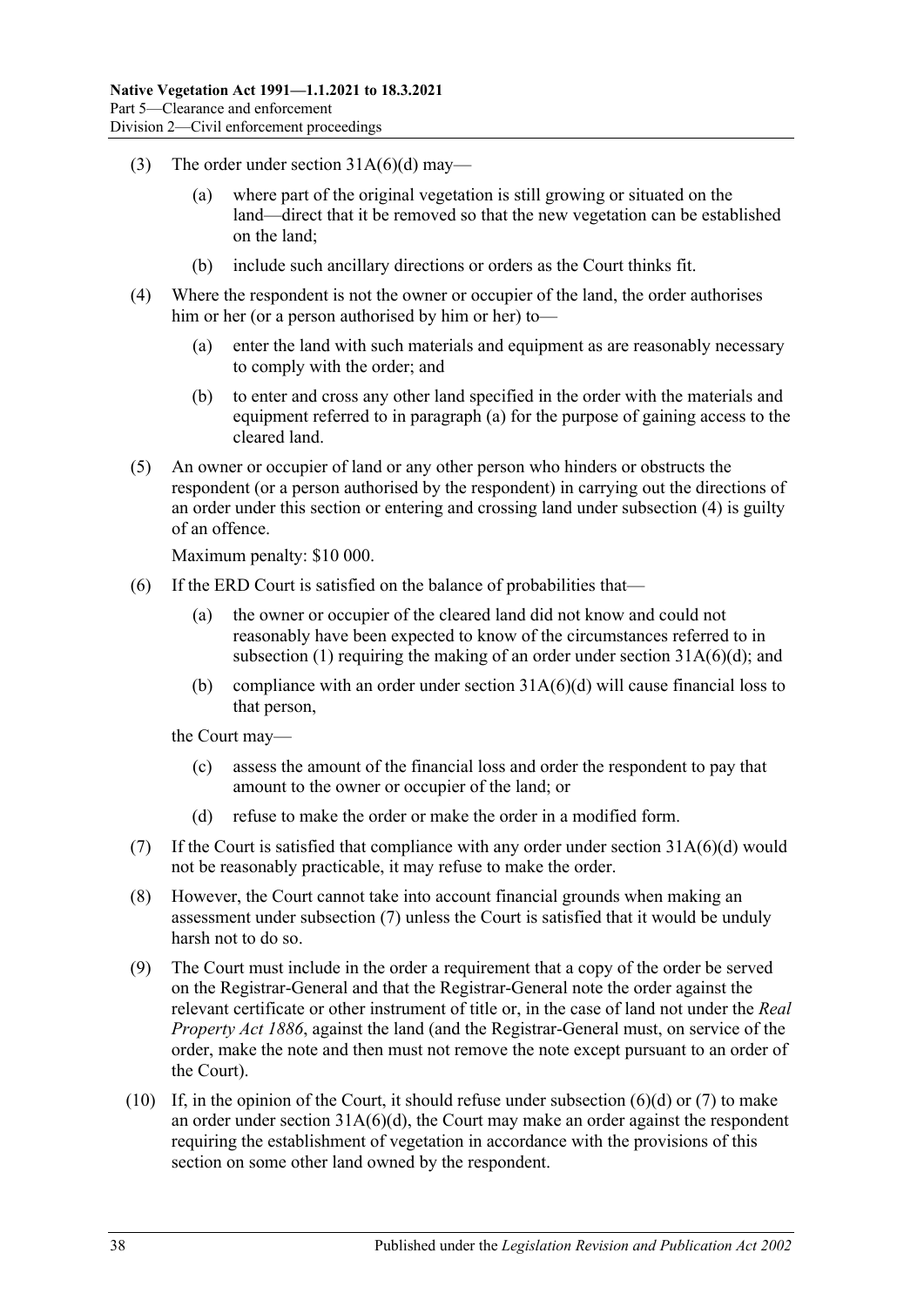## <span id="page-38-0"></span>**31C—Interim order**

- (1) If, on an application under this Division or before the determination of the proceedings commenced by an application under this Division, the ERD Court is satisfied that, in order to protect native vegetation from clearance or to preserve the rights or interests of parties to the proceedings, or for any other reason, it is desirable to make an interim order under this section, the Court may make such an order.
- (2) An interim order—
	- (a) may be made on an application in the absence of the respondent; and
	- (b) may be made whether or not the application has been referred to a conference under section [31A\(5\);](#page-35-3) and
	- (c) will be made subject to such conditions as the Court thinks fit; and
	- (d) will not (as such) operate after the proceedings in which it is made are finally determined.

#### <span id="page-38-1"></span>**31D—Enforcement of orders**

(1) A person who contravenes or fails to comply with an order under this Division is, in addition to liability for contempt of the order, guilty of an offence.

Maximum penalty: \$100 000.

- <span id="page-38-3"></span>(2) Where the ERD Court makes an order under section [31A\(6\)\(d\)](#page-35-2) and the respondent fails to comply with the order within the period specified by the Court, the Council may cause any work contemplated by the order to be carried out, and may recover the costs and expenses of that work, as a debt, from the respondent.
- (3) [Section](#page-37-3) 31B(4) and [\(5\)](#page-37-4) apply to, and in relation to, the Council when acting under [subsection](#page-38-3) (2) as though it were the respondent.
- <span id="page-38-5"></span>(4) Where an amount is recoverable from a person by the Council under [subsection](#page-38-3) (2)—
	- (a) the Council may, by notice in writing to the person, fix a period, being not less than 28 days from the date of the notice, within which the amount must be paid by the person, and, if the amount is not paid by the person within that period, the person is liable to pay interest charged at the rate prescribed by regulation on the amount unpaid and on any unpaid interest; and
	- (b) the amount together with any interest so payable is, until paid, a first charge in favour of the Council on all land owned by the person.

#### <span id="page-38-4"></span><span id="page-38-2"></span>**31E—Enforcement notices**

- (1) If an authorised officer who has been expressly authorised by the Minister to issue directions under this section has reasonable grounds on which to believe that a person has breached this Act, or is likely to breach this Act, the authorised officer may do such of the following as the officer considers necessary or appropriate in the circumstances:
	- (a) direct the person to refrain, either for a specified period or until further notice, from the act, or course of action, that constitutes, or would constitute, the breach;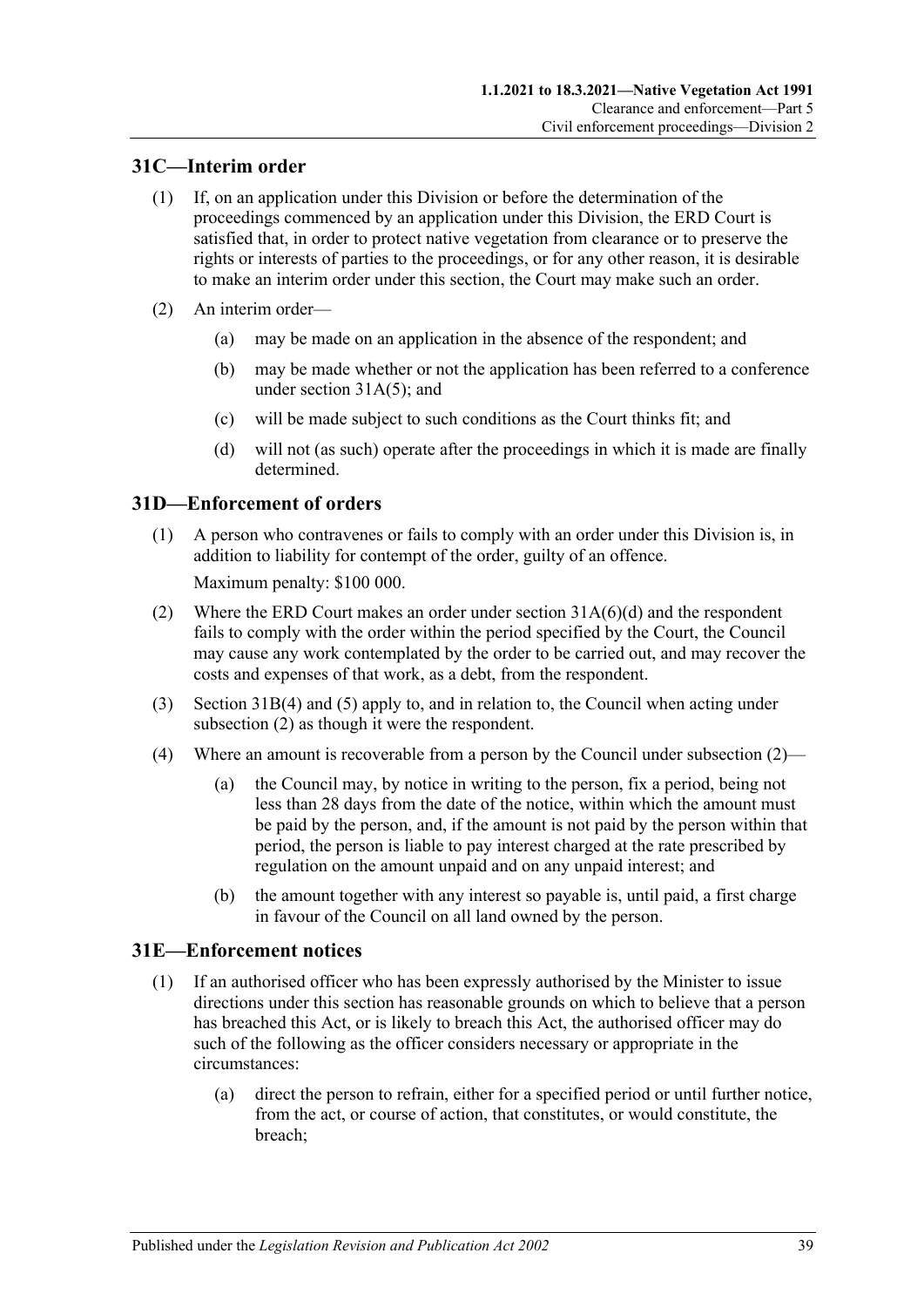- <span id="page-39-2"></span>(b) if, in the opinion of the authorised officer, a breach has occurred and the breach is a minor breach—direct the person to make good the breach in a manner, and within a period, specified by the authorised officer;
- (c) take such urgent action as is required or is, in the opinion of the authorised officer, desirable because of any situation arising from the breach or likely breach (as the case may be).
- <span id="page-39-1"></span>(2) A direction under [subsection](#page-38-4) (1) must be given by notice in writing.
- (3) A notice under [subsection](#page-39-1) (2) must identify the authorised officer issuing the direction.
- <span id="page-39-3"></span>(4) Subject to [section](#page-39-0) 31EA, if a person fails to comply with a direction under [subsection](#page-39-2) (1)(b) within the time specified in the notice, the Council may cause the necessary action to be taken.
- (5) The costs and expenses incurred by the Council under [subsection](#page-39-3) (4) may be recovered by the Council as a debt due from the person whose failure gave rise to the action.
- <span id="page-39-5"></span>(6) Where an amount is recoverable from a person by the Council under this section—
	- (a) the Council may, by notice in writing to the person, fix a period, being not less than 28 days from the date of the notice, within which the amount must be paid by the person and, if the amount is not paid by the person within that period, the person is liable to pay interest charged at the rate prescribed by regulation on the amount unpaid and on any unpaid interest; and
	- (b) the amount together with any interest so payable is, until paid, a first charge in favour of the Council on all land owned by the person.
- (7) Subject to any order of the ERD Court to the contrary, the operation of a direction is not suspended pending the determination of an appeal.
- (8) A person who contravenes or fails to comply with a direction under this section is guilty of an offence.

Maximum penalty: \$10 000.

<span id="page-39-4"></span>(9) A direction cannot be given under this section in relation to a breach if it appears that the breach occurred more than 2 years before the direction is given.

### <span id="page-39-0"></span>**31EA—Substituted direction where compliance with enforcement notice not reasonably practicable**

- $(1)$  If—
	- (a) an authorised officer gives a direction to a person under section  $31E(1)(b)$ ; and
	- (b) it is not reasonably practicable for the person to comply with the direction,

the person may apply to the Council for a substituted direction under this section.

(2) An application for an order under this section must be made in a manner and form determined by the Council.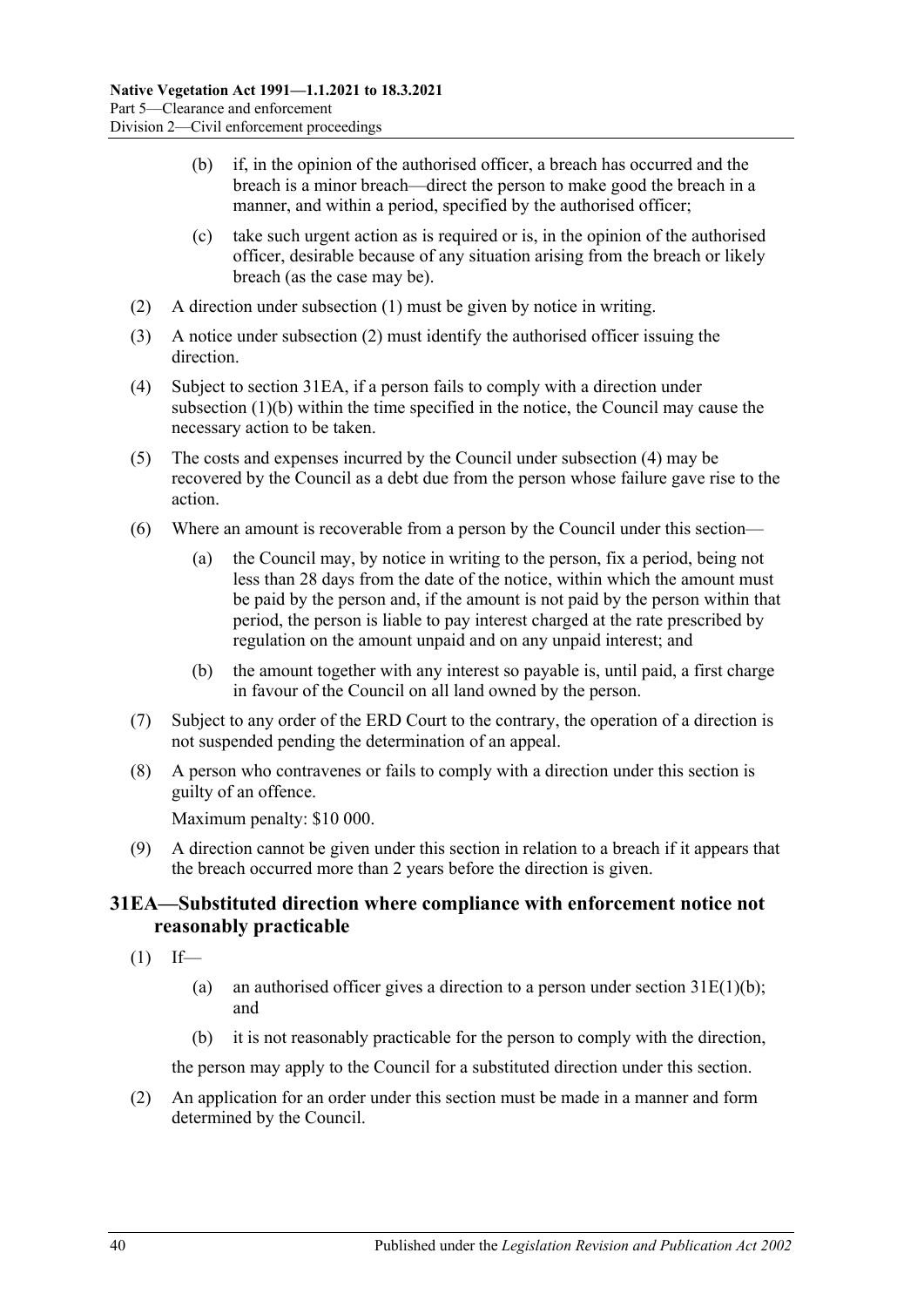- (3) The Council may, if satisfied that compliance with the direction under section [31E\(1\)\(b\)](#page-39-2) is not reasonably practicable, revoke the direction and instead direct the person—
	- (a) to take such action as may appear appropriate to the Council (whether on the person's land or otherwise), taking into account the nature and extent of the alleged breach forming the basis for the original direction; or
	- (b) to pay into the Fund an amount, determined by the Council to be appropriate in the circumstances, on account of any benefit that the person has gained, or can reasonably be expected to gain, by allegedly committing the breach; or
	- (c) to refrain from an act or course of action, or to undertake an act or course of action, to ensure that the person does not gain an ongoing benefit from the alleged breach.
- (4) A direction under this section—
	- (a) must specify the period within which the direction must be complied with;
	- (b) must comply with any other requirement set out in the regulations.
- (5) Without limiting this section, [section](#page-38-2) 31E (other than [subsection](#page-39-4) (9)) applies to a direction under this section as if it were a direction under section [31E\(1\)\(b\).](#page-39-2)

#### <span id="page-40-2"></span><span id="page-40-0"></span>**31F—Miscellaneous provisions**

- (1) The ERD Court may order an applicant in proceedings under [section](#page-34-2) 31A—
	- (a) to provide security for the payment of costs that may be awarded against the applicant if the application is subsequently dismissed; and
	- (b) to give an undertaking as to the payment of any amount that may be awarded against the applicant under [subsection](#page-40-1) (2).
- <span id="page-40-1"></span>(2) If on an application under [section](#page-34-2) 31A the ERD Court is satisfied—
	- (a) that the respondent has not breached this Act; and
	- (b) that the respondent has suffered loss or damage as a result of the actions of the applicant; and
	- (c) that in the circumstances it is appropriate to make an order under this provision,

the Court may, on the application of the respondent (and in addition to any order as to costs), require the applicant to pay to the respondent an amount, determined by the Court, to compensate the respondent for the loss or damage which the respondent has suffered.

- (3) A person who fails to comply with an order of the ERD Court under this Division commits a contempt of Court.
- (4) The Court may, if it considers it appropriate to do so, either on its own initiative or on the application of a party, vary or revoke an order previously made under [subsection](#page-40-2) (1) or [\(2\).](#page-40-1)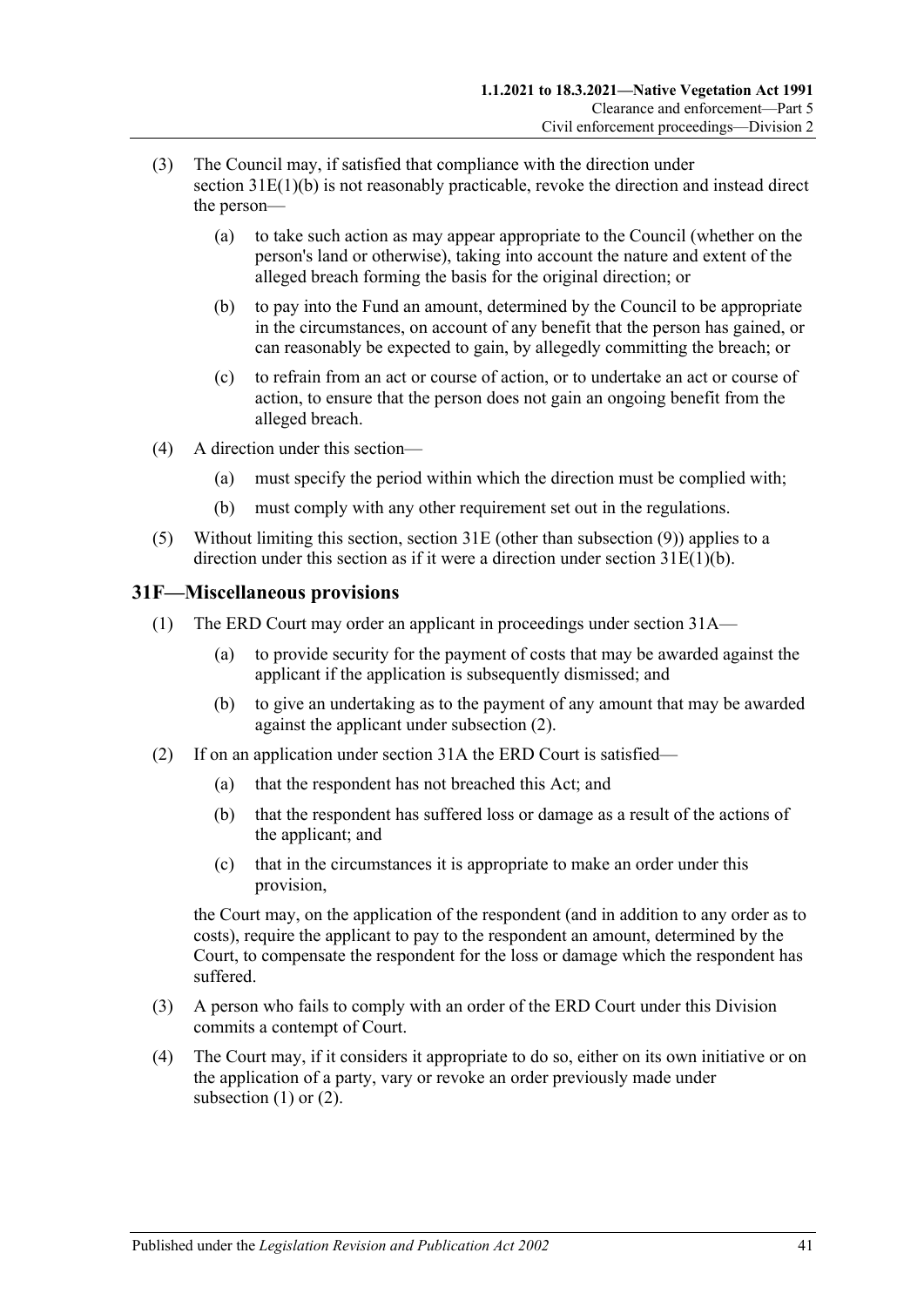(5) The ERD Court may, on application under this subsection by a person to whom a notice has been given under section  $31D(4)(a)$  or  $31E(6)(a)$ , extend the period that has been fixed by the Council for the purposes of the notice (and the relevant order of the Court under this subsection will then have effect according to its terms).

## <span id="page-41-0"></span>**32—Appeals**

- (1) Subject to the rules of the Supreme Court, an appeal lies against—
	- (a) an order of the ERD Court made in the exercise of the jurisdiction conferred by this Division; or
	- (b) a decision by the ERD Court not to make an order under this Division,

to the Supreme Court.

(2) An appeal under this section must be instituted within 60 days of the date of the decision or order subject to appeal, or such longer period as may be allowed by the Supreme Court.

## <span id="page-41-1"></span>**33—Commencement of proceedings**

Proceedings under this Division must be commenced—

- (a) if the proceedings relate to an offence under this Act which the respondent has expiated or of which the respondent has been convicted or found guilty—within 6 months after the date on which the respondent so expiated, or was convicted or found guilty of, the offence (as the case requires); or
- (b) in any other case—within 5 years after the date of the alleged contravention of, or failure to comply with, a provision of this Act.

## <span id="page-41-2"></span>**Division 3—Authorised officers**

#### <span id="page-41-3"></span>**33A—Appointment of authorised officers**

- (1) The Minister may appoint an officer or employee of the Crown or a local council to be an authorised officer for the purposes of this Act.
- (2) An appointment of an authorised officer—
	- (a) must be in writing; and
	- (c) may be subject to conditions; and
	- (d) may be in respect of the whole State or any specified part of the State.
- (3) Each authorised officer must be issued with an identity card that—
	- (a) includes a photograph of the authorised officer.
- (4) The identity card must be issued as soon as is reasonably practicable after the appointment is made (but an authorised officer is not prevented from exercising powers under this Act just because an identity card is yet to be issued).
- (5) An authorised officer must, if requested to do so, produce evidence of his or her appointment by providing a copy of his or her notice of appointment, or by showing his or her identity card for inspection, before exercising the powers of an authorised officer under this Act in relation to any person.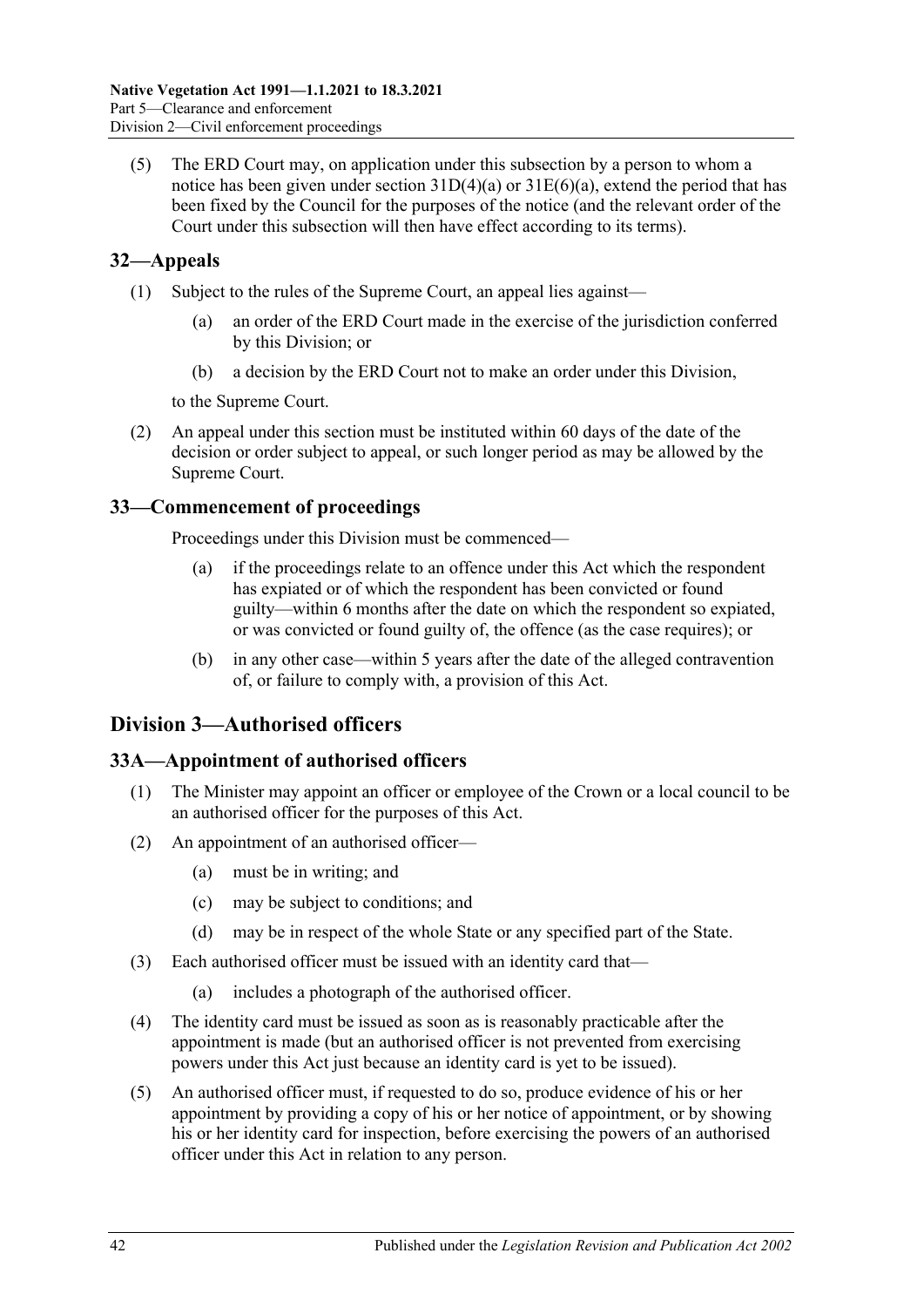(6) The Minister may, at any time, vary or revoke an appointment which he or she has made, or vary or revoke a condition of an appointment or impose a further condition in relation to an appointment.

#### <span id="page-42-2"></span><span id="page-42-0"></span>**33B—Powers of authorised officers**

- <span id="page-42-1"></span>(1) Subject to this Division, an authorised officer may—
	- (a) enter and inspect any land for any reasonable purpose connected with the administration or enforcement of this Act; and
	- (b) give directions with respect to the stopping or movement of a vehicle that—
		- (i) has been used in, or is suspected by the authorised officer of having been used in, the clearance of native vegetation; or
		- (ii) is carrying a plant, or any part of a plant, comprising native vegetation,

as reasonably required in connection with the administration or enforcement of this Act; and

- (c) take samples of any plant or any part of any plant from any land, for identification and analysis as reasonably required in connection with the administration or enforcement of this Act; and
- <span id="page-42-3"></span>(d) with the authority of a warrant issued under [section](#page-44-0) 33C require any person to produce specified documents or documents of a specified kind, including a written record that reproduces in an understandable form information stored by computer, microfilm or other process, as reasonably required in connection with the administration or enforcement of this Act; and
- <span id="page-42-4"></span>(e) with the authority of a warrant issued under [section](#page-44-0) 33C examine, copy or take extracts from any documents so produced or require a person to provide a copy of any such document or information; and
- (f) take photographs or films or make audio, video or other recordings as reasonably required in connection with the administration or enforcement of this Act; and
- (g) dig up any land by the use of hand-held equipment for the purpose of taking samples; and
- <span id="page-42-5"></span>(h) with the authority of a warrant issued under [section](#page-44-0) 33C, to the extent to which it is reasonably required, take mechanical equipment on to any land and dig up the land, or any part of it, for the purposes of taking samples that the authorised officer reasonably suspects may constitute evidence of a breach of this Act;
- (i) in addition to the powers under a preceding paragraph, seize and retain anything that the authorised officer reasonably suspects may constitute evidence of a breach of this Act; and
- (j) require a person who the authorised officer reasonably suspects has committed, is committing or is about to commit, a breach of this Act to state the person's full name and usual place of residence; and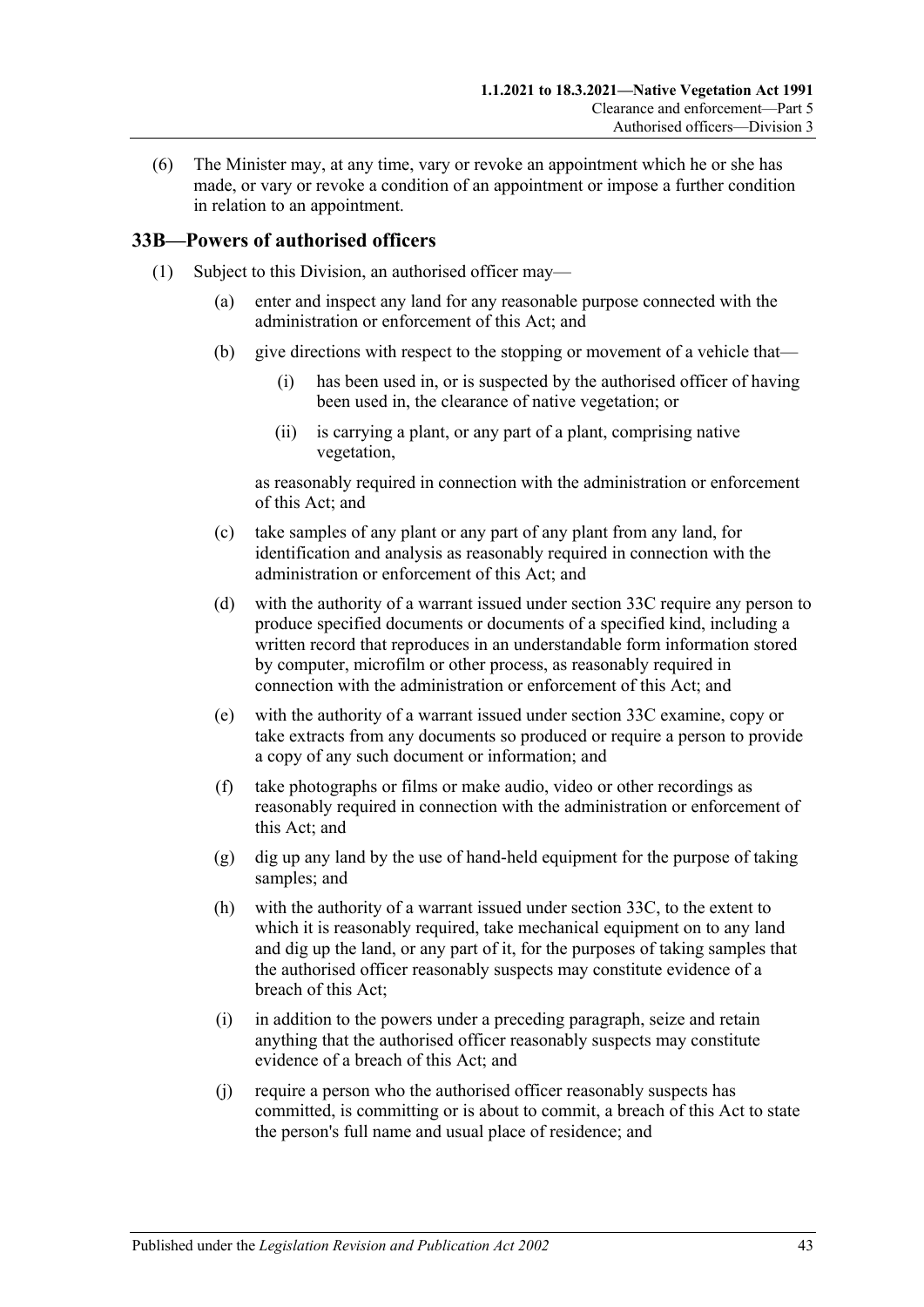- <span id="page-43-2"></span>(k) require a person who the authorised officer reasonably suspects has knowledge of matters in respect of which information is reasonably required for the administration or enforcement of this Act to answer questions in relation to those matters; and
- (l) give any directions reasonably required in connection with the exercise of a power conferred by any of the paragraphs of this subsection or otherwise in connection with the administration or enforcement of this Act.
- <span id="page-43-0"></span>(2) Without limiting [subsection](#page-42-1)  $(1)(a)$ , an authorised officer may enter and inspect any land for the purpose of determining whether a heritage agreement entered into under this Act or entered into in compliance with a condition of consent to clear native vegetation under the repealed Act is being, or has been, complied with.
- (3) An authorised officer must not exercise a power conferred by [subsection](#page-42-1)  $(1)(a)$  or  $(2)$ in respect of residential premises.
- (4) Where an authorised officer enters land and takes samples of any plant or any part of any plant for identification and analysis, the authorised officer must take reasonable steps to provide the owner of land with a reasonable amount of information about his or her actions.
- (5) Where an authorised officer enters land and takes photographs or films or makes audio, video or other recordings, the authorised officer must, as soon as reasonably practicable after entering the land—
	- (a) serve notice on the owner or occupier of the land informing him or her of the date on which the authorised officer entered the land; and
	- (b) provide the owner or occupier with a copy of the photographs, films, audio, video or other recordings (if any) taken or made by the authorised officer when on the land.
- <span id="page-43-1"></span>(6) A copy provided under [subsection](#page-43-1) (5)(b) must be in an electronic form unless the Minister authorises it to be provided in some other form.
- (7) Where an authorised officer digs up any land under [subsection](#page-42-2) (1), the authorised officer must, after taking such steps as the authorised officer thinks fit in the exercise of powers under that subsection, insofar as is reasonably practicable, take steps to ensure that the land is restored to such state as is reasonable in the circumstances.
- (8) Before an authorised officer requires a person to answer questions under [subsection](#page-43-2)  $(1)(k)$ , the authorised officer must inform the person of his or her right to decline to answer any question that might tend to incriminate the person or to make the person liable to a criminal penalty.
- (9) Where—
	- (a) a person whose native language is not English is suspected of having committed an offence against this Act; and
	- (b) the person is not reasonably fluent in English,

the following provisions apply:

(c) the person is entitled to be assisted by an interpreter during any questioning conducted by an authorised officer in the course of an investigation of the suspected offence;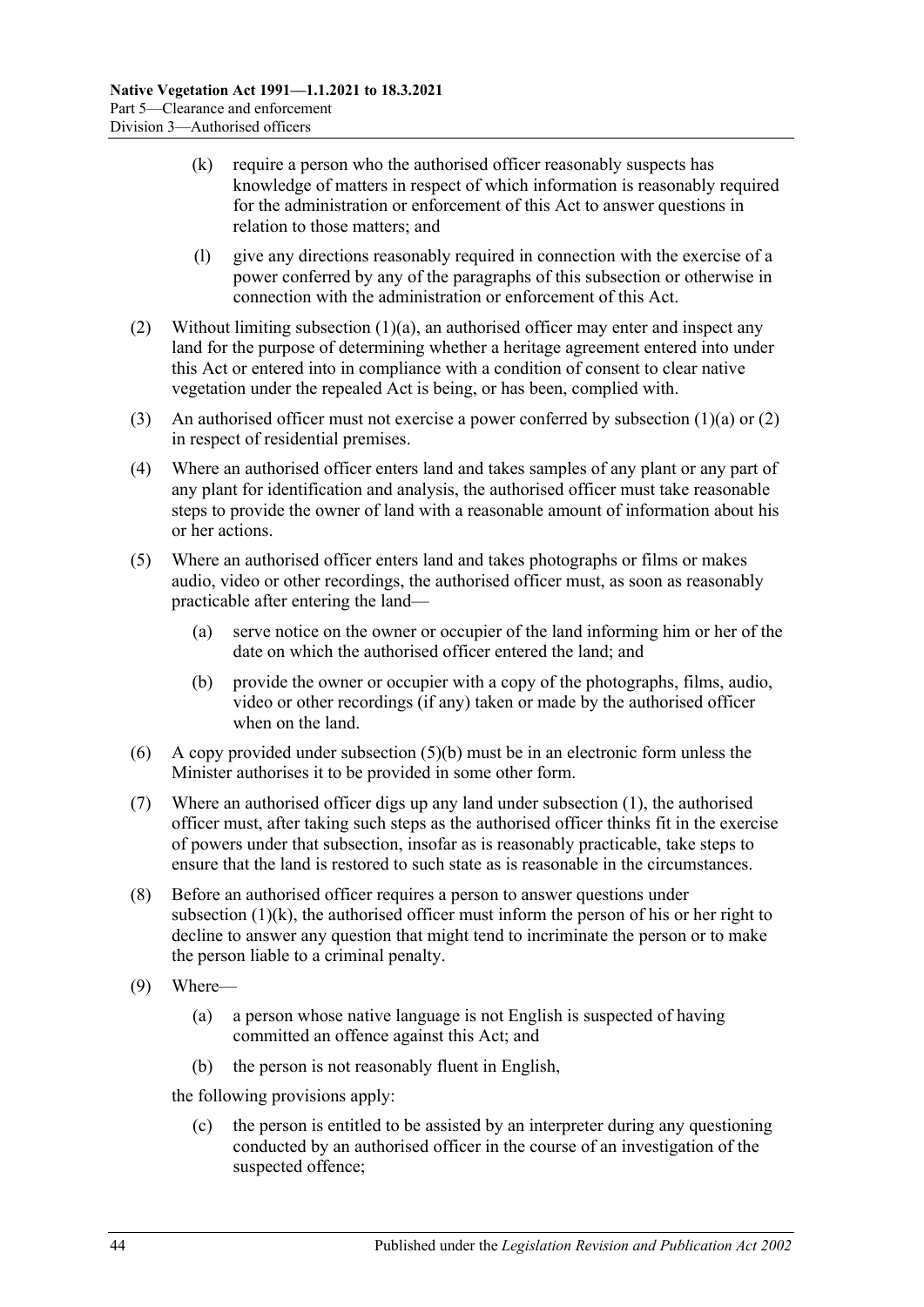- (d) where it appears that the person may be entitled to be assisted by an interpreter, an authorised officer must not proceed with any questioning, or further questioning, until the person has been informed of the right to an interpreter;
- (e) if the person requests the assistance of an interpreter, an authorised officer must not proceed with any questioning, or further questioning, until an interpreter is present.
- (10) In the exercise of powers under this Act an authorised officer may be assisted by such persons as he or she considers necessary in the circumstances.
- <span id="page-44-1"></span>(11) An authorised officer may require an occupier of any land or a person apparently in charge of any plant, equipment, vehicle or other thing to give to the authorised officer or a person assisting the authorised officer such assistance as is reasonably required by the authorised officer for the effective exercise of powers conferred by this Act.
- (12) Where a person gives assistance to an authorised officer as required under [subsection](#page-44-1) (11), the person must, if he or she so requires, be reimbursed by the authorised officer or the Minister for any reasonable costs and expenses incurred in giving the assistance.

### <span id="page-44-0"></span>**33C—Issue of warrants**

- (1) Where, on the application of an authorised officer, a magistrate is satisfied that there are reasonable grounds to believe that the inspection of documents may provide information relevant to the administration or enforcement of this Act, the magistrate may issue a warrant authorising an authorised officer—
	- (a) to require a specified person to produce documents under section  $33B(1)(d)$ ; and
	- (b) to examine, copy and take extracts from those documents or to require a person to provide a copy of any of those documents under section [33B\(1\)\(e\).](#page-42-4)
- (2) Where, on the application of an authorised officer, a magistrate is satisfied that there are reasonable grounds to believe that a person may have committed a breach of this Act, the magistrate may issue a warrant authorising an authorised officer to take action under section [33B\(1\)\(h\).](#page-42-5)
- (3) An application for the issue of a warrant may be made either personally or by telephone.
- (4) The grounds of an application for a warrant must be verified by affidavit.
- (5) An application for the issue of a warrant may not be made by telephone unless in the opinion of the applicant a warrant is urgently required and there is insufficient time to make the application personally.
- (6) Where an application for the issue of a warrant is made by telephone, the following provisions apply:
	- (a) the applicant must inform the magistrate of his or her name and identify himself or herself as an authorised officer, and the magistrate, on receiving that information, is entitled to assume, without further inquiry, that the applicant is an authorised officer; and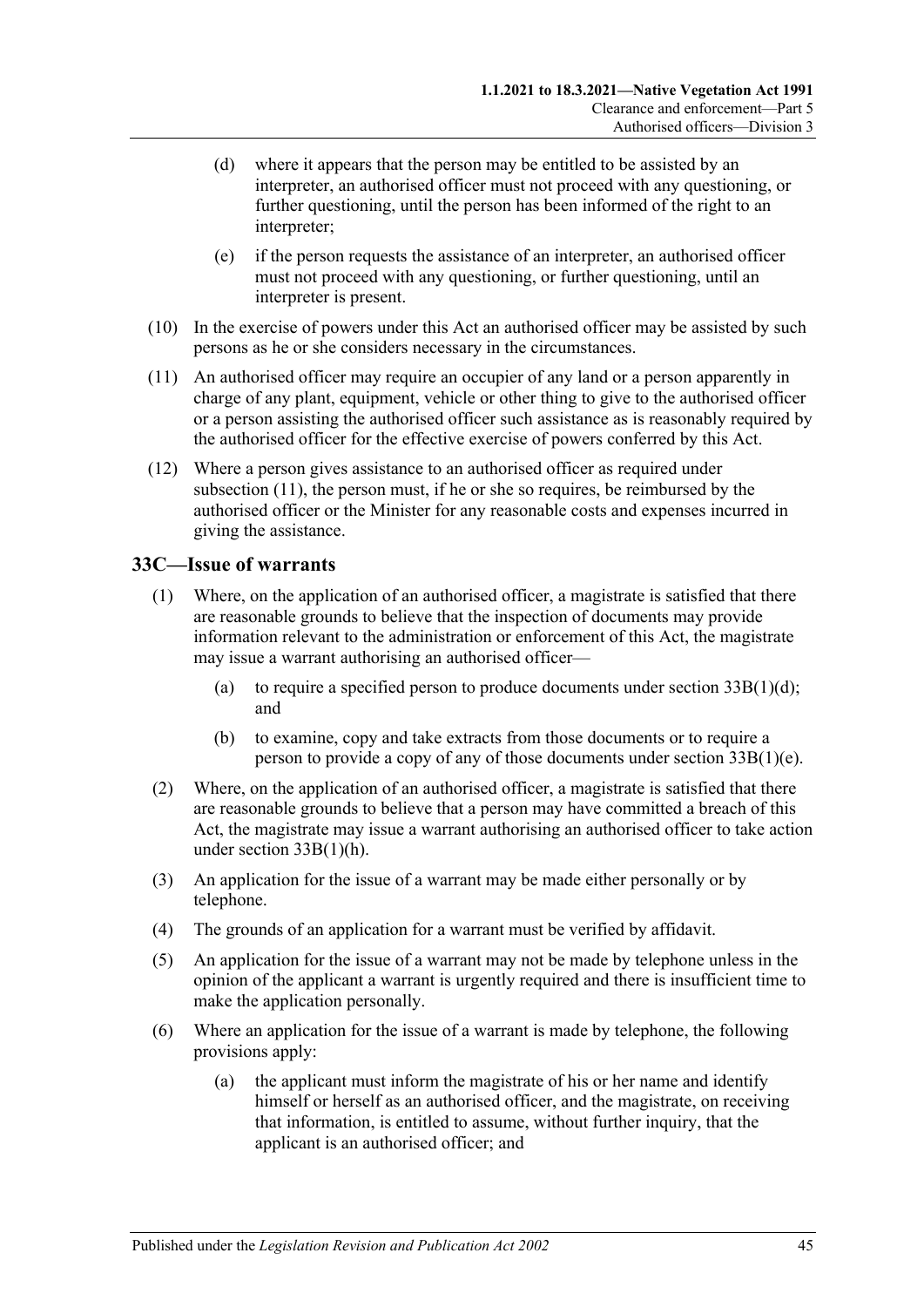- (b) the applicant must inform the magistrate of the grounds on which he or she seeks the issue of the warrant; and
- <span id="page-45-1"></span>(c) if it appears to the magistrate from the information furnished by the applicant that there are proper grounds for the issue of a warrant, the magistrate must inform the applicant of the facts on which he or she relies as grounds for the issue of the warrant, and must not proceed to issue the warrant unless the applicant undertakes to make an affidavit verifying those facts; and
- (d) if the applicant gives such an undertaking, the magistrate may then make out and sign a warrant, noting on the warrant the facts on which he or she relies as grounds for the issue of the warrant; and
- (e) the warrant will be taken to have been issued, and will come into force, when signed by the magistrate; and
- (f) the magistrate must inform the applicant of the terms of the warrant; and
- (g) the applicant must, as soon as practicable after the issue of the warrant, forward to the magistrate an affidavit verifying the facts referred to in [paragraph](#page-45-1) (c).
- (7) A magistrate by whom a warrant is issued must file the warrant, or a copy of the warrant, and the affidavit verifying the grounds on which the application for the warrant was made, in the ERD Court.
- (8) An authorised officer who executes a warrant must, as soon as practicable after execution of the warrant—
	- (a) prepare a notice in the prescribed form containing—
		- (i) his or her own name and a statement that he or she is an authorised officer under this Act; and
		- (ii) the name of the magistrate who issued the warrant and the date and time of its issue; and
		- (iii) a description of the authority conferred by the warrant; and
	- give the notice to the person affected by the warrant.
- (9) A warrant, if not executed at the expiration of one month from the date of its issue, then expires.

#### <span id="page-45-4"></span><span id="page-45-0"></span>**33D—Provisions relating to seizure**

- <span id="page-45-3"></span><span id="page-45-2"></span>(1) Where a thing has been seized under this Division the following provisions apply:
	- (a) the thing must be held pending proceedings for an offence against this Act related to the thing seized, unless the Minister, on application, authorises its release to the person from whom it was seized, or to any person who had legal title to it at the time of its seizure, subject to such conditions as the Minister thinks fit (including conditions as to the giving of security for satisfaction of an order under [paragraph](#page-46-1)  $(b)(ii)$ ;
	- (b) where proceedings for an offence against this Act relating to the thing are instituted within the prescribed period after its seizure and the defendant is convicted or found guilty of the offence, the court may—
		- (i) order that it be forfeited to the Minister; or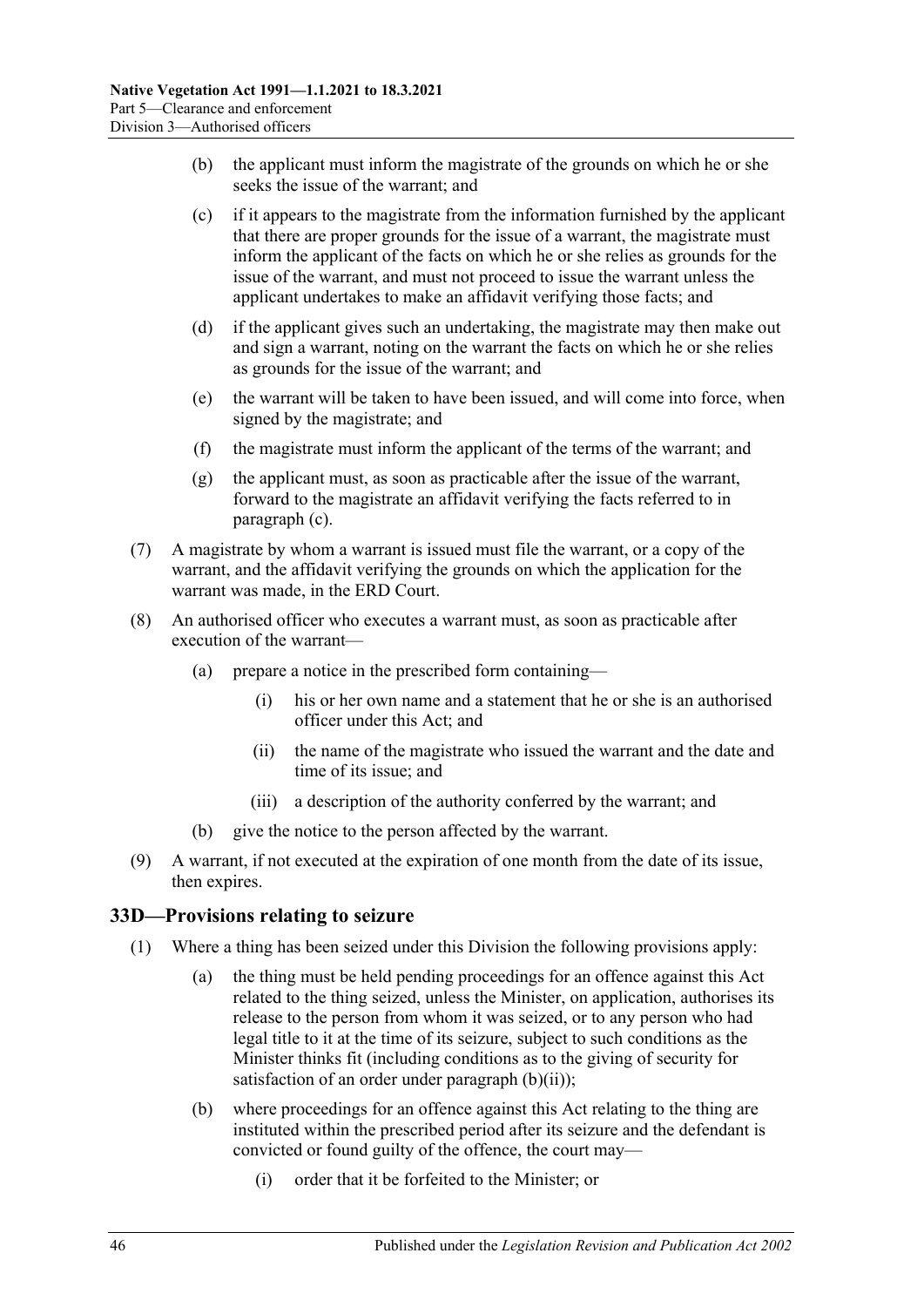- (ii) where it has been released pursuant to [paragraph](#page-45-2) (a)—order that it be forfeited to the Minister or that the person to whom it was released or the defendant pay to the Minister an amount equal to its market value at the time of its seizure, as the court thinks fit;
- <span id="page-46-1"></span>(c) where—
	- (i) proceedings are not instituted for an offence against this Act relating to the thing within the prescribed period after its seizure; or
	- (ii) proceedings have been so instituted and—
		- (A) the defendant is found not guilty of the offence; or
		- (B) the defendant is convicted or found guilty of the offence but no order for forfeiture is made under [paragraph](#page-45-3) (b),

then the person from whom the thing was seized, or any person with legal title to it, is entitled to recover from the Minister (if necessary, by action in a court of competent jurisdiction) the thing itself, or if it has been damaged or destroyed, compensation of an amount equal to its market value at the time of its seizure.

(2) In [subsection](#page-45-4)  $(1)$ —

*the prescribed period* means 12 months or such longer period as the ERD Court may, on application by the Minister, allow.

#### <span id="page-46-0"></span>**33E—Offence to hinder etc authorised officers**

- (1) A person who—
	- (a) hinders or obstructs an authorised officer, or a person assisting an authorised officer, in the exercise of powers conferred by this Act; or
	- (b) uses abusive, threatening or insulting language to an authorised officer, or a person assisting an authorised officer; or
	- (c) refuses or fails to comply with a requirement or direction of an authorised officer under this Division; or
	- (d) when required by an authorised officer under this Division to answer a question, refuses or fails to answer the question to the best of the person's knowledge, information and belief; or
	- (e) falsely represents, by words or conduct, that he or she is an authorised officer,

<span id="page-46-2"></span>is guilty of an offence.

Maximum penalty: \$5 000.

(2) A person who assaults an authorised officer, or a person assisting an authorised officer in the exercise of powers under this Act, is guilty of an offence.

Maximum penalty: \$10 000 or two years imprisonment or both.

(3) Despite [subsection](#page-46-2)  $(1)(d)$ , a person is not obliged to answer a question under this Division if to do so might tend to incriminate the person or make the person liable to a criminal penalty.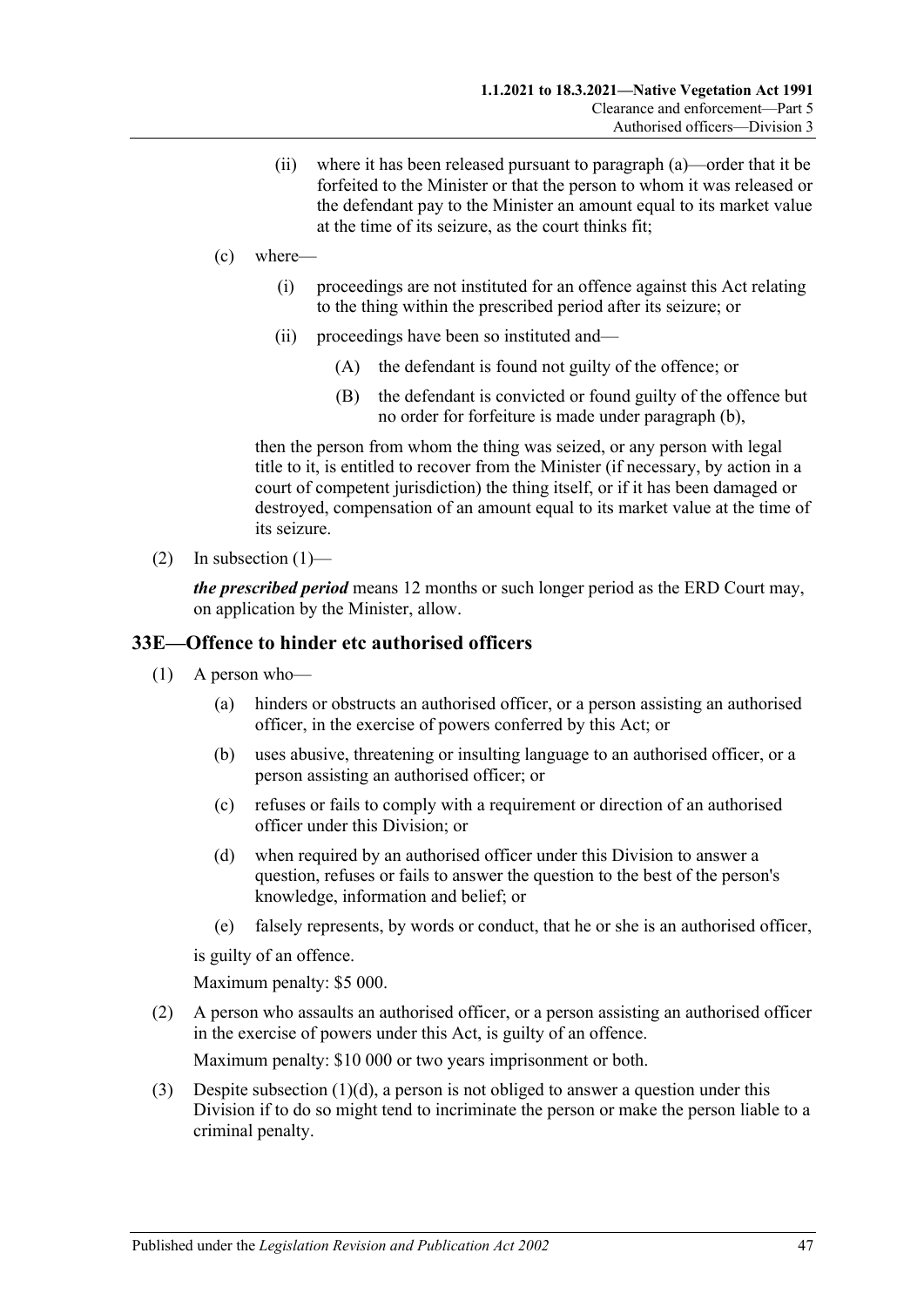### <span id="page-47-0"></span>**33EA—Offences by authorised officers etc**

An authorised officer, or a person assisting an authorised officer, who—

- (a) addresses offensive language to any other person; or
- (b) without lawful authority, hinders or obstructs or uses or threatens to use force in relation to any other person,

is guilty of an offence.

Maximum penalty: \$5 000.

## <span id="page-47-1"></span>**Part 5B—Interest and recovery of money**

#### <span id="page-47-4"></span><span id="page-47-2"></span>**33H—Interest**

- (1) Interest accrues on an amount payable to the Council under [sections](#page-38-1) 31D and [31E](#page-38-2) and on unpaid interest under those sections in accordance with the regulations.
- (2) A person who is liable to pay an amount under the provisions referred to in [subsection](#page-47-4) (1) is also liable to pay interest that accrues, or has accrued, on or in relation to that amount.
- (3) Regulations referred to in [subsection](#page-47-4) (1) may (without limiting their scope) prescribe the time from which interest accrues.

#### <span id="page-47-3"></span>**33I—Sale of land for non-payment**

- (1) Where an amount payable under this Act, or interest in relation to such an amount, is a first charge on land and has been unpaid for one year or more, the Council may sell the land.
- <span id="page-47-5"></span>(2) Before the Council sells land in pursuance of this section, it must serve notice on the owner and occupier of the land—
	- (a) stating the period for which the amount and interest have been unpaid; and
	- (b) stating the amount of the total liability for the amount and interest presently outstanding and charged on the land; and
	- (c) stating that if that amount is not paid in full within one month of service of the notice (or such longer time as the Council may allow), the Council intends to sell the land for non-payment of the amount and interest.
- (3) A copy of a notice must be served on the registered mortgagee or encumbrancee of the land (if any).
- (4) If the outstanding amount is not paid in full within the time allowed under [subsection](#page-47-5) (2), the Council may proceed to sell the land.
- (5) The sale will, except in the case of land held from the Crown under a lease, licence or agreement to purchase, be by public auction (and the Council may set a reserve price for the purposes of the auction).
- (6) An auction under this section must be advertised on at least two separate occasions in a newspaper circulating generally throughout the State.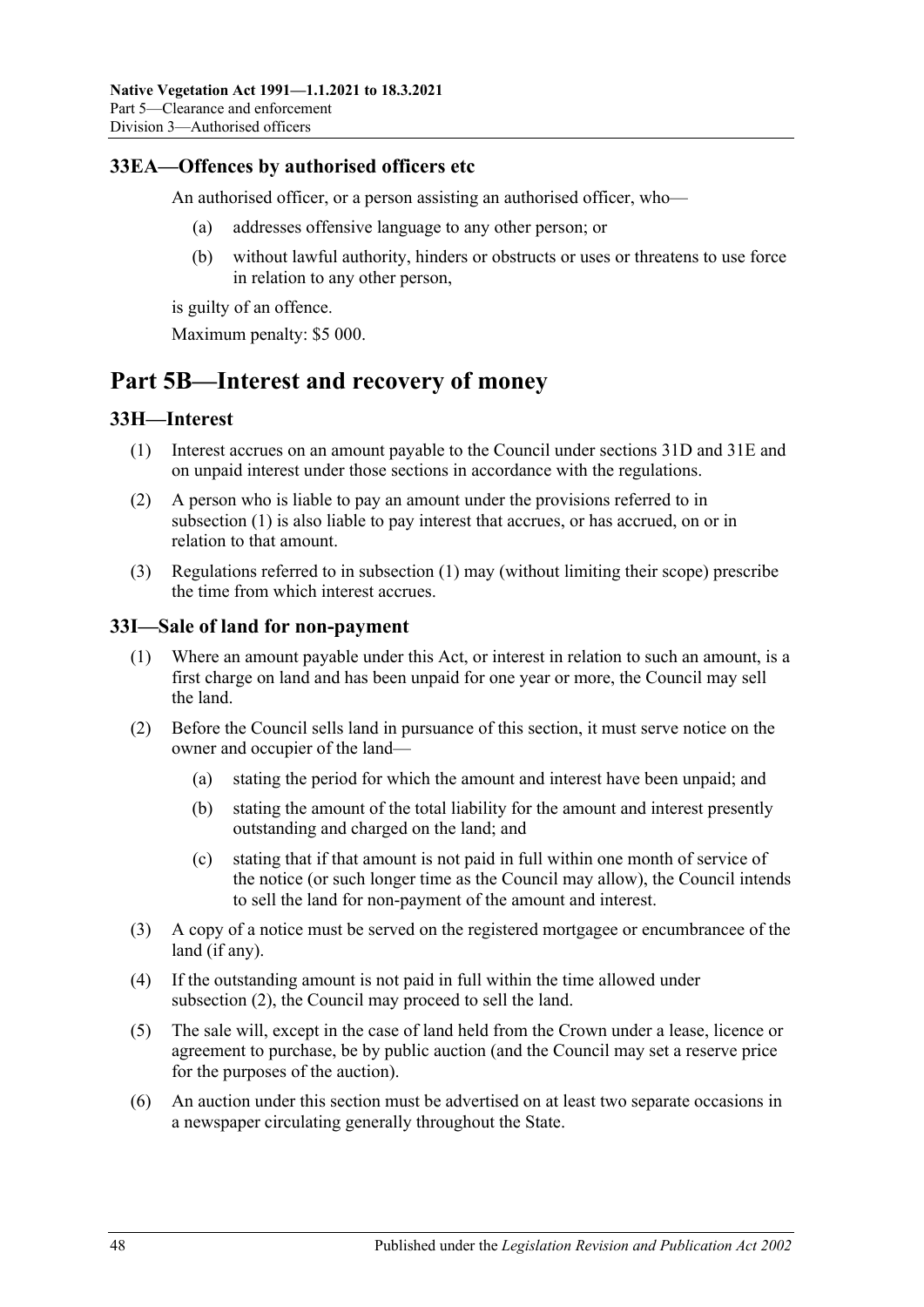- (7) If, before the date of the auction, the outstanding amount and the costs incurred by the Council in proceeding under this section are paid to the Council, the Council must withdraw the land from auction.
- $(8)$  If—
	- (a) an auction fails; or
	- (b) the land is held from the Crown under a lease, licence or agreement to purchase,

the Minister may sell the land by private contract for the best price that he or she can reasonably obtain.

- (9) Any money received by the Council or the Minister in respect of the sale of land under this section will be applied as follows:
	- (a) firstly—in paying the costs of the sale and any other costs incurred in proceeding under this section;
	- (b) secondly—in discharging the liability for the amount and interest payable under this Act;
	- (c) thirdly—in discharging any liability to the Crown for rates, charges or taxes (including rates, charges or taxes that are a first charge on the land);
	- (d) fourthly—in discharging any liability to a council for rates or any other liability to a council in respect of the land;
	- (e) fifthly—in discharging any liabilities secured by registered mortgages, encumbrances or charges;
	- (f) sixthly—in discharging any other mortgages, encumbrances and charges of which the Council or the Minister (as the case may be) has notice;
	- (g) seventhly—in payment to the former owner of the land.
- (10) If the former owner cannot be found after making reasonable inquiries as to his or her whereabouts, an amount payable to the former owner must be dealt with as unclaimed money under the *[Unclaimed Moneys Act](http://www.legislation.sa.gov.au/index.aspx?action=legref&type=act&legtitle=Unclaimed%20Moneys%20Act%201891) 1891*.
- <span id="page-48-0"></span>(11) Where land is sold by the Council or the Minister in pursuance of this section, an instrument of transfer executed by the Council or the Minister (as the case may be) will operate to vest title to the land in the purchaser.
- (12) The title vested in a purchaser under [subsection](#page-48-0) (11) will be free of—
	- (a) all mortgages and charges; and
	- (b) except in the case of land held from the Crown under lease or licence—all leases and licences,

(and the Registrar-General, when registering or enrolling an instrument of transfer to vest title in the purchaser, must discharge any caveat relating to the land, and may make any note or endorsement, or take any other action in relation to any instrument, certificate, register or record, as the Registrar-General thinks fit).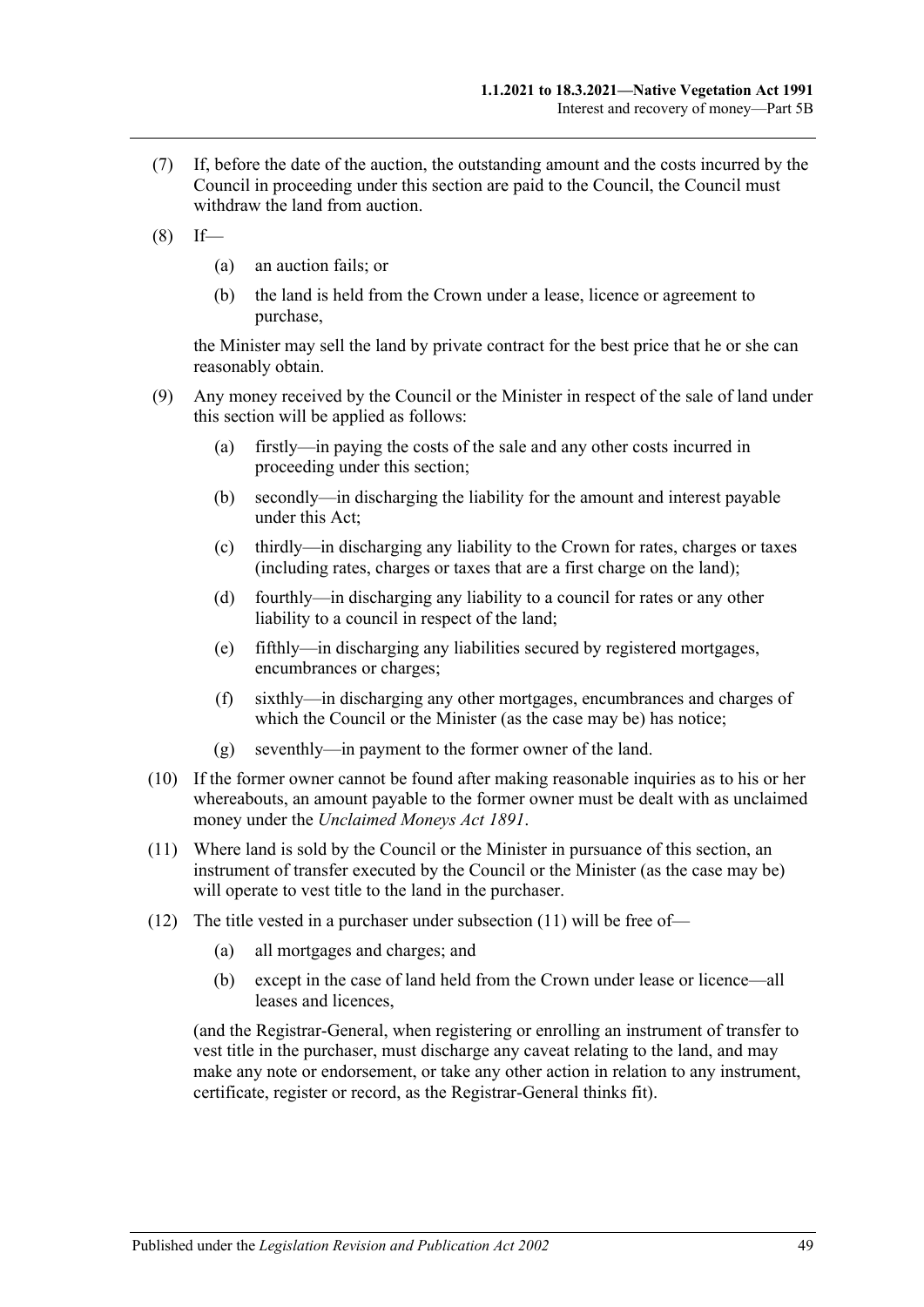- (13) An instrument of transfer passing title to land in pursuance of a sale under this section must, when lodged with the Registrar-General for registration or enrolment, be accompanied by a statutory declaration made by the presiding member of the Council stating that the requirements of this section in relation to the sale of the land have been observed.
- (15) A reference in this section to land, or title to land, held from the Crown under lease, licence or agreement to purchase, is a reference to the interest of the lessee, licensee or purchaser in the land.

## <span id="page-49-0"></span>**Part 6—Miscellaneous**

#### <span id="page-49-1"></span>**33J—Constitution and criminal jurisdiction of ERD Court**

- (1) Subject to this Act, the following provisions apply in respect of the constitution of the ERD Court when exercising jurisdiction under this Act:
	- (a) the Court may be constituted in a manner provided by the *[Environment,](http://www.legislation.sa.gov.au/index.aspx?action=legref&type=act&legtitle=Environment%20Resources%20and%20Development%20Court%20Act%201993)  [Resources and Development Court Act](http://www.legislation.sa.gov.au/index.aspx?action=legref&type=act&legtitle=Environment%20Resources%20and%20Development%20Court%20Act%201993) 1993* or may, if the Senior Judge of the Court so determines, be constituted of—
		- (i) in relation to proceedings for an offence against this Act—a magistrate and 1 commissioner; or
		- (ii) in any case—a Judge and 1 commissioner;
	- (b) the provisions of the *[Environment, Resources and Development Court](http://www.legislation.sa.gov.au/index.aspx?action=legref&type=act&legtitle=Environment%20Resources%20and%20Development%20Court%20Act%201993)  Act [1993](http://www.legislation.sa.gov.au/index.aspx?action=legref&type=act&legtitle=Environment%20Resources%20and%20Development%20Court%20Act%201993)* apply in relation to the Court constituted of a Judge and 1 commissioner, or a magistrate and 1 commissioner, in the same way as in relation to a full bench of the Court;
	- (c) the Court may not be constituted of or include a commissioner unless—
		- (i) in a case where only 1 commissioner is to sit (whether alone or with another member or members of the Court)—the commissioner; or
		- (ii) in any other case—at least 1 commissioner,

is a commissioner who has been specifically designated by the Governor as a person who has wide practical knowledge of, and experience in, the preservation and management of native vegetation.

(2) Offences constituted by this Act lie within the criminal jurisdiction of the ERD Court.

## <span id="page-49-2"></span>**33K—Applications during criminal proceedings**

- (1) If, during the course of criminal proceedings before a court in respect of an offence against this Act, the prosecutor applies for an order under this Act relating to the offence, the court must deal with the application during the course of the criminal proceedings unless satisfied by the defendant that to do so would not be appropriate in the circumstances.
- (2) If an application for an order under this Act is made to a court before which a person was convicted of an offence against this Act—
	- (a) the application may be dealt with by the court; and
	- (b) any power in relation to the relevant order may be exercised by the court,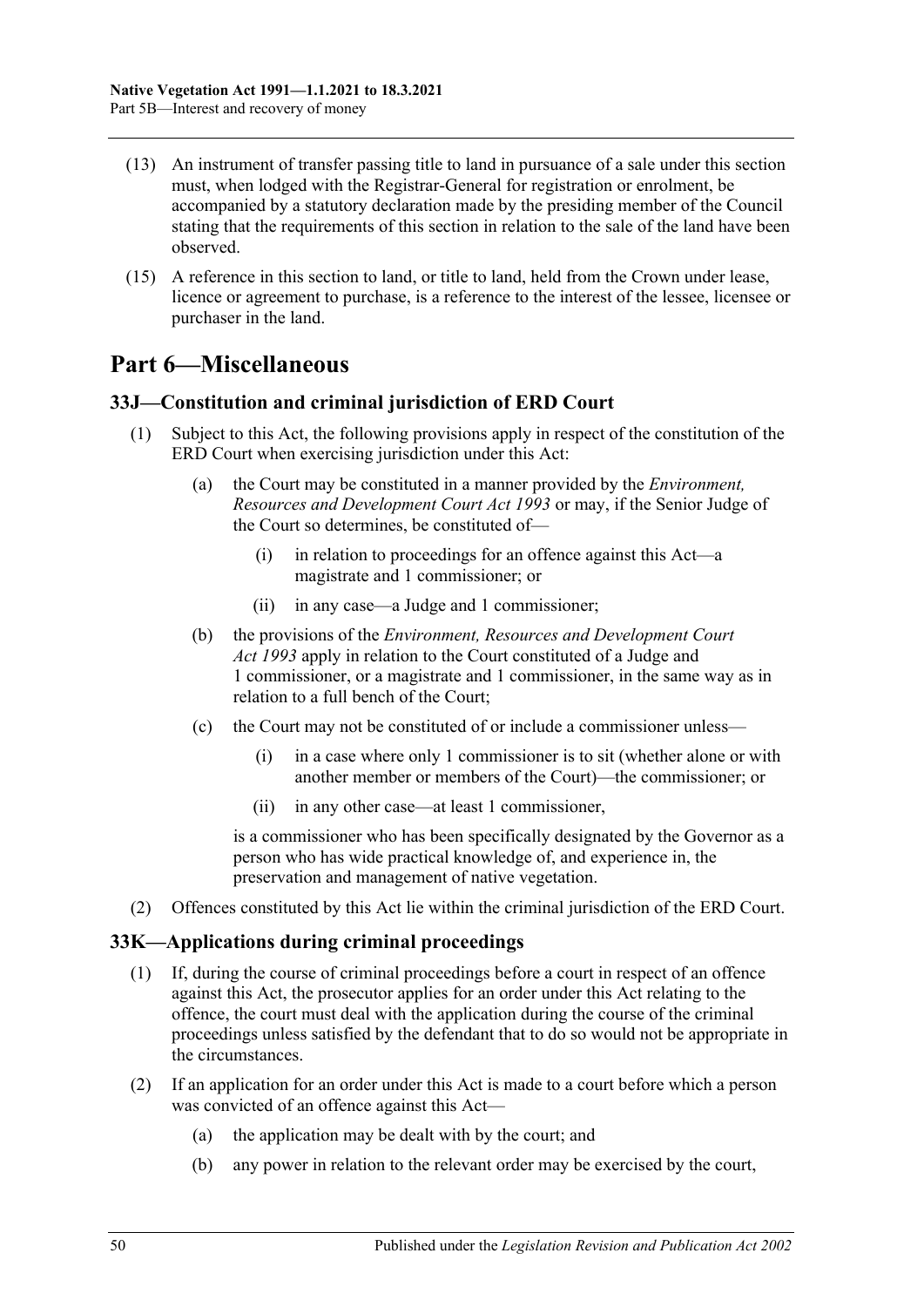whether or not the court is constituted in the same way as when the person was convicted of the offence.

### <span id="page-50-0"></span>**34—Evidentiary**

- (1) An allegation in enforcement proceedings under [Part 5 Division 2](#page-34-1) or in proceedings for an offence against this Act that vegetation is, or was, comprised of a plant or plants of a species indigenous to South Australia must be accepted as proved in the absence of proof to the contrary.
- (2) Where in enforcement proceedings under [Part 5 Division 2](#page-34-1) or in proceedings for an offence against this Act it is proved that vegetation has been cleared, it must be presumed in the absence of proof to the contrary that the vegetation was cleared by the owner and occupier of the land on which it is or was growing or is or was situated.
- (3) It must be presumed in enforcement proceedings under [Part 5 Division 2](#page-34-1) and in proceedings for an offence against this Act, in the absence of proof to the contrary, that vegetation to which the proceedings relate was not intentionally sown or planted by a person.
- (3a) Where in enforcement proceedings under [Part 5 Division 2](#page-34-1) or in proceedings for an offence against this Act it appears that an alleged fact has been determined by the use of an electronic, sonic, optical, mechanical or other device by an authorised officer or person assisting an authorised officer, the alleged fact must be accepted as proved in the absence of proof to the contrary.
- (4) In any legal proceedings, an apparently genuine document appearing to be a copy of a heritage agreement certified by the Minister, is, in the absence of proof to the contrary, proof of the agreement and its terms.
- (5) In enforcement proceedings under [Part 5 Division 2](#page-34-1) or in proceedings for an offence against this Act, a document produced by the prosecution or plaintiff (as the case requires) and purporting to certify that a remotely sensed image specified in the document—
	- (a) was captured by a specified device and is accurate to the extent indicated in the document; and
	- (b) was captured at a specified time on a specified date; and
	- (c) is an image of a specified place,

constitutes, in the absence of proof to the contrary, proof of the facts so certified.

- (6) For the purposes of this section, a reference to an electronic, sonic, optical, mechanical or other device includes a reference to any software used by, or in relation to, such a device.
- (7) In any legal proceedings, an apparently genuine document appearing to be a copy of a management agreement under section 25D certified by the Minister is, in the absence of proof to the contrary, proof of the agreement and its terms.
- (8) In this section—

*image* includes—

- (a) a copy of an image; and
- (b) data from which an image can be produced;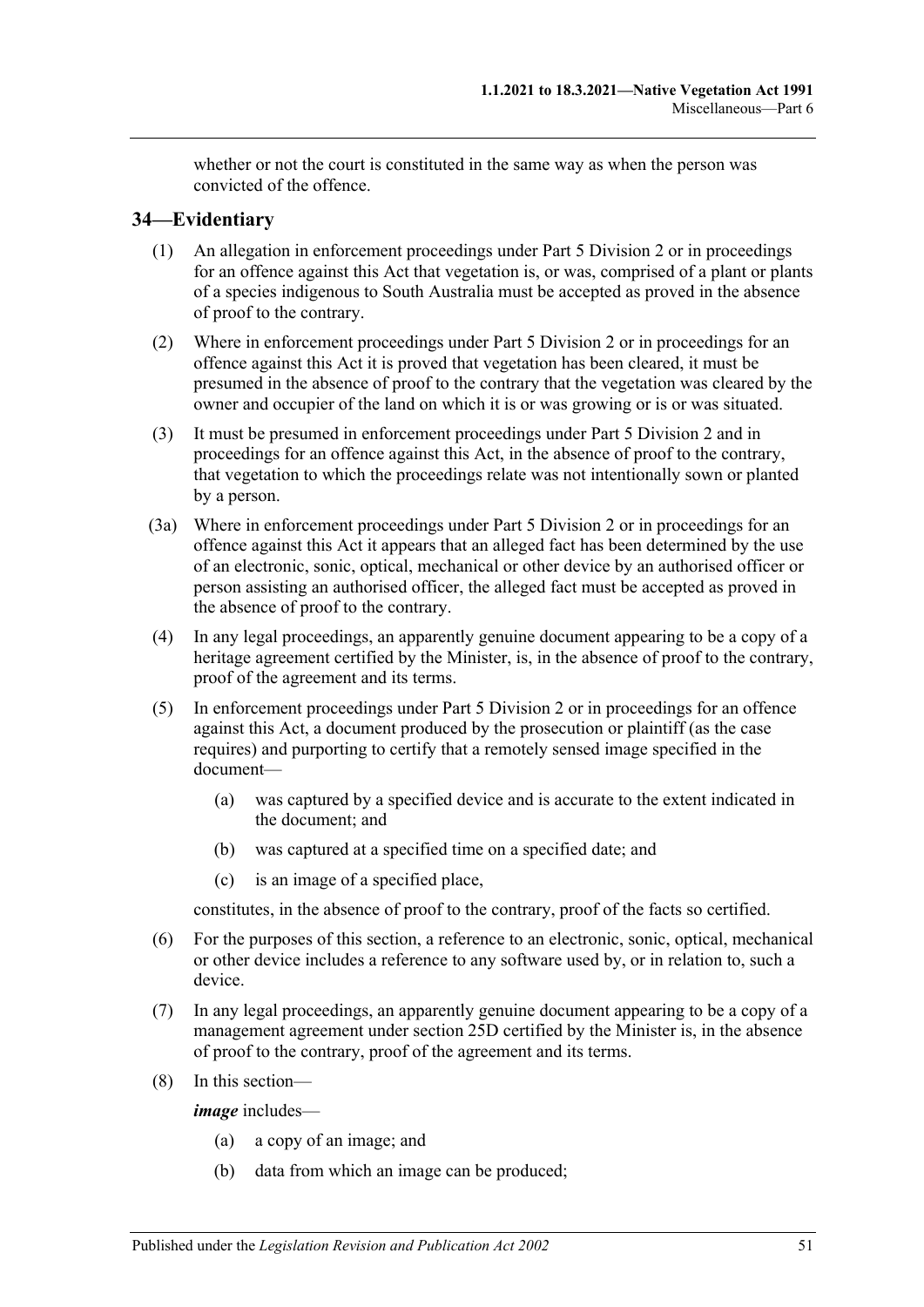*remotely sensed image* means—

- (a) an image captured by a device (whether a camera or otherwise) mounted on or in a satellite or aircraft; and
- (b) any other image declared by the regulations to be included in the ambit of this definition.

#### <span id="page-51-0"></span>**35—Proceedings for an offence**

- (1) Proceedings for an offence against this Act must be commenced within 5 years after the date on which the offence is alleged to have been committed.
- (4) A penalty payable in respect of an offence against this Act must be paid into the Fund.
- (5) An authorised officer cannot issue an expiation notice to a person alleged to have committed an offence against this Act unless the authorised officer has referred the matter to the Council and the Council has specifically authorised the issuing of the notice.

#### <span id="page-51-1"></span>**36—Assessment of costs and expenses**

For the purposes of this Act, the costs and expenses that have been or would be incurred by the Council in taking any action are to be assessed by reference to the reasonable costs and expenses that would have been or would be incurred in having the action taken by independent contractors engaged for that purpose.

#### <span id="page-51-2"></span>**38—Vicarious liability**

For the purposes of this Act, an act or omission of an employee or agent will be taken to be the act or omission of the employer or principal unless it is proved that the act or omission did not occur in the course of the employment or agency.

#### <span id="page-51-3"></span>**39—Offences by bodies corporate**

Where a body corporate is guilty of an offence against this Act, each member of the governing body, and the manager, of the body corporate are guilty of an offence and liable to the same penalty as is prescribed for the principal offence.

#### <span id="page-51-4"></span>**40—General defence**

It is a defence to a charge of an offence against this Act if the defendant proves that the alleged offence was not committed intentionally and did not result from any failure on the part of the defendant to take reasonable care to avoid the commission of the offence.

#### <span id="page-51-5"></span>**40A—Register of applications**

- (1) The Council must maintain a public register of applications for consent to clear vegetation received by the Council under [Part 5.](#page-23-1)
- (2) The register must include—
	- (a) the name and address of the applicant; and
	- (b) the date of the application and the date on which the application was received by the Council; and
	- (c) a description of the application; and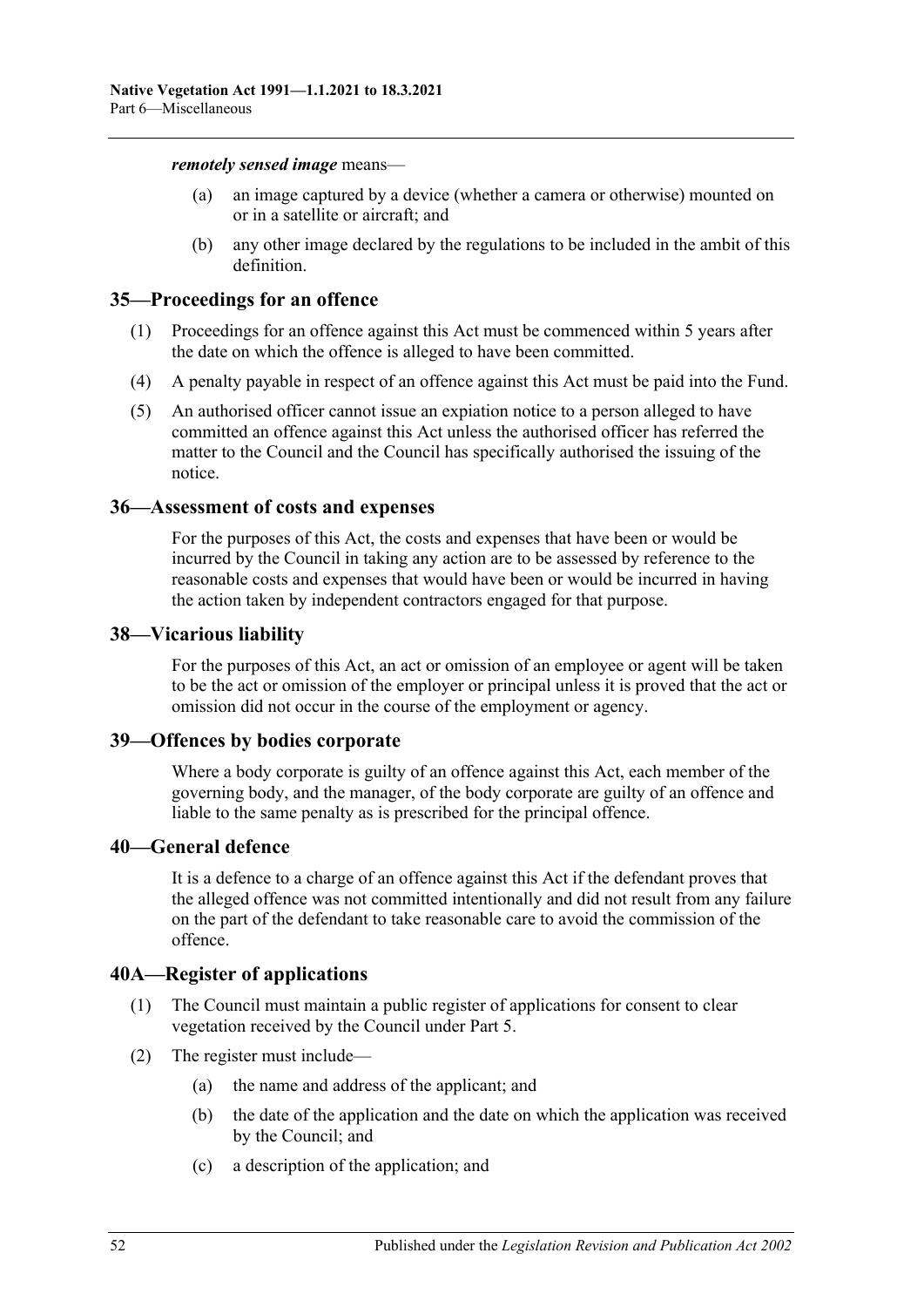- (d) the location and a description of the land to which the application relates; and
- (e) when it is made, the decision made by the Council in relation to the application; and
- (f) any other information required by the regulations.
- (3) The register is to be made available for inspection, without fee, during ordinary office hours at the principal office of the Council.
- (4) The Council must ensure that the register can be inspected at a website determined by the Council (but is not required to have available for inspection at the website information relating to an application received by the Council before the commencement of this section unless the Council has that information in the form of electronic data).

#### <span id="page-52-0"></span>**40B—Ministerial power of delegation**

- (1) The Minister may delegate to a body or person (including a person for the time being holding or acting in a specified office or position) a function or power of the Minister under this Act.
- (2) A delegation under this section—
	- (a) must be by instrument in writing; and
	- (b) may be absolute or conditional; and
	- (c) does not derogate from the power of the Minister to act in any matter; and
	- (d) is revocable at will.
- (3) A function or power delegated under this section may, if the instrument of delegation so provides, be further delegated.

#### <span id="page-52-2"></span><span id="page-52-1"></span>**41—Regulations**

- (1) The Governor may make such regulations as are contemplated by, or necessary or expedient for the purposes of, this Act.
- (2) Without limiting the generality of [subsection](#page-52-2) (1), the regulations may make provision for or relating to—
	- (a) exemptions (conditional or unconditional) from specified provisions of this Act; and
	- (b) fees in respect of any matter under this Act and their payment, recovery or waiver; and
	- (c) fines, not exceeding \$10 000, for offences against the regulations; and
	- (d) expiation fees, not exceeding \$750, for offences against this Act or the regulations; and
	- (e) facilitation of proof of the commission of offences against the regulations.
- (3) The regulations may vary [Schedule 1.](#page-53-0)
- (4) The regulations may—
	- (a) be of general application or vary in their application according to prescribed factors;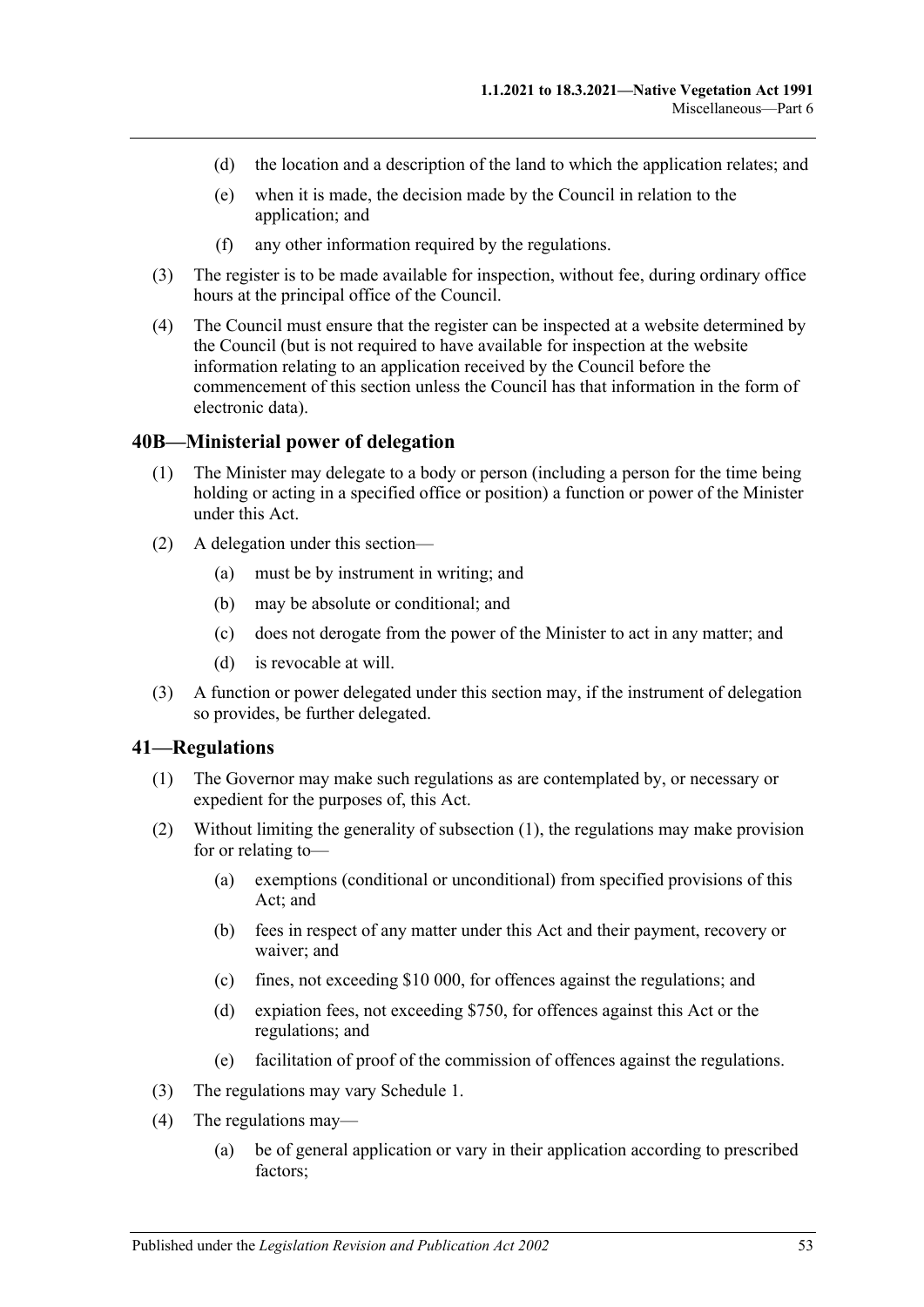- (b) provide that a matter or thing in respect of which regulations may be made is to be determined according to the discretion of the Minister, the Council or other specified person or body;
- (c) refer to or incorporate, wholly or partially and with or without modification, a code, standard or other document prepared or published by a prescribed body, either as in force at the time the regulations are made or as in force from time to time.
- (5) If a code, standard or other document is referred to or incorporated in the regulations—
	- (a) a copy of the code, standard or other document must be kept available for public inspection, without charge and during ordinary office hours, at an office or offices specified in the regulations; and
	- (b) evidence of the contents of the code, standard or other document may be given in any legal proceedings by production of a document apparently certified by the Minister to be a true copy of the code, standard or other document.

## <span id="page-53-0"></span>**Schedule 1—Principles of native vegetation clearance**

### <span id="page-53-1"></span>**1—Principles of clearance of native vegetation**

Native vegetation should not be cleared if, in the opinion of the Council—

- (a) it comprises a high level of diversity of plant species; or
- (b) it has significance as a habitat for wildlife; or
- (c) it includes plants of a rare, vulnerable or endangered species; or
- (d) the vegetation comprises the whole, or a part, of a plant community that is rare, vulnerable or endangered; or
- (e) it is significant as a remnant of vegetation in an area which has been extensively cleared; or
- (f) it is growing in, or in association with, a wetland environment; or
- (g) it contributes significantly to the amenity of the area in which it is growing or is situated; or
- (h) the clearance of the vegetation is likely to contribute to soil erosion or salinity in an area in which appreciable erosion or salinisation has already occurred or, where such erosion or salinisation has not yet occurred, the clearance of the vegetation is likely to cause appreciable soil erosion or salinity; or
- (i) the clearance of the vegetation is likely to cause deterioration in the quality of surface or underground water; or
- (j) the clearance of the vegetation is likely to cause, or exacerbate, the incidence or intensity of flooding; or
- $(k)$
- (i) after clearance the land will be used for a particular purpose; and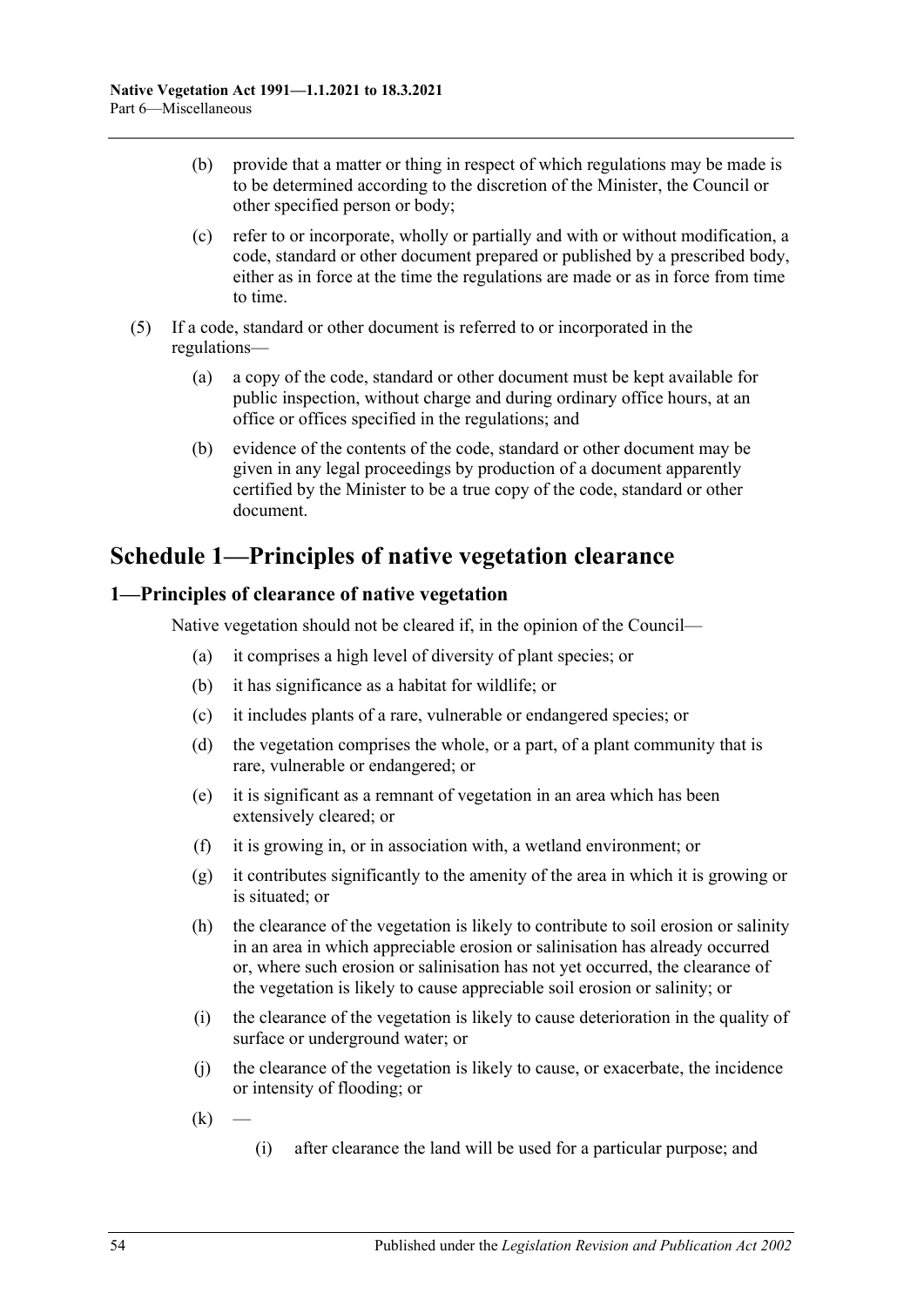- (ii) the regional landscape board for the landscape management region where the land is situated has, as part of its regional landscape plan under the *[Landscape South Australia Act](http://www.legislation.sa.gov.au/index.aspx?action=legref&type=act&legtitle=Landscape%20South%20Australia%20Act%202019) 2019*, assessed—
	- (A) the capability and preferred uses of the land; and
	- (B) the condition of the land; and
- (iii) according to that assessment the use of the land for that purpose cannot be sustained; or
- (l) the clearance of the vegetation would cause significant harm to the River Murray within the meaning of the *[River Murray Act](http://www.legislation.sa.gov.au/index.aspx?action=legref&type=act&legtitle=River%20Murray%20Act%202003) 2003*; or
- (m) the clearance of vegetation would cause significant harm to the Adelaide Dolphin Sanctuary.

#### <span id="page-54-0"></span>**2—Interpretation**

In this Schedule, unless the contrary intention appears—

*endangered species* means a species of plant for the time being appearing in Part 2 of Schedule 7 of the *[National Parks and Wildlife Act](http://www.legislation.sa.gov.au/index.aspx?action=legref&type=act&legtitle=National%20Parks%20and%20Wildlife%20Act%201972) 1972*;

*plant community* means plants of a species indigenous to South Australia growing in association with one another and forming a group that is distinct from other plant communities;

*rare species* means a species of plant for the time being appearing in Part 2 of Schedule 9 of the *[National Parks and Wildlife Act](http://www.legislation.sa.gov.au/index.aspx?action=legref&type=act&legtitle=National%20Parks%20and%20Wildlife%20Act%201972) 1972*;

*vulnerable species* means a species of plant for the time being appearing in Part 2 of Schedule 8 of the *[National Parks and Wildlife Act](http://www.legislation.sa.gov.au/index.aspx?action=legref&type=act&legtitle=National%20Parks%20and%20Wildlife%20Act%201972) 1972*;

*wildlife* has the same meaning as in the *[National Parks and Wildlife Act](http://www.legislation.sa.gov.au/index.aspx?action=legref&type=act&legtitle=National%20Parks%20and%20Wildlife%20Act%201972) 1972*.

## <span id="page-54-1"></span>**Schedule 2—Transitional provisions**

- 2 (1) Where an application made on or before 12 February 1991 to the Native Vegetation Authority under the repealed Act for consent to clear native vegetation had not been determined by the Authority before the repeal of Part 5 of the repealed Act—
	- (a) the repealed Act will continue to apply to, and in relation to, that application to the exclusion of this Act; and
	- (b) where the application is refused or is granted subject to conditions, Part 5 of the repealed Act will apply for the benefit of the owner of the land but a claim for the payment of money under that Part must be made within two years of the Authority's decision on which the claim is based.
	- (2) Where an application made on or after 13 February 1991 to the Native Vegetation Authority under the repealed Act for consent to clear native vegetation had not been determined by the Authority at the commencement of this Act, the repealed Act (excluding Part 5) will continue to apply to, and in relation to, that application to the exclusion of this Act.
	- (3) A person who, immediately before the repeal of Part 5 of the repealed Act, had the right—
		- (a) to claim the payment of money under that Part; or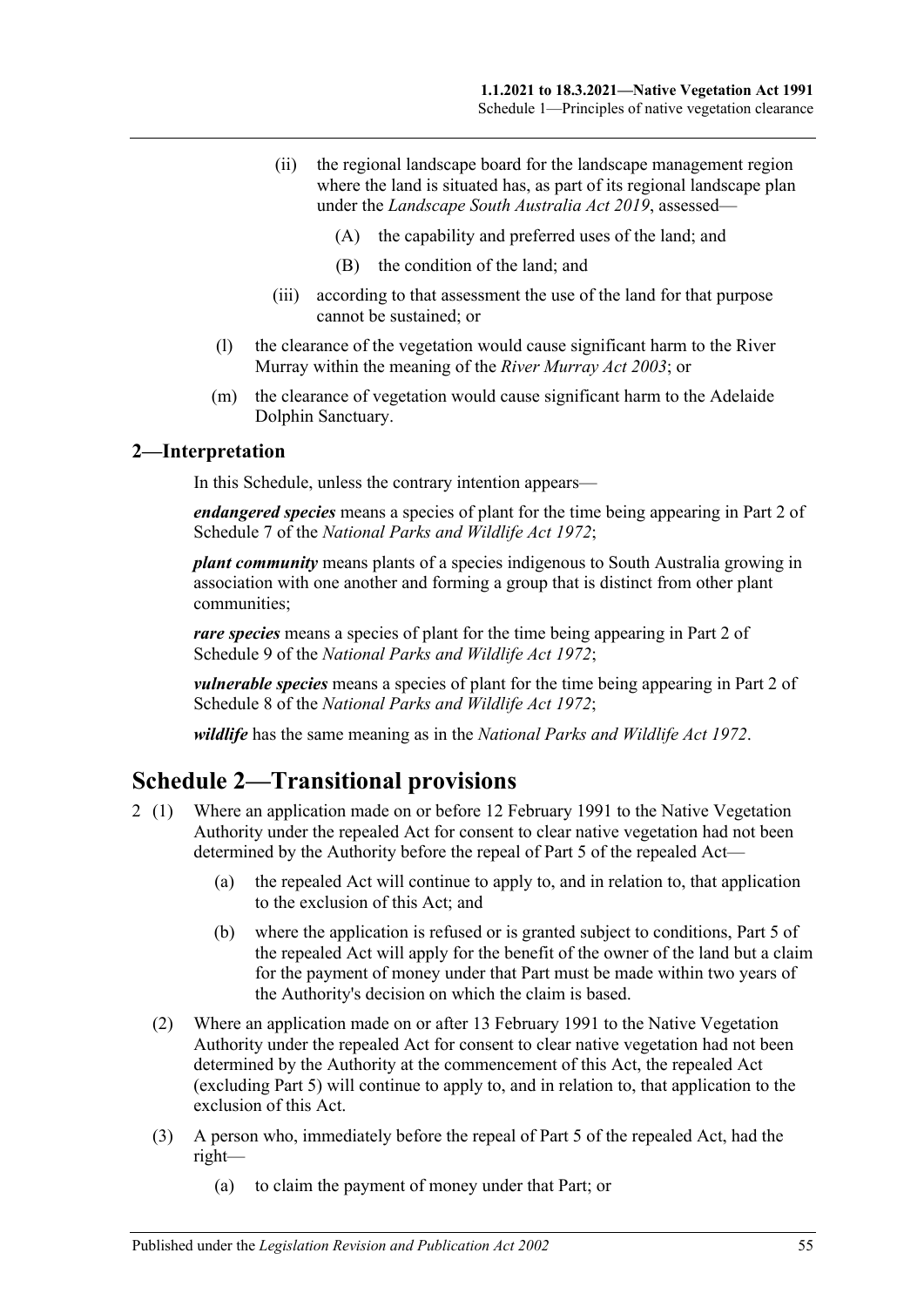(b) to require the Minister to enter into a heritage agreement and then claim the payment of money under that Part,

is entitled to exercise those rights within two years of the repeal of that Part.

- (4) A condition attached to the Authority's consent granted under the repealed Act (whether before or after the commencement of this Act) may be enforced under this Act as if it were attached to consent granted under this Act.
- (5) The Native Vegetation Authority continues in existence as if the repealed Act had not been repealed for the purpose of administering the repealed Act (whether pursuant to section 16 of the *[Acts Interpretation Act](http://www.legislation.sa.gov.au/index.aspx?action=legref&type=act&legtitle=Acts%20Interpretation%20Act%201915) 1915* or to this clause) and, if necessary, new appointments may be made to it.
- 3 The party to heritage agreements made before the commencement of this Act and referred to in those agreements as "the Minister" will, after the commencement of this Act, be taken to be the Minister who is, for the time being, responsible for the administration of this Act.
- <span id="page-55-0"></span>4 (1) The Governor may, by regulation, make provisions of a saving or transitional nature consequent on the enactment of the *[Statutes Amendment \(Boards and](http://www.legislation.sa.gov.au/index.aspx?action=legref&type=act&legtitle=Statutes%20Amendment%20(Boards%20and%20Committees%E2%80%94Abolition%20and%20Reform)%20Act%202015)  [Committees—Abolition and Reform\) Act](http://www.legislation.sa.gov.au/index.aspx?action=legref&type=act&legtitle=Statutes%20Amendment%20(Boards%20and%20Committees%E2%80%94Abolition%20and%20Reform)%20Act%202015) 2015*.
	- (2) A provision of a regulation made under subclause (1) may, if the regulation so provides, take effect from the commencement of this subclause or from a later day.
	- (3) To the extent to which a provision takes effect under [subclause](#page-55-0) (2) from a day earlier than the day of the regulation's publication in the Gazette, the provision does not operate to the disadvantage of a person by—
		- (a) decreasing the person's rights; or
		- (b) imposing liabilities on the person.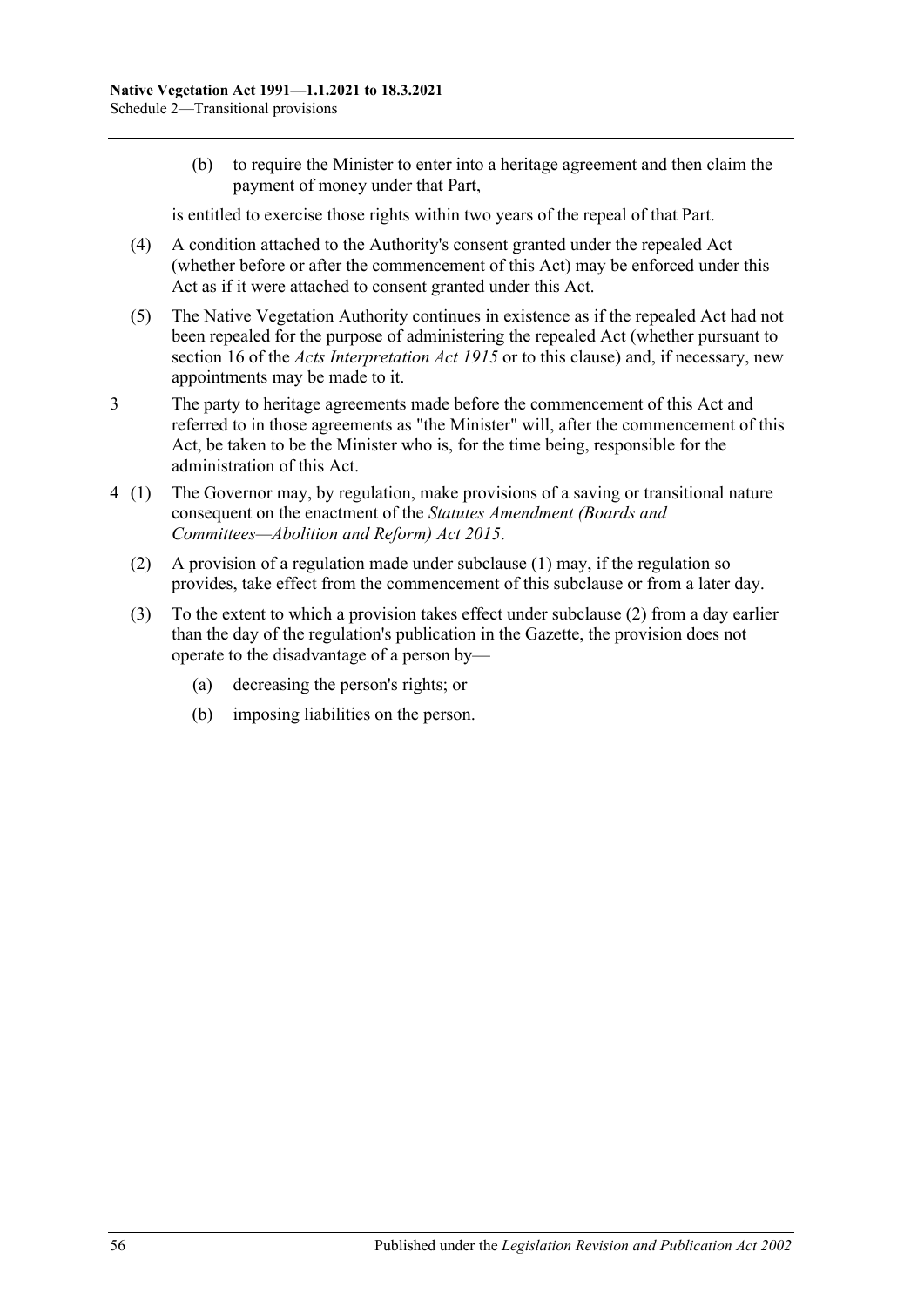## <span id="page-56-0"></span>**Legislative history**

## **Notes**

- Amendments of this version that are uncommenced are not incorporated into the text.
- Please note—References in the legislation to other legislation or instruments or to titles of bodies or offices are not automatically updated as part of the program for the revision and publication of legislation and therefore may be obsolete.
- Earlier versions of this Act (historical versions) are listed at the end of the legislative history.
- For further information relating to the Act and subordinate legislation made under the Act see the Index of South Australian Statutes or www.legislation.sa.gov.au.

## **Legislation repealed by principal Act**

The *Native Vegetation Act 1991* repealed the following:

*Native Vegetation Management Act 1985*

## **Legislation amended by principal Act**

The *Native Vegetation Act 1991* amended the following:

*South Australian Heritage Act 1978*

## **Principal Act and amendments**

New entries appear in bold.

| Year        | No | Title                                                                                    | Assent     | Commencement                                                                                                                                                                                                          |
|-------------|----|------------------------------------------------------------------------------------------|------------|-----------------------------------------------------------------------------------------------------------------------------------------------------------------------------------------------------------------------|
| 1991        | 16 | Native Vegetation Act 1991                                                               | 18.4.1991  | 18.4.1991 (Gazette 18.4.1991 p1294)                                                                                                                                                                                   |
| 1993        | 56 | Heritage Act 1993                                                                        | 27.5.1993  | 15.1.1994 (Gazette 27.10.1993 p1890)                                                                                                                                                                                  |
| <b>2000</b> | 88 | Development (System Improvement<br>Program) Amendment Act 2000 as<br>amended by 44/2002  | 21.12.2000 | Sch 1 (cl 4) $-21.12.2002$ (s 7(5) <i>Acts</i><br>Interpretation Act 1915)                                                                                                                                            |
| 2001        | 16 | Statutes Amendment (Avoidance of<br>Duplication of Environmental<br>Procedures) Act 2001 | 17.5.2001  | Pt 5 (s 7)—14.6.2001 ( <i>Gazette</i><br>$14.6.2001$ $p2221$                                                                                                                                                          |
| 2002        | 44 | Native Vegetation (Miscellaneous)<br>Amendment Act 2002                                  | 12.12.2002 | 19.12.2002 (Gazette 19.12.2002 p4736)<br>except ss 3(b), (d)—(f), 4—14, 16—19,<br>$21-24$ , s 33F(1), (4)(a), (5), (6)(a) &<br>(7) (as inserted by s 29), 32, 35, 36 and<br>Sch-25.8.2003 (Gazette 21.8.2003<br>p3276 |
| 2003        | 35 | River Murray Act 2003                                                                    | 31.7.2003  | Sch (cl 15)-24.11.2003 (Gazette<br>20.11.2003 p4203)                                                                                                                                                                  |
| 2004        | 23 | Statutes Amendment (Courts) Act<br>2004                                                  | 8.7.2004   | Sch 1-1.9.2004 (Gazette 26.8.2004)<br>p3402                                                                                                                                                                           |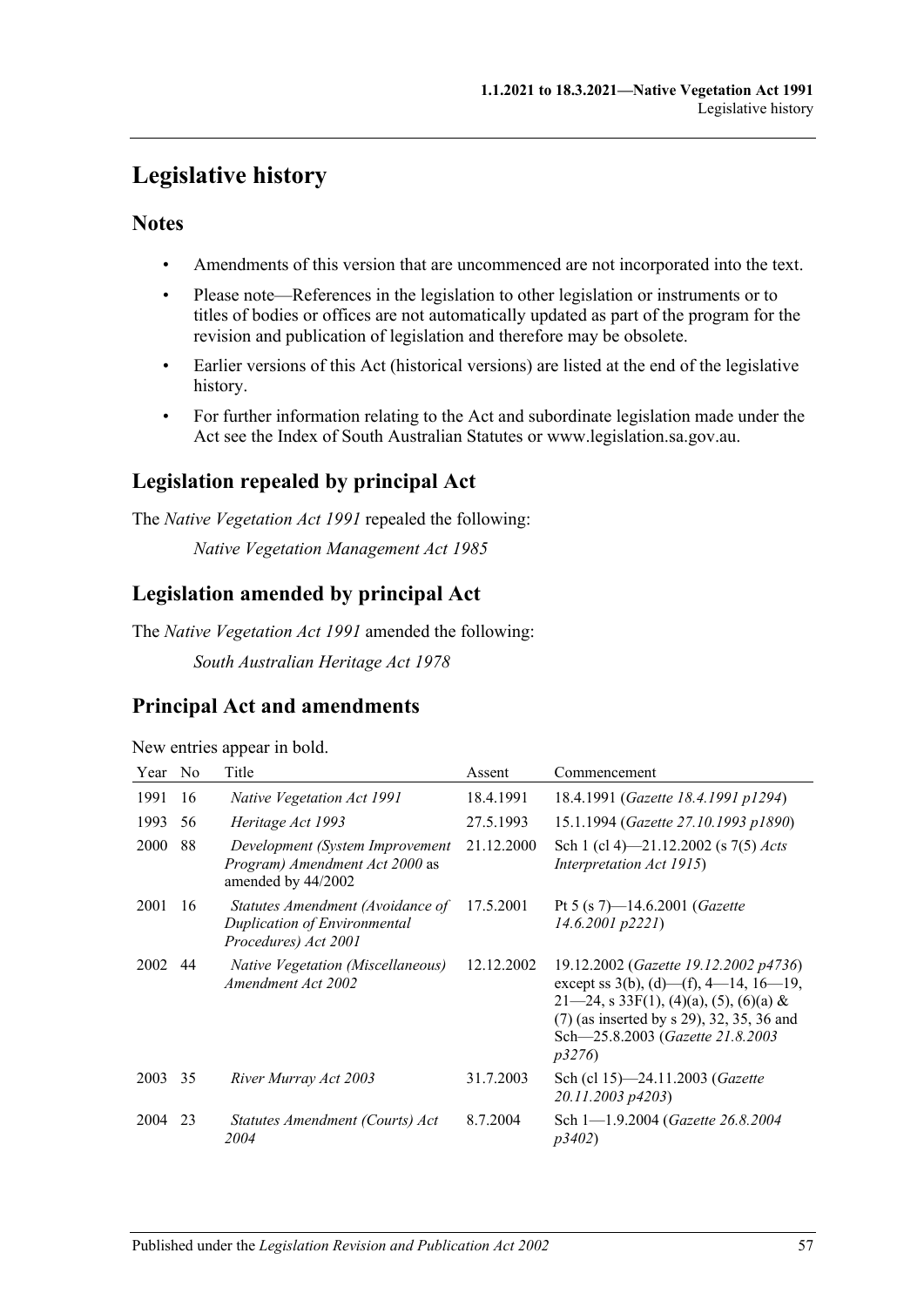#### **Native Vegetation Act 1991—1.1.2021 to 18.3.2021** Legislative history

| 2004 34 |    | Natural Resources Management Act 5.8.2004<br>2004                              |            | Sch 4 (cll 26(1) & 27(1), (2) $-2.9.2004$<br>(Gazette 2.9.2004 p3545); Sch 4 (cll 24,<br>$25, 26(2)$ (4), $27(3)$ (5) &<br>28)-1.7.2005 (Gazette 30.6.2005<br><i>p</i> 2093) |
|---------|----|--------------------------------------------------------------------------------|------------|------------------------------------------------------------------------------------------------------------------------------------------------------------------------------|
| 2005    | -5 | Adelaide Dolphin Sanctuary Act<br>2005                                         | 14.4.2005  | Sch 2 (cll 49-53)-1.7.2005 (Gazette<br>$2.6.2005$ $p1684$                                                                                                                    |
| 2005    | 20 | Statutes Amendment (Environment<br>and Conservation Portfolio) Act<br>2005     | 9.6.2005   | Pt 4 (ss 25 & 26) & Sch 4 - 23.6.2005<br>(Gazette 23.6.2005 p1901)                                                                                                           |
| 2006    | 17 | Statutes Amendment (New Rules of<br>Civil Procedure) Act 2006                  | 6.7.2006   | Pt 53 (s 171)-4.9.2006 (Gazette<br>$17.8.2006$ $p2831$ )                                                                                                                     |
| 2009    | 84 | Statutes Amendment (Public Sector<br>Consequential Amendments) Act<br>2009     | 10.12.2009 | Pt 96 (ss 226-229)-1.2.2010 (Gazette<br>28.1.2010 p320)                                                                                                                      |
| 2013    | 80 | Native Vegetation (Miscellaneous)<br>Amendment Act 2013                        | 5.12.2013  | 20.12.2013 except ss 11 &<br>14-7.7.2014 (Gazette 19.12.2013<br>$p4926$ ) and except ss 10(2), (3), 12 &<br>15-17-3.12.2015 (Gazette 26.11.2015<br>p5108)                    |
| 2015 8  |    | Statutes Amendment (Boards and<br>Committees-Abolition and Reform)<br>Act 2015 | 18.6.2015  | Pt 25 (ss 145-149)-1.7.2015 (Gazette<br>25.6.2015 p3076)                                                                                                                     |
| 2016    | 29 | Real Property (Electronic<br>Conveyancing) Amendment Act 2016                  | 16.6.2016  | Sch 2-4.7.2016 (Gazette 30.6.2016)<br>p276I)                                                                                                                                 |
| 2017 5  |    | Statutes Amendment (Planning,<br>Development and Infrastructure)<br>Act 2017   | 28.2.2017  | Pt 20 (ss 57 to 59)-19.3.2021 (Gazette<br>4.3.2021 p823                                                                                                                      |
| 2019 33 |    | Landscape South Australia<br>Act 2019                                          | 21.11.2019 | Sch 5 (cll 51 to 56)-1.7.2020 (Gazette<br>25.6.2020 p3502)                                                                                                                   |
| 2019    | 45 | <b>Supreme Court (Court of Appeal)</b><br><b>Amendment Act 2019</b>            | 19.12.2019 | Sch 1 (cl 68)-1.1.2021 (Gazette<br>10.12.2020 p5638)                                                                                                                         |

## **Provisions amended**

New entries appear in bold.

| Entries that relate to provisions that have been deleted appear in italics. |  |  |  |  |
|-----------------------------------------------------------------------------|--|--|--|--|
|-----------------------------------------------------------------------------|--|--|--|--|

| Provision                     | How varied                          | Commencement |
|-------------------------------|-------------------------------------|--------------|
| Long title                    | amended by 44/2002 Sch              | 25.8.2003    |
| Pt1                           |                                     |              |
| s <sub>2</sub>                | deleted by 44/2002 Sch              | 25.8.2003    |
| s <sub>3</sub>                |                                     |              |
| s(1)                          |                                     |              |
| Adelaide Dolphin<br>Sanctuary | inserted by $5/2005$ Sch 2 cl 49(1) | 1.7.2005     |
| biological<br>diversity       | deleted by $20/2005$ s $25$         | 23.6.2005    |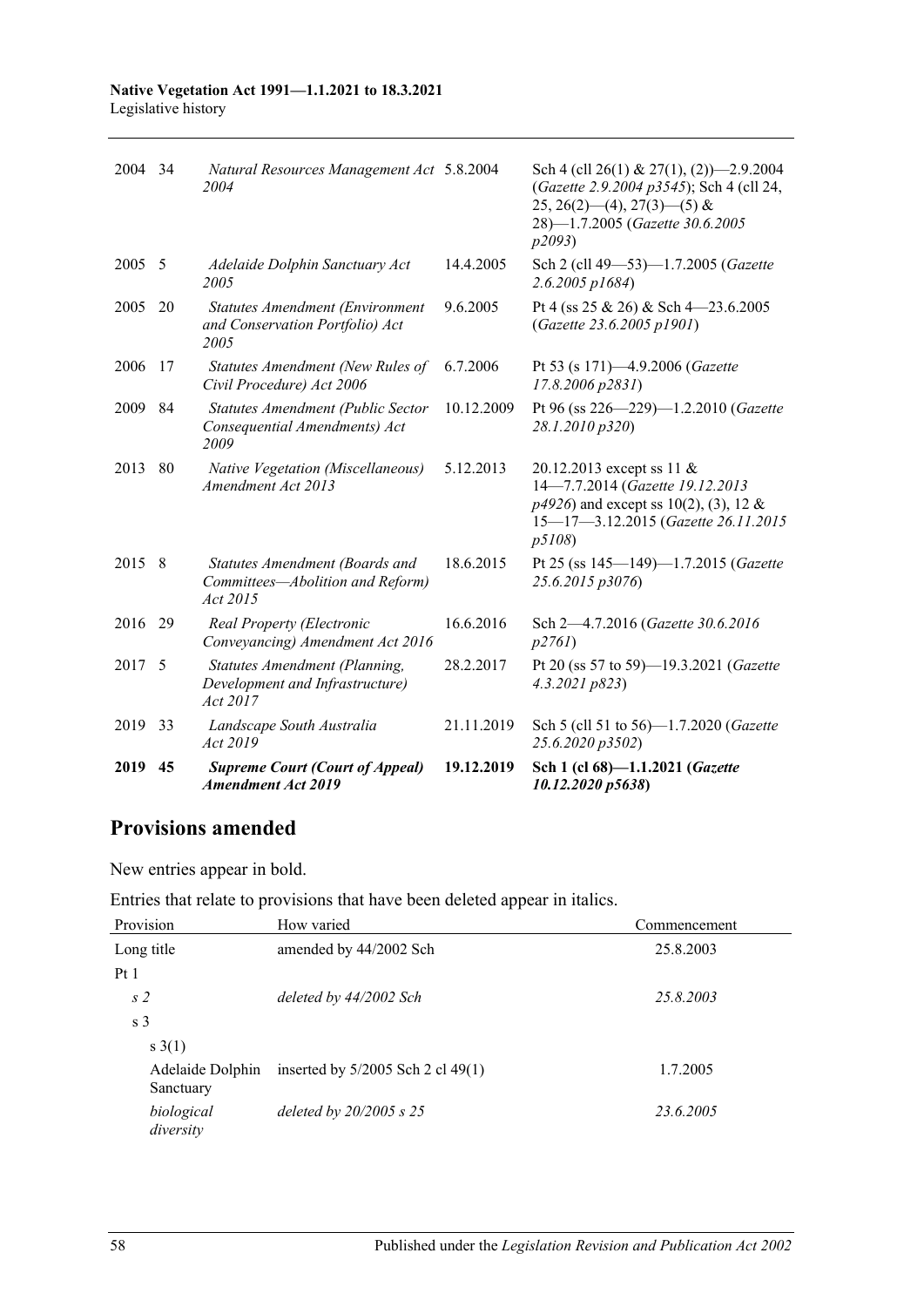| biological<br>diversity or<br>biodiversity        | inserted by 20/2005 s 25               | 23.6.2005                       |
|---------------------------------------------------|----------------------------------------|---------------------------------|
| breach                                            | inserted by $44/2002$ s $3(a)$         | 19.12.2002                      |
|                                                   | amended by $80/2013$ s $4(1)$          | 20.12.2013                      |
| building                                          | inserted by $44/2002$ s $3(a)$         | 19.12.2002                      |
| conciliator                                       | deleted by $44/2002 s 3(b)$            | 25.8.2003                       |
| <b>ERD</b> Court                                  | inserted by $44/2002$ s $3(c)$         | 19.12.2002                      |
| heritage<br>agreement                             | deleted by 56/1993 Sch 2               | 15.1.1994                       |
| landscape<br>management<br>region                 | inserted by $33/2019$ Sch 5 cl $51(1)$ | 1.7.2020                        |
| Minister for the<br>Adelaide Dolphin<br>Sanctuary | inserted by $5/2005$ Sch 2 cl 49(2)    | 1.7.2005                        |
| land                                              | substituted by $44/2002$ s $3(d)$      | 25.8.2003                       |
| Murray-Darling<br>Basin                           | inserted by $35/2003$ Sch cl $15(a)$   | 24.11.2003                      |
| native vegetation                                 | amended by $44/2002$ s $3(e)$          | 25.8.2003                       |
|                                                   | amended by 35/2003 Sch cl 15(b)        | 24.11.2003                      |
|                                                   | amended by $80/2013$ s $4(2)$ , (3)    | 20.12.2013                      |
| NRM region                                        | inserted by $34/2004$ Sch 4 cl 24(1)   | 1.7.2005                        |
|                                                   | deleted by $33/2019$ Sch 5 cl $51(2)$  | 1.7.2020                        |
| owner                                             | amended by $44/2002$ s 3(f), Sch       | 25.8.2003                       |
| River Murray<br>Protection Area                   | inserted by $35/2003$ Sch cl 15(c)     | 24.11.2003                      |
| soil conservation<br>district                     | deleted by $34/2004$ Sch 4 cl 24(2)    | 1.7.2005                        |
| s 3A                                              | inserted by 44/2002 s 4                | 25.8.2003                       |
| s <sub>4</sub>                                    |                                        |                                 |
| s(4(2)                                            | substituted by 44/2002 s 5             | 25.8.2003                       |
|                                                   | amended by $80/2013$ s $5(1)$          | 20.12.2013                      |
|                                                   | amended by 5/2017 s 57                 | uncommenced—not<br>incorporated |
| s(4(2a))                                          | inserted by 44/2002 s 5                | 25.8.2003                       |
| s(2ab)                                            | inserted by $80/2013$ s $5(2)$         | 20.12.2013                      |
| s $4(2b)$ (2c)                                    | inserted by 44/2002 s 5                | 25.8.2003                       |
| $s$ 4A                                            | inserted by 80/2013 s 6                | 20.12.2013                      |
| Pt 2                                              |                                        |                                 |
| s <sub>6</sub>                                    | amended by 44/2002 s 6                 | 25.8.2003                       |
| Pt <sub>3</sub>                                   |                                        |                                 |
| Pt 3 Div 1                                        |                                        |                                 |
| s <sub>8</sub>                                    |                                        |                                 |
| s(1)                                              | amended by 44/2002 s 7, Sch            | 25.8.2003                       |
|                                                   | amended by 34/2004 Sch 4 cl 25         | 1.7.2005                        |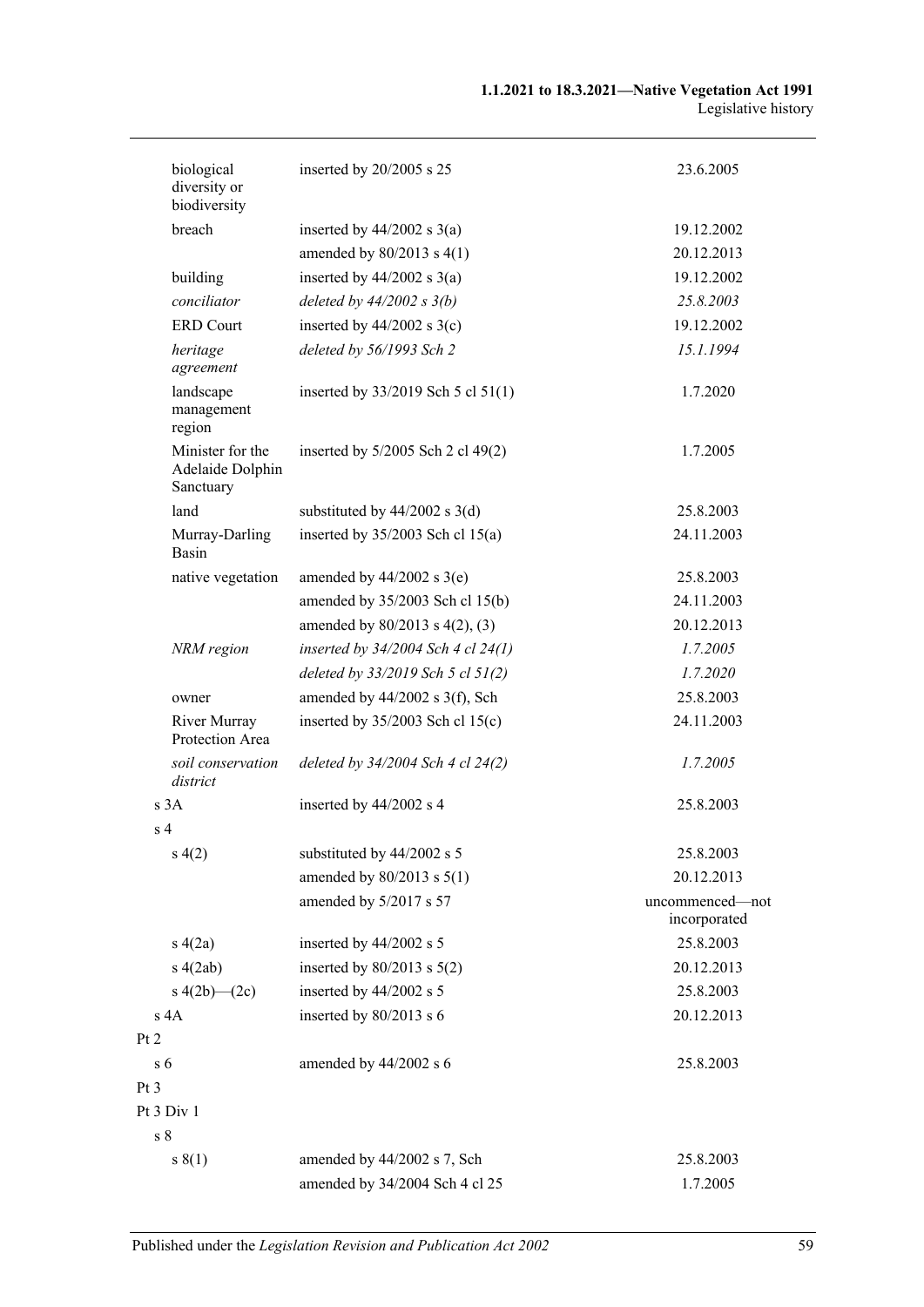|                       | amended by $80/2013$ s $7(1)$ , (2)                                    | 20.12.2013                      |
|-----------------------|------------------------------------------------------------------------|---------------------------------|
|                       | amended by 8/2015 s 145(1), (2)                                        | 1.7.2015                        |
|                       | amended by 33/2019 Sch 5 cl 52                                         | 1.7.2020                        |
| s(3)                  | amended by 44/2002 Sch                                                 | 25.8.2003                       |
|                       | amended by $80/2013$ s $7(3)$                                          | 20.12.2013                      |
| $s \, \delta(5)$      | deleted by 44/2002 Sch                                                 | 25.8.2003                       |
| $s\ 8(6)$             | amended by 8/2015 s 145(1)                                             | 1.7.2015                        |
| $s\ 8(8)$             | inserted by $80/2013$ s 7(4)                                           | 20.12.2013                      |
| s <sub>9</sub>        |                                                                        |                                 |
| $s \, 9(1)$           | amended by 8/2015 s 146                                                | 1.7.2015                        |
| $s \, 9(2)$           | amended by 80/2013 s 8                                                 | 20.12.2013                      |
|                       | amended by 8/2015 s 146                                                | 1.7.2015                        |
| $s \, 9(3)$           | amended by 8/2015 s 146                                                | 1.7.2015                        |
| s 10                  | amended by 8/2015 s 147                                                | 1.7.2015                        |
| s 11                  |                                                                        |                                 |
| s 11(2)               | amended by 44/2002 Sch                                                 | 25.8.2003                       |
| s 12                  |                                                                        |                                 |
| $s 12(2)$ and (3)     | deleted by 84/2009 s 226                                               | 1.2.2010                        |
| s 13                  | amended by 44/2002 Sch                                                 | 25.8.2003                       |
|                       | substituted by 84/2009 s 227                                           | 1.2.2010                        |
| s <sub>14</sub>       |                                                                        |                                 |
| s 14(1)               | s 14 amended by 88/2000 Sch 1 cl 4(c), (d)                             | 21.12.2002                      |
|                       | s 14 amended and redesignated as $s$ 14(1) by<br>$44/2002$ s 8(a), (b) | 25.8.2003                       |
|                       | amended by 5/2017 s 58                                                 | uncommenced—not<br>incorporated |
| s 14(2)               | inserted by $44/2002$ s $8(b)$                                         | 25.8.2003                       |
|                       | substituted by 80/2013 s 9                                             | 20.12.2013                      |
|                       | amended by 33/2019 Sch 5 cl 53                                         | 1.7.2020                        |
| s 14(3)               | inserted by $44/2002$ s $8(b)$                                         | 25.8.2003                       |
| s 15                  |                                                                        |                                 |
| s $15(5a)$ and $(5b)$ | inserted by 44/2002 s 9                                                | 25.8.2003                       |
| s $15(6)$ and $(7)$   | amended by 44/2002 Sch                                                 | 25.8.2003                       |
| s 15(8)               | inserted by $35/2003$ Sch cl $15(d)$                                   | 24.11.2003                      |
| s 15(9)               | inserted by 5/2005 Sch 2 cl 50                                         | 1.7.2005                        |
| s 16                  |                                                                        |                                 |
| s 16(1)               | amended by 8/2015 s 148                                                | 1.7.2015                        |
| s 16(2)               | amended by 44/2002 Sch                                                 | 25.8.2003                       |
|                       | substituted by 84/2009 s 228                                           | 1.2.2010                        |
| s 16(3)               | substituted by 84/2009 s 228                                           | 1.2.2010                        |
| Pt 3 Div 2            | deleted by $44/2002 s 10$                                              | 25.8.2003                       |
|                       |                                                                        |                                 |

s 21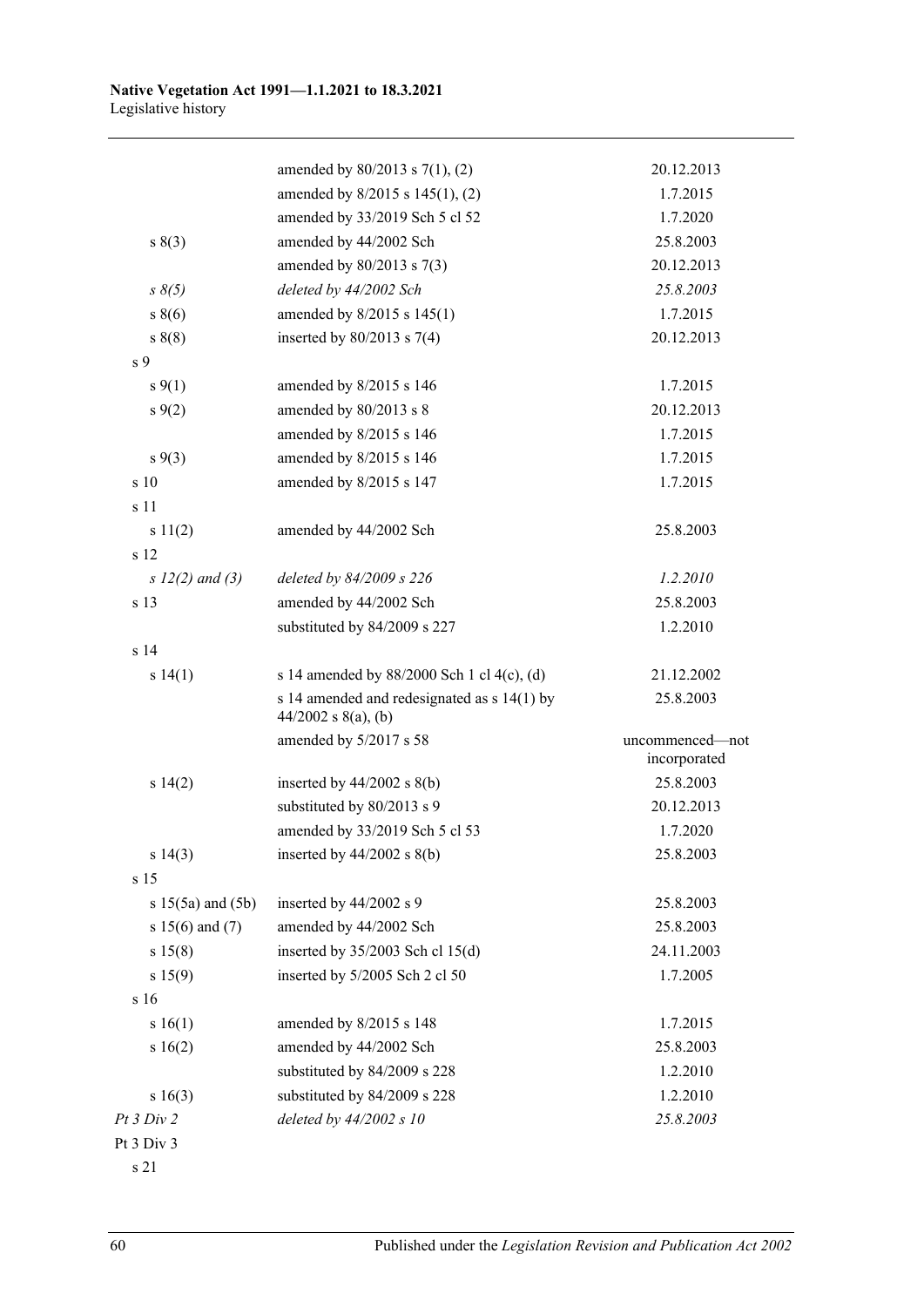| s 21(3)               | amended by $44/2002$ s $11(a)$            | 25.8.2003  |
|-----------------------|-------------------------------------------|------------|
|                       | amended by 80/2013 s 10(1)                | 20.12.2013 |
| $s \, 21(3a)$         | inserted by $44/2002$ s $11(b)$           | 25.8.2003  |
|                       | amended by 80/2013 s 10(2), (3)           | 3.12.2015  |
| $s \, 21(6)$          | substituted by $44/2002$ s $11(c)$        | 25.8.2003  |
|                       | substituted by $80/2013$ s $10(4)$        | 20.12.2013 |
| s 21(6a)—(6c)         | inserted by $80/2013$ s $10(4)$           | 20.12.2013 |
| $s \, 21(7)$          | inserted by $44/2002$ s $11(c)$           | 25.8.2003  |
|                       | amended by 80/2013 s 10(5)                | 20.12.2013 |
| relevant land         | amended by 80/2013 s 10(6), (7)           | 20.12.2013 |
| Pt 4                  | heading substituted by 44/2002 s 12       | 25.8.2003  |
| Pt 4 Div 1            | heading inserted by 44/2002 s 12          | 25.8.2003  |
| s 23                  | substituted by 56/1993 Sch 2              | 15.1.1994  |
| s 23(1)               | substituted by 44/2002 s 13               | 25.8.2003  |
| s 23A                 | inserted by 56/1993 Sch 2                 | 15.1.1994  |
| s 23A(3)              | amended by 44/2002 Sch                    | 25.8.2003  |
| $s$ 23 $B$            | inserted by 56/1993 Sch 2                 | 15.1.1994  |
| $s\,23B(3)$           | amended by 44/2002 s 14                   | 25.8.2003  |
| $s$ 23 $C$            | inserted by 56/1993 Sch 2                 | 15.1.1994  |
|                       | deleted by 44/2002 s 15                   | 19.12.2002 |
| Pt 4 Div 2            | inserted by $44/2002$ s 16                | 25.8.2003  |
| Pt 4 Div 3            | heading inserted by 44/2002 s 17          | 25.8.2003  |
| s <sub>24</sub>       |                                           |            |
| s 24(1a)              | inserted by $44/2002$ s $18(a)$           | 25.8.2003  |
| s 24(4)               | amended by $44/2002$ s $18(b)$            | 25.8.2003  |
| s <sub>25</sub>       |                                           |            |
| s 25(1)               | substituted by $34/2004$ Sch 4 cl 26(1)   | 2.9.2004   |
|                       | amended by 80/2013 s 11(1), (2)           | 7.7.2014   |
| s 25(2)               | amended by $44/2002$ s 19(a)              | 25.8.2003  |
|                       | amended by 35/2003 Sch cl 15(e)           | 24.11.2003 |
|                       | amended by 34/2004 Sch 4 cl 26(2)         | 1.7.2005   |
|                       | (d) deleted by $34/2004$ Sch 4 cl $26(3)$ | 1.7.2005   |
|                       | amended by 80/2013 s 11(3), (4)           | 7.7.2014   |
|                       | amended by 33/2019 Sch 5 cl 54(1)         | 1.7.2020   |
| $s \, 25(3a)$         | inserted by $35/2003$ Sch cl 15(f)        | 24.11.2003 |
| $s \; 25(3b)$         | inserted by 5/2005 Sch 2 cl 51(1)         | 1.7.2005   |
| s 25(4)               | amended by 44/2002 s 19(b)                | 25.8.2003  |
| $s 25(5a)$ and $(5b)$ | inserted by $44/2002$ s 19(c)             | 25.8.2003  |
| s 25(5c)              | inserted by $44/2002$ s $19(c)$           | 25.8.2003  |
|                       | substituted by $35/2003$ Sch cl $15(g)$   | 24.11.2003 |
|                       | substituted by $34/2004$ Sch 4 cl 26(4)   | 1.7.2005   |
|                       | substituted by $5/2005$ Sch 2 cl $51(2)$  | 1.7.2005   |
|                       | amended by 33/2019 Sch 5 cl 54(2)         | 1.7.2020   |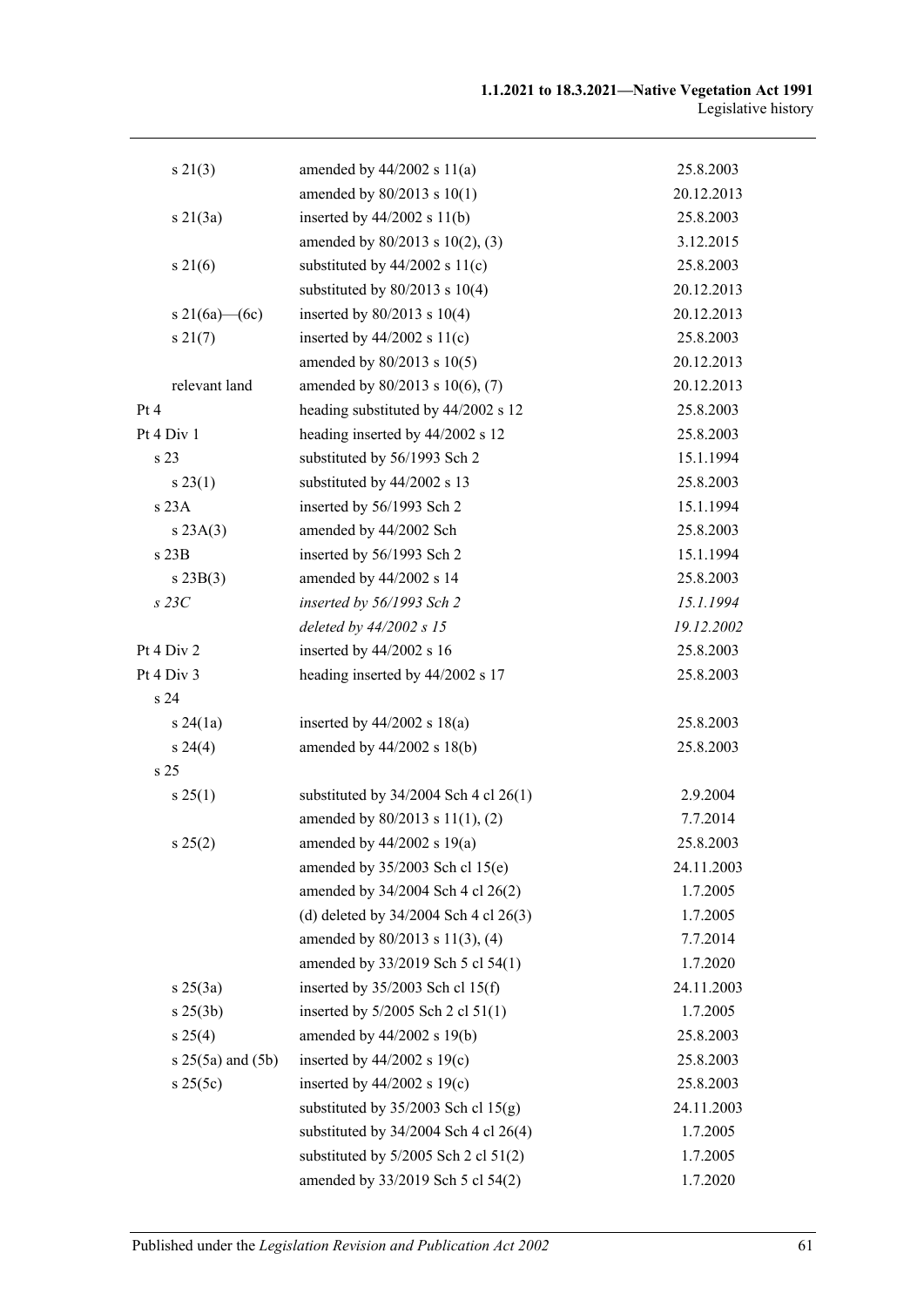#### **Native Vegetation Act 1991—1.1.2021 to 18.3.2021** Legislative history

| Pt 4A                     | inserted by 80/2013 s 12                                             | 3.12.2015  |
|---------------------------|----------------------------------------------------------------------|------------|
| Pt 5                      | heading substituted by 44/2002 Sch                                   | 25.8.2003  |
| Pt 5 Div 1                |                                                                      |            |
| s 26                      |                                                                      |            |
| $s \; 26(1)$              | amended by $44/2002$ s $20(a)$                                       | 19.12.2002 |
|                           | amended by 80/2013 s 13(1)                                           | 20.12.2013 |
| $s \; 26(2)$              | amended by $44/2002$ s $20(a)$                                       | 19.12.2002 |
|                           | amended by 80/2013 s 13(2)                                           | 20.12.2013 |
| $s \; 26(2a)$             | inserted by $44/2002$ s $20(b)$                                      | 19.12.2002 |
| $s \; 26(3)$              |                                                                      |            |
| the prescribed<br>period  | inserted by $44/2002$ s $20(c)$                                      | 19.12.2002 |
|                           | amended by 80/2013 s 13(3)                                           | 20.12.2013 |
| the prescribed rate       | amended by 44/2002 Sch                                               | 25.8.2003  |
| s <sub>27</sub>           |                                                                      |            |
| $s \, 27(1)$              | s 27 amended and redesignated as $s$ 27(1) by<br>44/2002 s 21(a)—(c) | 25.8.2003  |
|                           | amended by 80/2013 s 14(1)                                           | 7.7.2014   |
| $s \frac{27(2) - (4)}{ }$ | inserted by $44/2002$ s $21(c)$                                      | 25.8.2003  |
| s $27(4a)$ (4d)           | inserted by $80/2013$ s $14(2)$                                      | 7.7.2014   |
| $s \, 27(5)$              | inserted by $44/2002$ s $21(c)$                                      | 25.8.2003  |
|                           | amended by 80/2013 s 14(3), (4)                                      | 7.7.2014   |
| $s \, 27(6)$              | inserted by $44/2002$ s $21(c)$                                      | 25.8.2003  |
| $s\,27(7)$                | inserted by $80/2013$ s $14(5)$                                      | 7.7.2014   |
| s <sub>28</sub>           |                                                                      |            |
| $s\,28(2)$                | amended by 44/2002 Sch                                               | 25.8.2003  |
| $s\,28(3)$                | amended by $44/2002$ s $22(a)$ , (b)                                 | 25.8.2003  |
|                           | amended by 80/2013 s 15(1)                                           | 3.12.2015  |
| $s \; 28(4)$              | inserted by $44/2002$ s $22(c)$                                      | 25.8.2003  |
|                           | amended by 80/2013 s 15(2)                                           | 3.12.2015  |
| s 28(5)                   | inserted by $44/2002$ s $22(c)$                                      | 25.8.2003  |
|                           | amended by 80/2013 s 15(3)                                           | 3.12.2015  |
| s 28(6)                   | inserted by $44/2002$ s $22(c)$                                      | 25.8.2003  |
|                           | amended by 80/2013 s 15(4)                                           | 3.12.2015  |
| s 28(7)                   | inserted by $44/2002$ s $22(c)$                                      | 25.8.2003  |
|                           | amended by 80/2013 s 15(5)                                           | 3.12.2015  |
| s 29                      |                                                                      |            |
| s 29(1)                   | amended by 34/2004 Sch 4 cl 27(1)                                    | 2.9.2004   |
| s 29(4a)                  | inserted by 34/2004 Sch 4 cl 27(2)                                   | 2.9.2004   |
| s 29(4b)                  | inserted by $80/2013$ s $16(1)$                                      | 3.12.2015  |
| s 29(5)                   | substituted by $34/2004$ Sch 4 cl $27(3)$                            | 1.7.2005   |
|                           | substituted by 33/2019 Sch 5 cl 55                                   | 1.7.2020   |
| $s\,29(7)$                | deleted by 34/2004 Sch 4 cl 27(4)                                    | 1.7.2005   |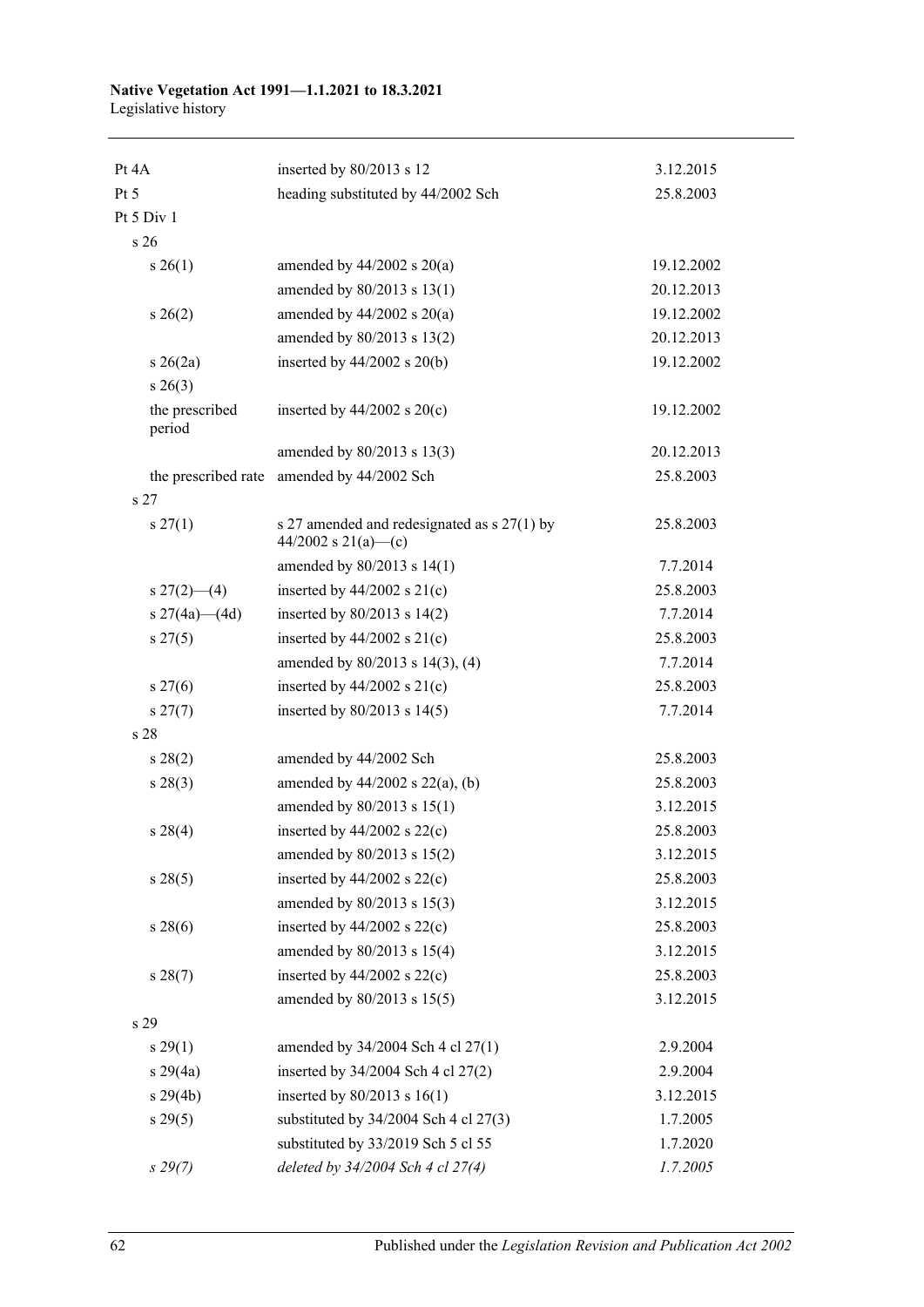| $s\,29(8)$                                | substituted by $34/2004$ Sch 4 cl $27(5)$ | 1.7.2005                        |
|-------------------------------------------|-------------------------------------------|---------------------------------|
| s 29(9a)                                  | inserted by $35/2003$ Sch cl 15(h)        | 24.11.2003                      |
| s 29(9b) and (9c)                         | inserted by 5/2005 Sch 2 cl 52            | 1.7.2005                        |
| $s\,29(10)$                               | substituted by $44/2002$ s $23(a)$        | 25.8.2003                       |
| s 29(11)                                  | substituted by $44/2002$ s $23(a)$        | 25.8.2003                       |
|                                           | amended by 20/2005 s 26(1)                | 23.6.2005                       |
| s 29(12)                                  | deleted by $44/2002$ s $23(a)$            | 25.8.2003                       |
|                                           | inserted by $20/2005$ s $26(2)$           | 23.6.2005                       |
| s 29(12a) and<br>(12b)                    | inserted by $80/2013$ s $16(2)$           | 3.12.2015                       |
| $s\,29(15)$                               | deleted by $44/2002$ s $23(b)$            | 25.8.2003                       |
| $s\,29(17)$                               | inserted by $88/2000$ Sch 1 cl 4(e)       | 21.12.2002                      |
|                                           | amended by 5/2017 s 59                    | uncommenced-not<br>incorporated |
| s 29A                                     | inserted by 16/2001 s 7                   | 14.6.2001                       |
| s 29A(2)                                  | amended by 80/2013 s 17                   | 3.12.2015                       |
| s <sub>30</sub>                           | substituted by 44/2002 s 24               | 25.8.2003                       |
| s 30A                                     | inserted by 44/2002 s 24                  | 25.8.2003                       |
| Pt $5$ Div $2$                            |                                           |                                 |
| s <sub>31</sub>                           | substituted by $44/2002$ s 25             | 19.12.2002                      |
|                                           | deleted by 80/2013 s 18                   | 20.12.2013                      |
| s31A                                      | inserted by 44/2002 s 25                  | 19.12.2002                      |
| s 31A(4)                                  | amended by 17/2006 s 171                  | 4.9.2006                        |
| ss 31B-31D                                | inserted by 44/2002 s 25                  | 19.12.2002                      |
| s 31E                                     | inserted by 44/2002 s 25                  | 19.12.2002                      |
| s31E(3)                                   | substituted by $80/2013$ s 19(1)          | 20.12.2013                      |
| s31E(4)                                   | amended by 80/2013 s 19(2)                | 20.12.2013                      |
| s31E(9)                                   | amended by 80/2013 s 19(3)                | 20.12.2013                      |
| s 31EA                                    | inserted by 80/2013 s 20                  | 20.12.2013                      |
| s 31F                                     | inserted by 44/2002 s 25                  | 19.12.2002                      |
| s 32                                      |                                           |                                 |
| $s \, 32(1)$                              | amended by 44/2002 s 26                   | 19.12.2002                      |
|                                           | amended by 45/2019 Sch 1 cl 68            | 1.1.2021                        |
| $s\,32(2)$                                | amended by 45/2019 Sch 1 cl 68            | 1.1.2021                        |
| s 33 before<br>substitution by<br>80/2013 |                                           |                                 |
| $s \frac{33}{I}$                          | amended by 44/2002 s 27                   | 19.12.2002                      |
| s 33                                      | substituted by 80/2013 s 21               | 20.12.2013                      |
| Pt 5 Div 3                                | inserted by 44/2002 s 28                  | 19.12.2002                      |
| s 33A                                     |                                           |                                 |
| s 33A(2)                                  | (b) deleted by $80/2013$ s $22(1)$        | 20.12.2013                      |
| s 33A(3)                                  | (b), (c), (d) deleted by 80/2013 s 22(2)  | 20.12.2013                      |
| $s \, 33A(7)$ and (8)                     | deleted by 84/2009 s 229                  | 1.2.2010                        |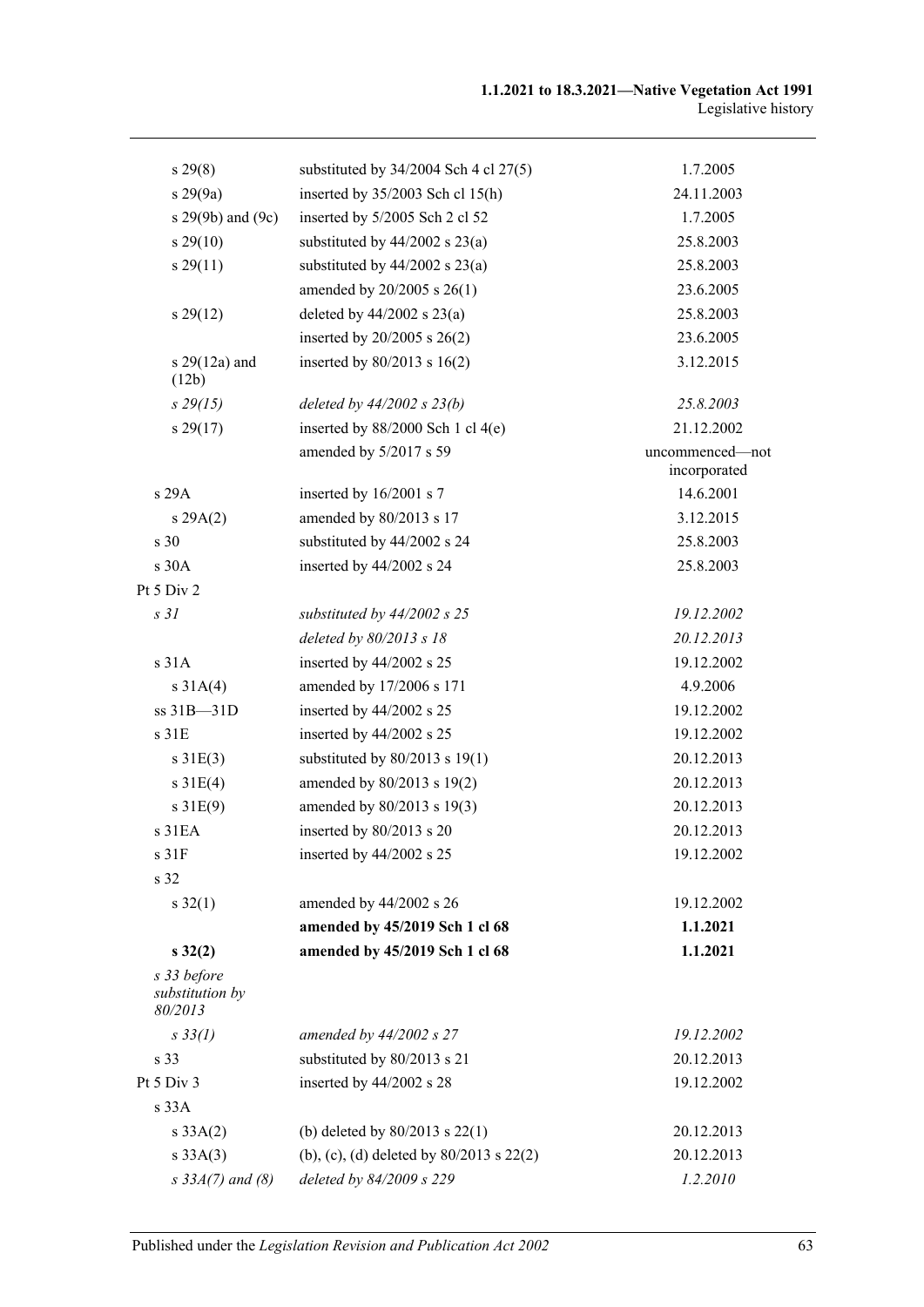## **Native Vegetation Act 1991—1.1.2021 to 18.3.2021**

Legislative history

| s 33D                                      |                                                                                      |            |
|--------------------------------------------|--------------------------------------------------------------------------------------|------------|
| $s \, 33D(2)$                              | amended by 80/2013 s 23                                                              | 20.12.2013 |
| $Pt\,5A$                                   | inserted by 44/2002 s 29                                                             | 19.12.2002 |
|                                            | expired: s 33G—omitted under Legislation<br><b>Revision and Publication Act 2002</b> | (1.1.2007) |
| Pt 5B                                      | inserted by 44/2002 s 29                                                             | 19.12.2002 |
| s <sub>331</sub>                           |                                                                                      |            |
| $s \frac{33I(14)}{2}$                      | amended by 20/2005 Sch 4                                                             | 23.6.2005  |
|                                            | deleted by 29/2016 Sch 2                                                             | 4.7.2016   |
| $Pt\ 6$                                    |                                                                                      |            |
| s 33J before<br>substitution by<br>80/2013 | inserted by $44/2002$ s 30                                                           | 19.12.2002 |
|                                            | amended by 23/2004 Sch 1                                                             | 1.9.2004   |
| s 33J                                      | substituted by 80/2013 s 24                                                          | 20.12.2013 |
| s 33K                                      | inserted by 80/2013 s 24                                                             | 20.12.2013 |
| s 34                                       |                                                                                      |            |
| $s \; 34(1)$                               | amended by $44/2002$ s $31(a)$                                                       | 19.12.2002 |
| $s \; 34(2)$                               | amended by $44/2002$ s $31(a)$ , (b)                                                 | 19.12.2002 |
| $s \; 34(3)$                               | amended by $44/2002$ s $31(a)$                                                       | 19.12.2002 |
| $s \frac{34}{3a}$                          | inserted by $44/2002$ s $31(c)$                                                      | 19.12.2002 |
| $s \; 34(4)$                               | inserted by 56/1993 Sch 2                                                            | 15.1.1994  |
| $s\,34(5)$ (8)                             | inserted by 80/2013 s 25                                                             | 20.12.2013 |
| s <sub>35</sub>                            |                                                                                      |            |
| $s \, 35(1)$                               | substituted by 44/2002 Sch                                                           | 25.8.2003  |
|                                            | substituted by $80/2013$ s $26(1)$                                                   | 20.12.2013 |
| $s \; 35(2)$                               | deleted by 44/2002 Sch                                                               | 25.8.2003  |
| $s \; 35(3)$                               | deleted by $80/2013$ s $26(2)$                                                       | 20.12.2013 |
| $s \, 35(5)$                               | inserted by 44/2002 s 32                                                             | 25.8.2003  |
| s <sub>36</sub>                            | amended by 56/1993 Sch 2                                                             | 15.1.1994  |
|                                            | substituted by 44/2002 s 33                                                          | 19.12.2002 |
| s <sub>37</sub>                            | deleted by 44/2002 s 34                                                              | 19.12.2002 |
| ss 40A and 40B                             | inserted by 44/2002 s 35                                                             | 25.8.2003  |
| s 41 before<br>substitution by<br>80/2013  |                                                                                      |            |
| $s \, 41(2)$                               | amended by $44/2002$ s 36                                                            | 25.8.2003  |
| $s\,41(3)$                                 | amended by $35/2003$ Sch cl 15(i)                                                    | 24.11.2003 |
| s 41                                       | substituted by 80/2013 s 27                                                          | 20.12.2013 |
| Sch 1                                      |                                                                                      |            |
| cl 1                                       | amended by $35/2003$ Sch cl $15(j)$                                                  | 24.11.2003 |
|                                            | amended by 34/2004 Sch 4 cl 28                                                       | 1.7.2005   |
|                                            | amended by 5/2005 Sch 2 cl 53                                                        | 1.7.2005   |
|                                            | amended by 33/2019 Sch 5 cl 56                                                       | 1.7.2020   |